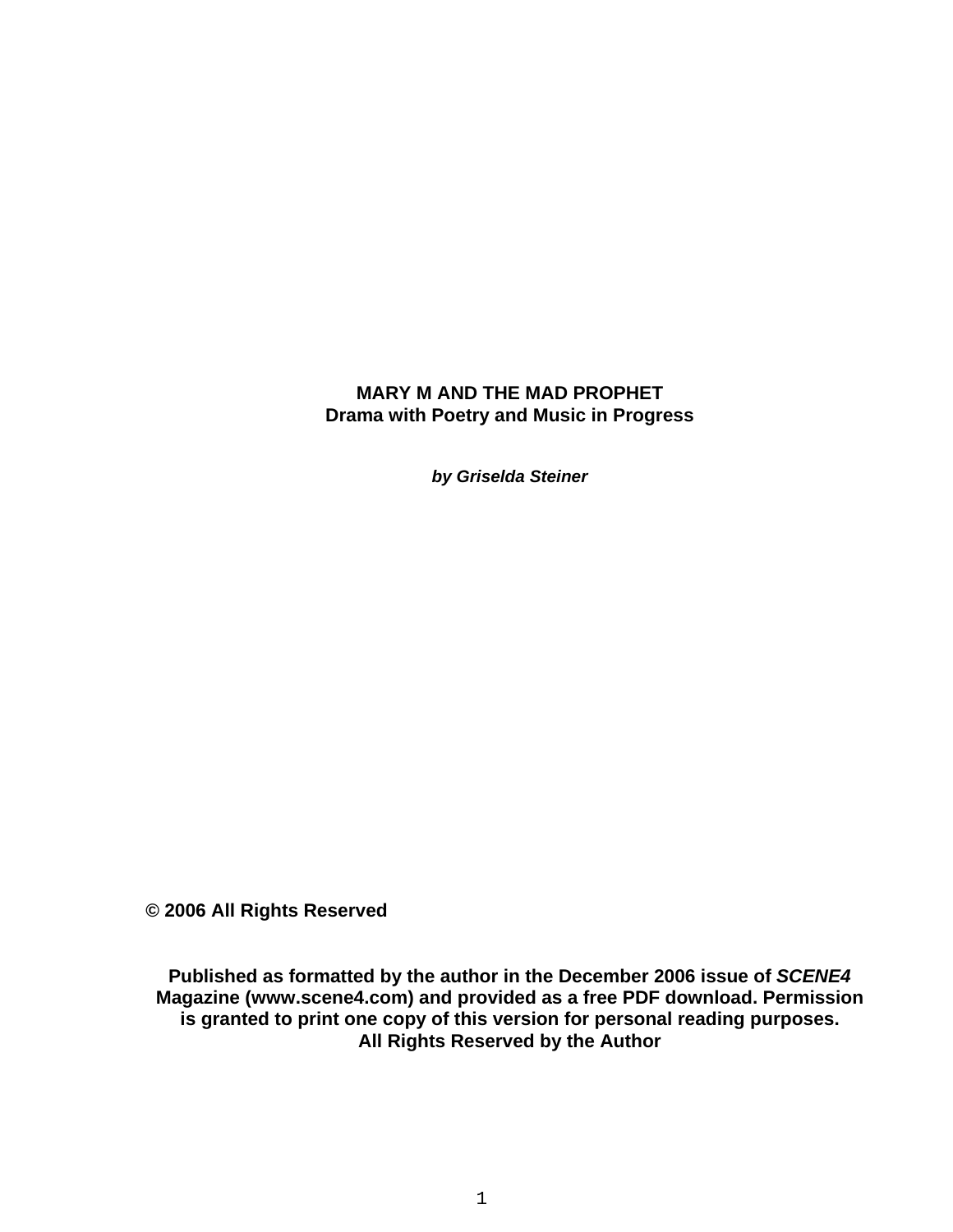© 2006 Griselda Steiner *Mary M And The Mad Prophet* is fully protected under the copyright laws of the United States of America and international copyright laws. All rights, including the rights of translation into foreign languages, adaptations in motion pictures, television, video, radio, various other electronic media, recitation, public reading, and any other adaptations and are strictly reserved. Performances of any kind require the payment of a royalty. You may display this book for your personal, noncommercial use. But you may not otherwise reproduce or distribute copies of this book or any part thereof in any form (including by email or other electronic means), without the prior written consent of the owner. All inquiries should be directed to: Griselda Steiner, 463 West Street, 225G NYC 10014 212/924-1711

Email - sedna2003@yahoo.com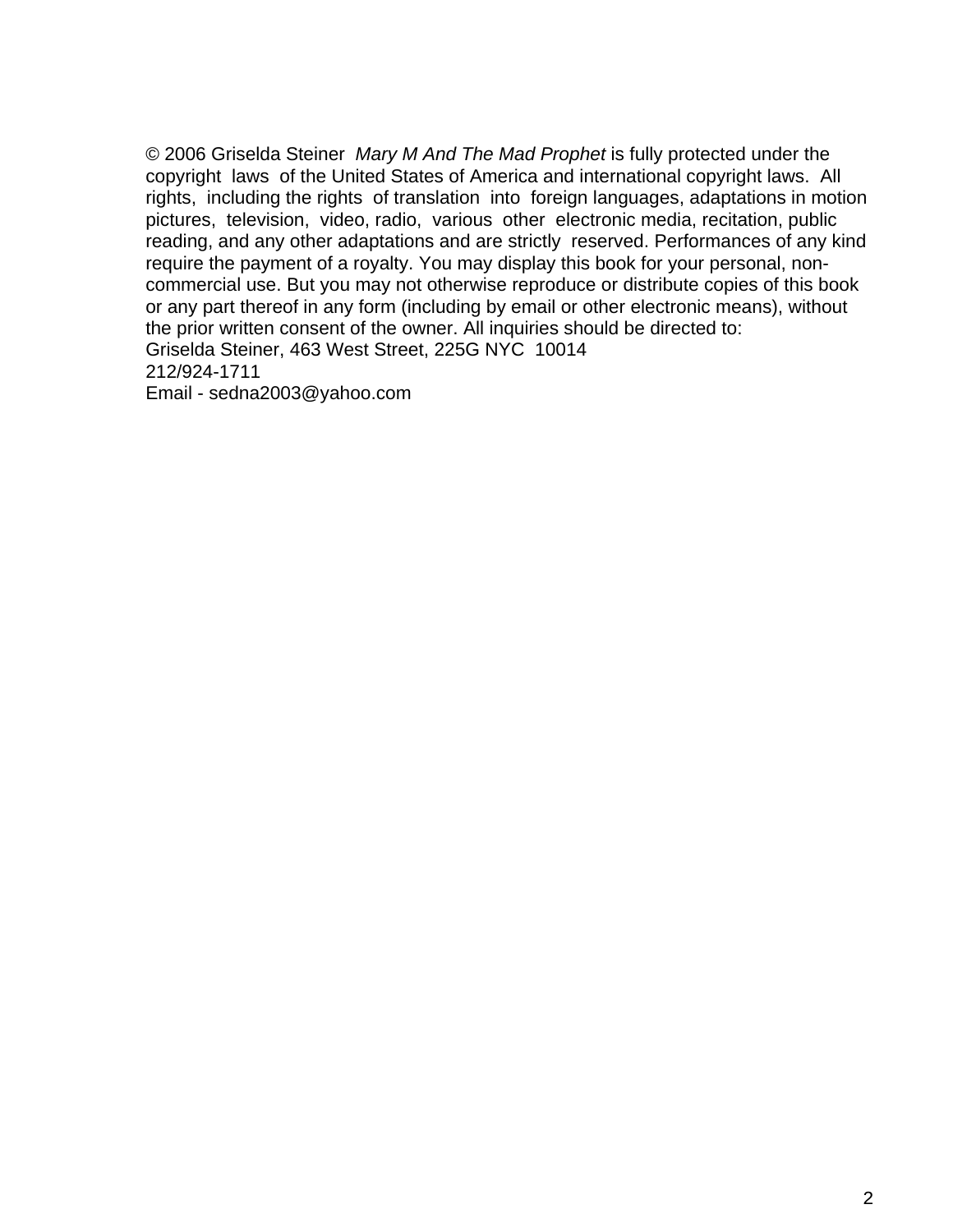#### MARY M AND THE MAD PROPHET

#### **CHARACTERS**

THE MAD PROPHET - is a jazz drummer, poet philosopher, fool and narrator. Wearing only a biblical style loincloth and red scarf he may use as a bandana, he sits stage front right with his drums, mike, bible and hat. He introduces the play, comments on the action and interacts with the characters. He is an existential chameleon who adds irreverent comedy to the serious themes of the work.

MARY B (Mary the Bride – (MIRIAM) – is Jesus' bride, disciple, and mother of his child (Sarah) who becomes a preacher/healer. She is a tall statuesque woman with long red hair. She is a descendant of the Great Goddess – Mother of All. (Preacher/Warrior).

MARY M (Mary the Whore) – is Mary Magdalene as traditionally interpreted from the standard Bible. Her appearance is similar to MARY B's with long red hair, but she is more sensual. She wears a sheer tattered coral colored dress with leather coin pouch around her neck. She also appears as a belly dancer. She is a descendant of a Hathor (Egyptian Cow Goddess) priestess – dancer, seer, sacred lover and midwife. (Priestess/Whore)

MARTHA – MARY B's real sister as depicted in the Bible.

SIMON THE PHARISEE – is MARY M's cruel pimp. He wears a long black robe and white head shawl.

PREACHER – is a contemporary preacher with a Southern accent.

THE ROCK CHORUS – Four people, two men and two women, are usually on stage. Throughout the drama the ROCK CHORUS plays many roles. They recite poetry that supports and comments on the action. They often appear as desert rocks covered with sand colored robes. When they become "the people", they sing, drum, dance or chant. In some scenes they are musicians, modern churchgoers, bridal guests, Egyptian peasants, Romans, followers, merchants, etc. They can also play minor characters.

Three distinct female voices emerge from the ROCK CHORUS representing different themes:

- (FS) is the voice of the spiritual feminist point of view.
- (E) is a poetic echo that creates atmospheric sentiment.
- (H) is voice of historic perspective
- One distinct male voice emerges from the ROCK CHORUS:
- (P) is the male voice supporting patriarchy.

Some poems are spoken by multiple members of the ROCK CHORUS and others by a single voice.

JESUS (or YESHUA) – When Christ speaks dialogue, he is YESHUA (his biblical name). When the Bible is quoted directly, he is JESUS.

OTHER CHARACTERS: EGYPTIAN BOY, DISCIPLES (PETER, ANDREW, JUDAS), PERFUME TRADER, WINE TRADER, WOMEN OF THE BIBLE, PAUL THE APOSTLE, BARNABAS, JOSEPH OF ARAMITHIA, BISHOP, SISTER & Others.

#### MUSIC

Musical styles – jazz, biblical and chanting – could mix. The Biblical style can be simple music using authentic instruments – drums, cymbals, harp, flute, sistrum and castanets. Modern music is represented by Jazz - jazz drumming, maybe a saxophone playing and beat style poetic ranting. The music may be composed or improvised, used as song or background.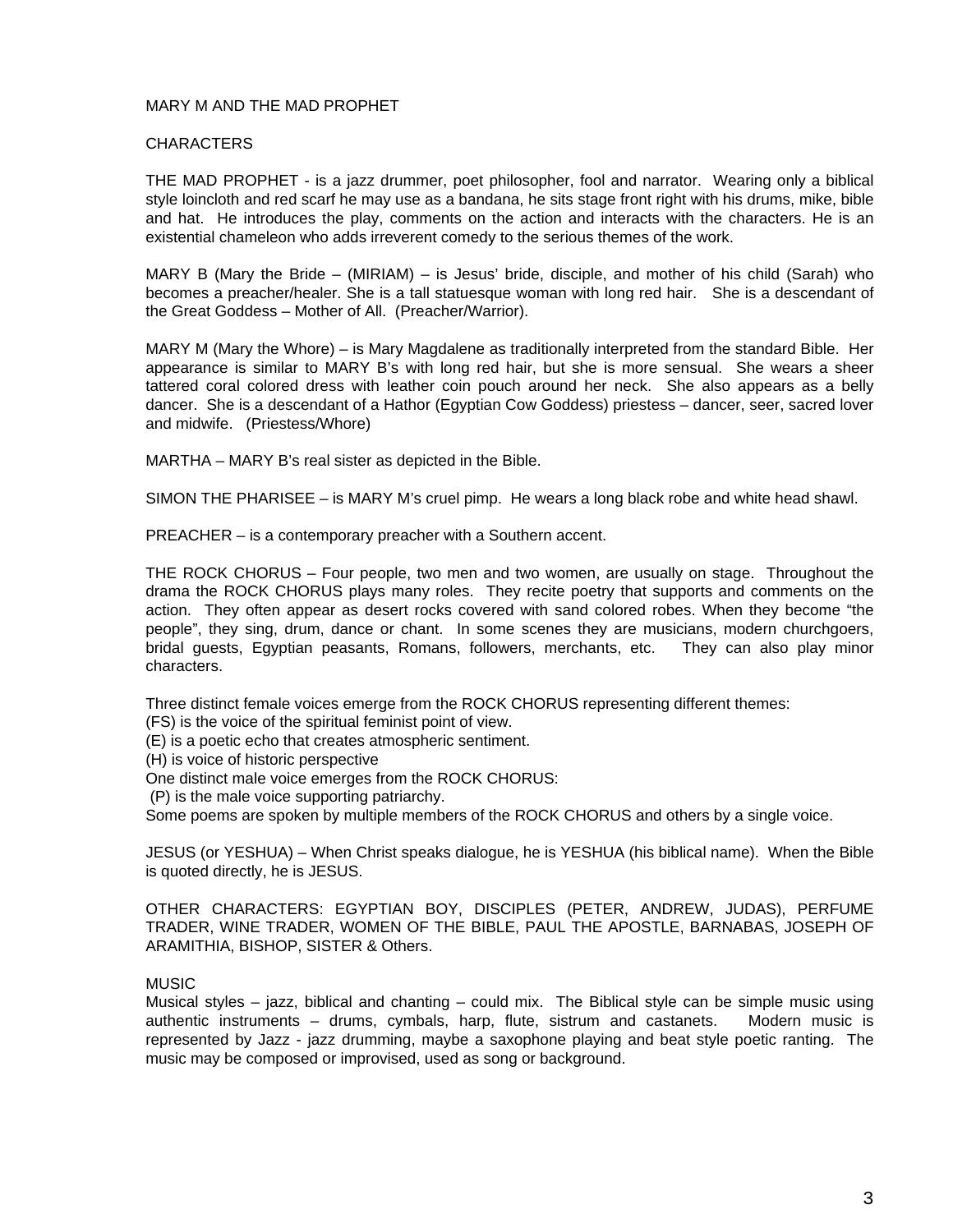AT RISE: The stage is dark before all action. Dim lights come up revealing stones (the ROCK CHORUS covered in sand colored robes) spread on the desert sand.

## ROCK CHORUS

We are the Chorus A congregation of stone Here before time Mirror of heaven Forming portals of the Goddess Mortar for Masons Engraved with spirals

> (The MAD PROPHET enters Stage Rear wearing only a long loincloth carrying his Bible, drums and mike to set up. He trips over the stones, then picks up a real one large enough for him to sit on.)

## MAD PROPHET

Seat of the prophets

ROCK CHORUS

Throne of the Magdala

(The MAD PROPHET comes to the front of the Stage Right and set ups his mike and drums.)

## MAD PROPHET

Remember the Beat Poets Agnostics with heart – Philosophers with vision Like them I'm a mystic and a realist

(He carries a King James Version of the Bible and holds it up).

MAD PROPHET

The Bible is a great book – Tonight I invite you to take a new look As I perform for you the role of the Mad Prophet

(He riffs on his drums.)

MAD PROPHET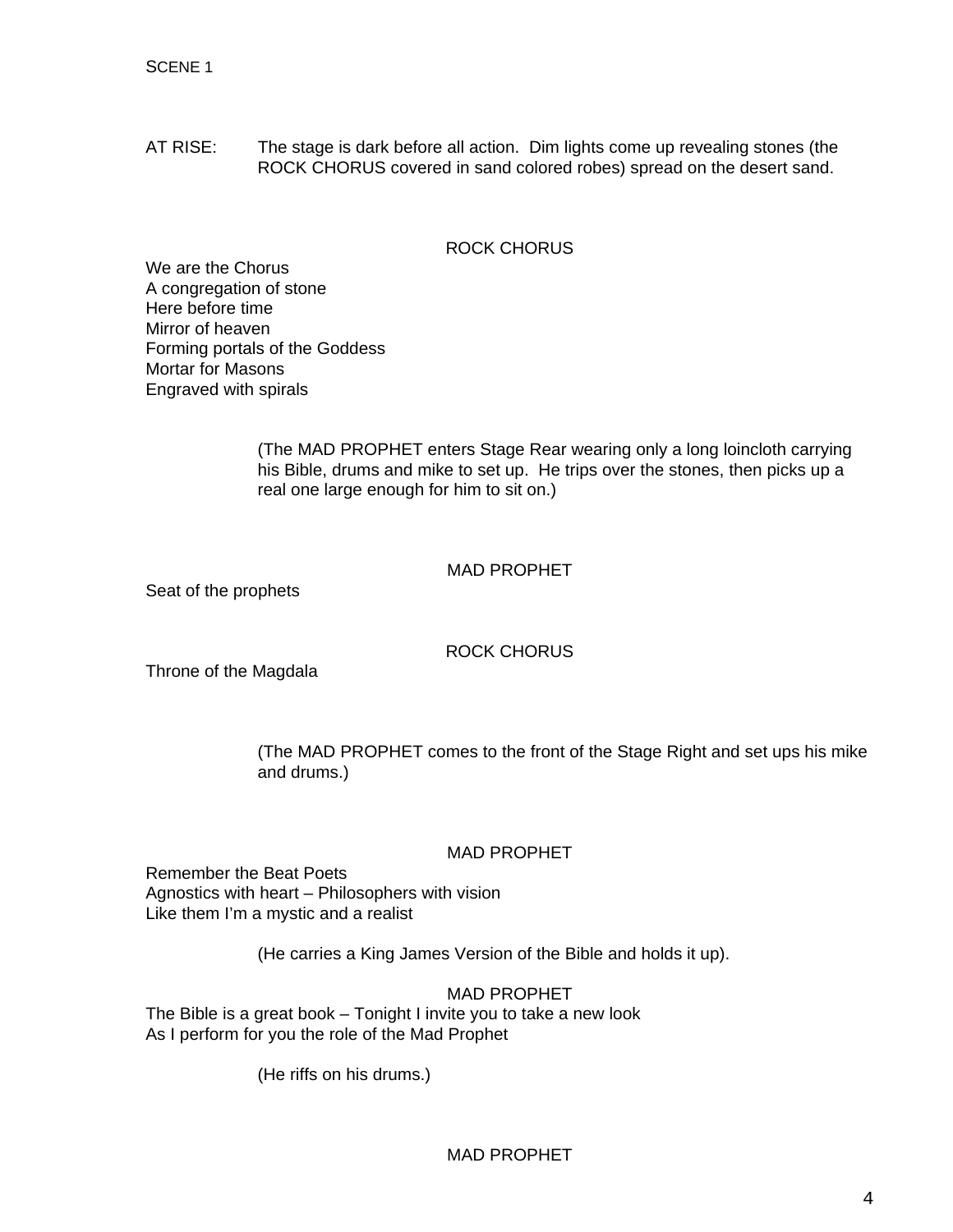I am the Mad Prophet with a mission Here to give credence to visions Revisions in a Mad World Here to tell you an old tale a new way The story of two Mary Magdalenes

- SET: The center arch depicts a church doorway. SOUND of organ pipes and traffic.
- AT RISE: The MAD PROPHET drums as a SPOT slowly brightens on his figure. Members of the Church leave the doorway after Sunday service. As they leave, the MAD PROPHET grabs their attention. The ROCK CHORUS is in modern dress. They carry sand robes they use to change themselves into rocks.

#### MAD PROPHET

Hear ye – Hear ye – Western civilization is coming to an end!

ROCK CHORUS (P)

Who's that nut?

ROCK CHORUS (FS) Maybe he has something more to say than our preacher. (to MAD PROPHET)

And who can save it?

#### MAD PROPHET

The divine feminine.

ROCK CHORUS (E)

You mean women?

MAD PROPHET

Yes, as in Mary Magdalene.

ROCK CHORUS (FS)

Just Think. All the leaders of the world are men over 50. Do you think they're doing a good job?

ROCK CHORUS (E)

Noooo…

ROCK CHORUS (O)

You're a man. Why do you care about women?

MAD PROPHET

I care about women because I am a man.

(The PREACHER comes out of the Church door and passes the crowd.)

PREACHER (in passing)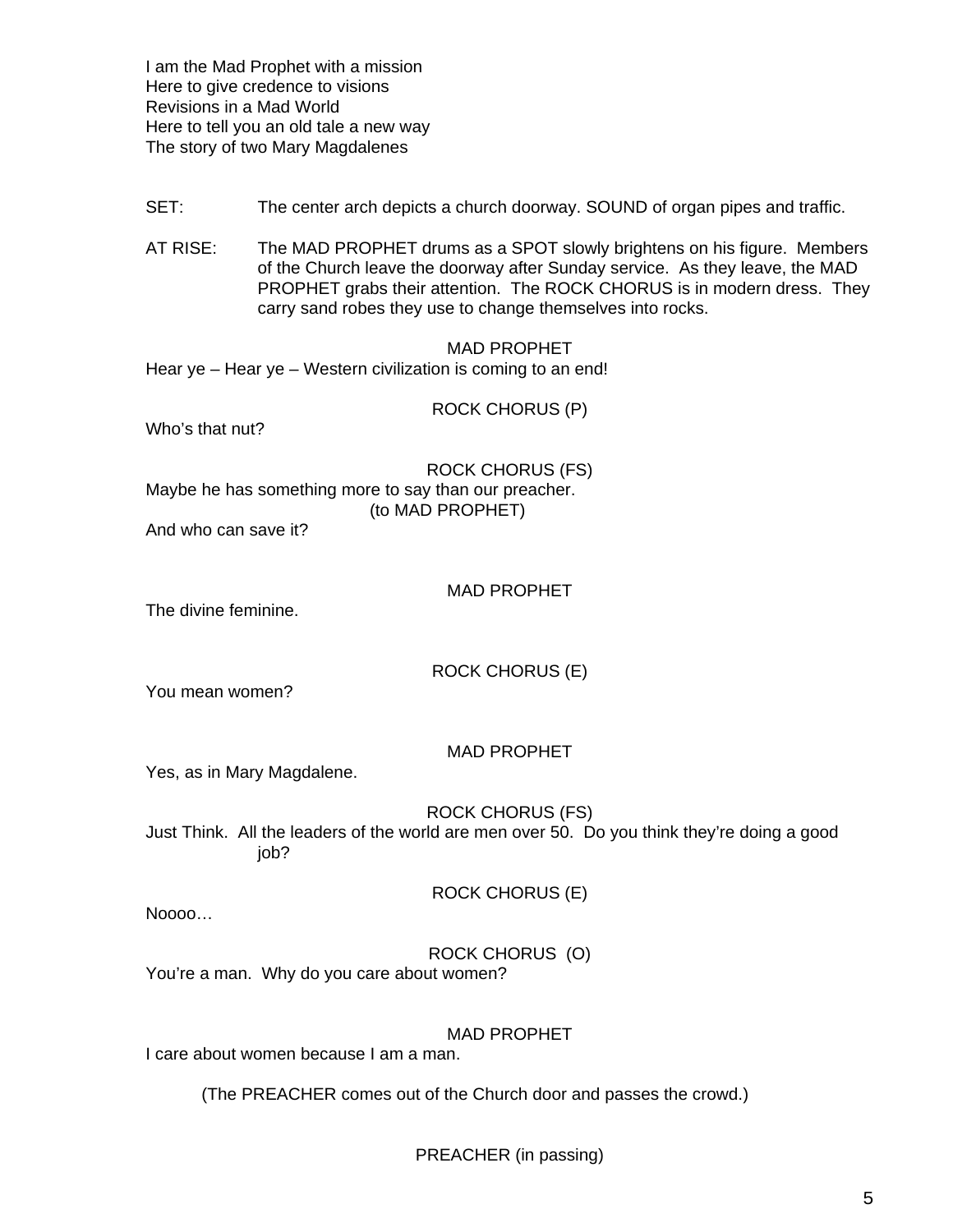Get off church grounds. I can't command faith, but I can command respect. Don't listen to that madman, he's on the side of the spiritual feminists who are eroding Christianity. They are distorting the gospel and spreading Gnostic sources of heresy.

(The PREACHER exits.)

## MAD PROPHET Come gather round, ye flock of the modern wilderness.

(The ROCK CHORUS puts on their sand robes and rests in a semi-circle.)

## MAD PROPHET

It's a Mad World A Mad World needs a Mad Prophet Me It's a Mad World A Mad World needs A New Savioress

## ROCK CHORUS

That's not what the Bible says

## MAD PROPHET

The Bible was cut down, New Gospels were found.

## ROCK CHORUS (O)

And what do these Gospels say?

MAD PROPHET They pave the way for seeing Mary Magdalene a new way.

## ROCK CHORUS (FS)

Who are you?

(Changing lights on back screen projector suggest the reversal of time from modern to biblical with centuries passing in wild places - fast changing seasons – wind – rain – moving clouds – hot sun and moon cycles.)

## MAD PROPHET

MAD PROPHET'S POEM I am the Mad Prophet From an ancient generation Of philosophers and poets

I, the hidden Shaman The silent power of words Bridging the worlds From the earth to the stars

From century to century The eternal drum, I beat As I beat the drum's skin Cycles of history Repeat - Repeat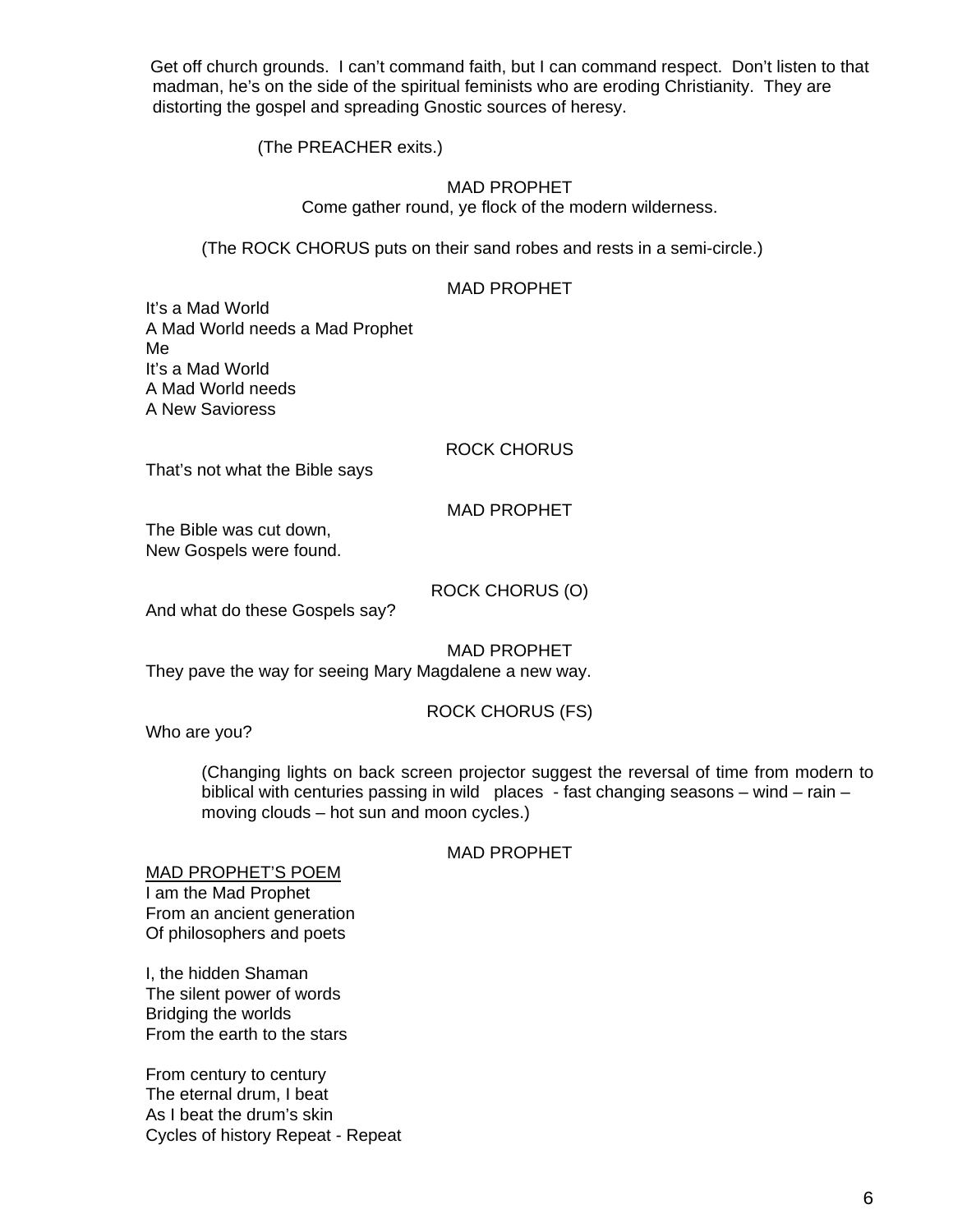(The MAD PROPHET views this scene and reacts as if it were his own personal vision.

 Behind the transparent screen, MARY B and MARY M are seated close together on a throne like chair. They appear as the ancient DOUBLE GODDESS symbol. Their laps are covered with a shawl; each has only one outside leg showing and they appear as two torsos on one set of legs They wear flower wreaths on their long red hair and each holds a moon shaped mirror they use to multiple their image.)

## ROCK CHORUS

MARY GO ROUND Double Goddess – Double Queen Warrior – Preacher – Priestess - Whore The days before – the Two were One

Mary go round – go round The double wheel The double axes At your heels

Mary go round – go round The night – Winter Moon Dance to Darkness Dance to light – Summer Moon Mary go round – go round The Sun The wheel of light Mary go round – go round North South East West The pole - the axis Forged in the Earth Calls for Mary's rebirth

## MAD PROPHET

 A prophet is supposed to have visions The Double Goddess -Two gorgeous red heads on one set of legs What's in between? I am one man From the profane to the sacred - from the sacred to the profane The doorway to heaven and hell is the same.

> (MARY B and MARY M get off the chair, separate and walk on Middle Stage in a semi-circle as if following the River Jordan.)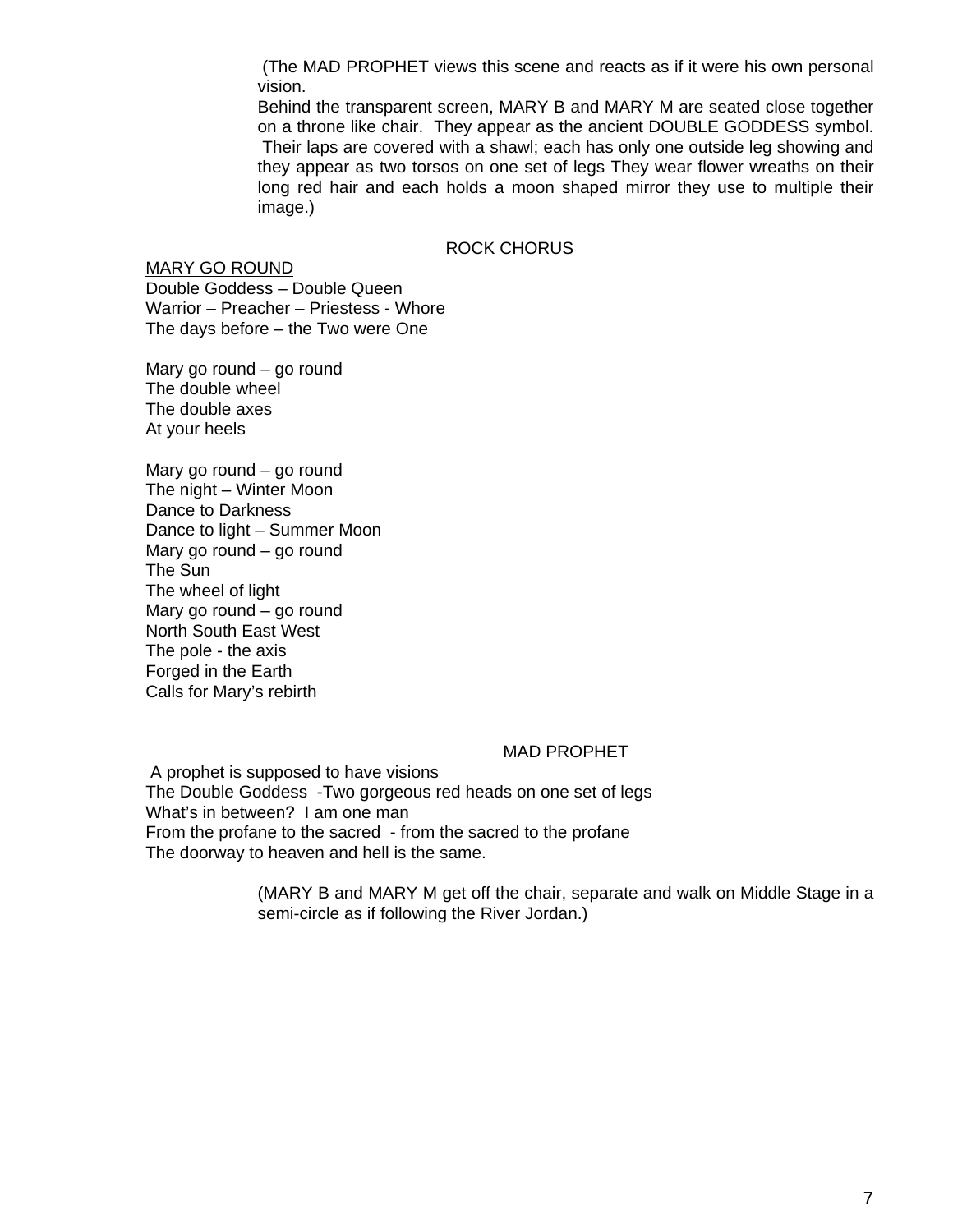|                                                                                                                                         | <b>ROCK CHORUS (E)</b>  |
|-----------------------------------------------------------------------------------------------------------------------------------------|-------------------------|
| In the days before<br>Came silent footsteps<br>She                                                                                      |                         |
| Mother of Heaven<br>Earth, Oceans<br>Wearing veils of clouds                                                                            |                         |
| Mother of all life<br>Forgotten                                                                                                         | (All Echo)              |
| In the days before                                                                                                                      | <b>MARY B</b>           |
| I walked in desert lands<br>Worshipped<br>Mother of All                                                                                 |                         |
| Given names<br>By peoples of the sand                                                                                                   |                         |
| Her names faded                                                                                                                         | <b>ROCK CHORUS (FS)</b> |
| Worn smooth<br>By sand winds<br>Her names coupled<br>With demons                                                                        |                         |
| In men's myths<br>She<br>A Hidden Goddess                                                                                               | (All Echo)              |
| Hor was Hathor                                                                                                                          | <b>ROCK CHORUS (FS)</b> |
| <b>Egyptian Goddess of music</b><br>When men destroyed the Goddess<br>The whore replaced Akkadian - The priestess                       |                         |
|                                                                                                                                         | <b>MARY M</b>           |
| My story now told on bible pages<br>But I was once Akkadian<br>Hathor's sacred servant<br>Dancer of Fertility – Dancer of the Mysteries |                         |
|                                                                                                                                         |                         |
| Before I was Great Goddess of All<br>Hid in Gnostic lore.                                                                               | <b>MARY B</b>           |
| Now, I am Mary Magdalene the Bride<br>Will you come with me into the future life?                                                       |                         |
| Can I rice out of chame Eccano my captors?                                                                                              | <b>MARY M</b>           |

Can I rise out of shame – Escape my captors?

# MARY B In the past you were free. Come with me. Live out your divinity.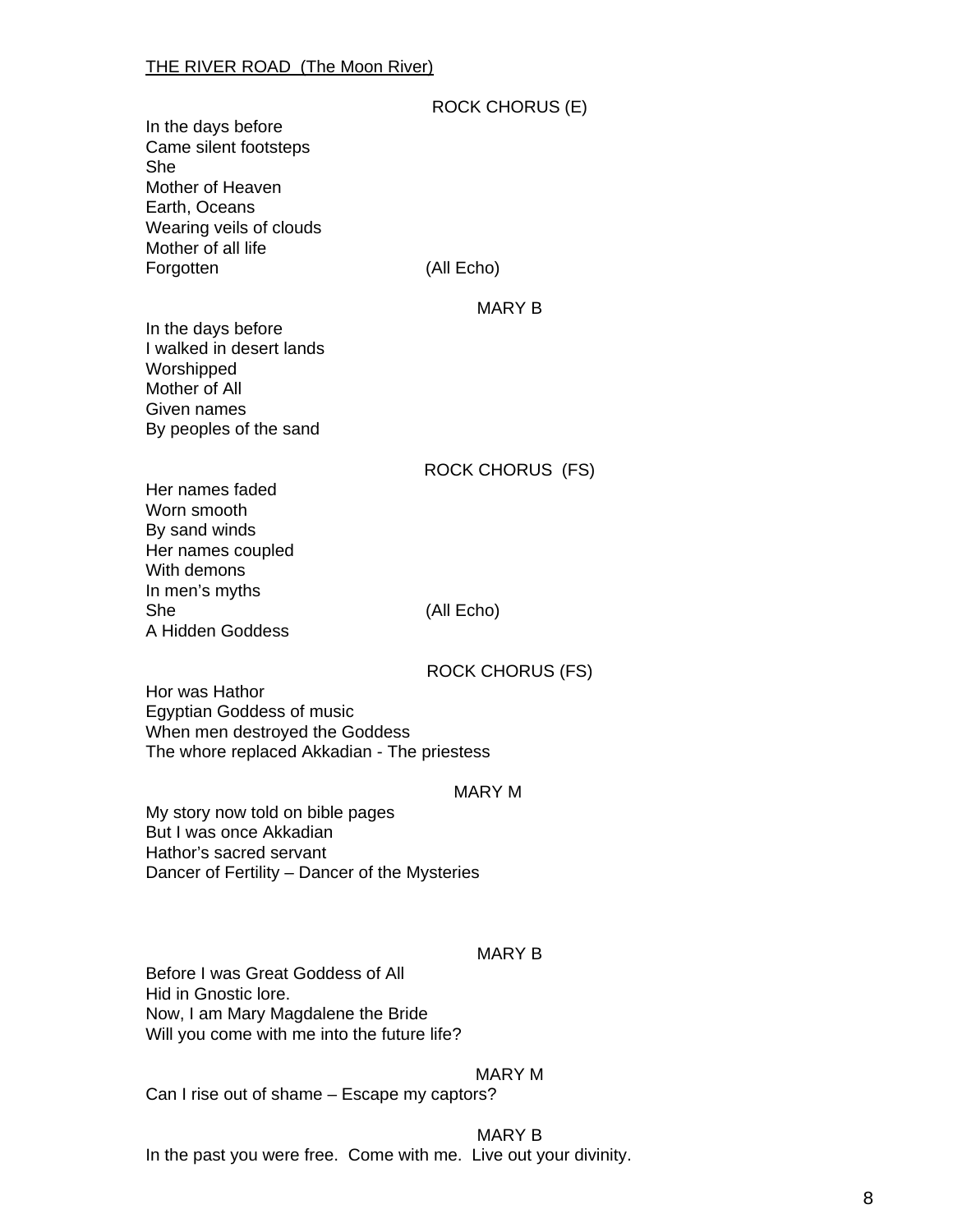Our souls so old **Sister** How far we journey Is not known

> (The Set returns to the contemporary church with the ROCK CHORUS now church goers.)

### MAD PROPHET

From my plot Of sand and rock Three religions took root With stories revealing the truth Now taught as truth themselves

> (The screen projects the ancient walls of Jerusalem. MARY M and MARY B appear behind the screen backstage. MARY M leans on the walls seeking customers. SIMON THE PHARISEE stands a distance from MARY M watching her. MARY B paces on the other side of stage reading a small book of Torah.)

#### MAD PROPHET

How you feel when the preachers say on Sunday That Mary Magdalene was a whore To pity the servant of the prophet?

ROCK CHORUS

Superior.

MAD PROPHET

But if she were a prophetess herself?

ROCK CHORUS

Inferior.

#### MAD PROPHET

The bible speaks of whores Like Tamar at the crossroads Who seduced her father-in-law To become matriarch of the House of David

But preachers, priests and rabbis Read between the lines When they cast Mary as a prostitute A sinner in our eyes

ROCK CHORUS (P)

We know Mary Magdalene The anointer at Jesus' feet The mourner at the crucifixion First to see Christ risen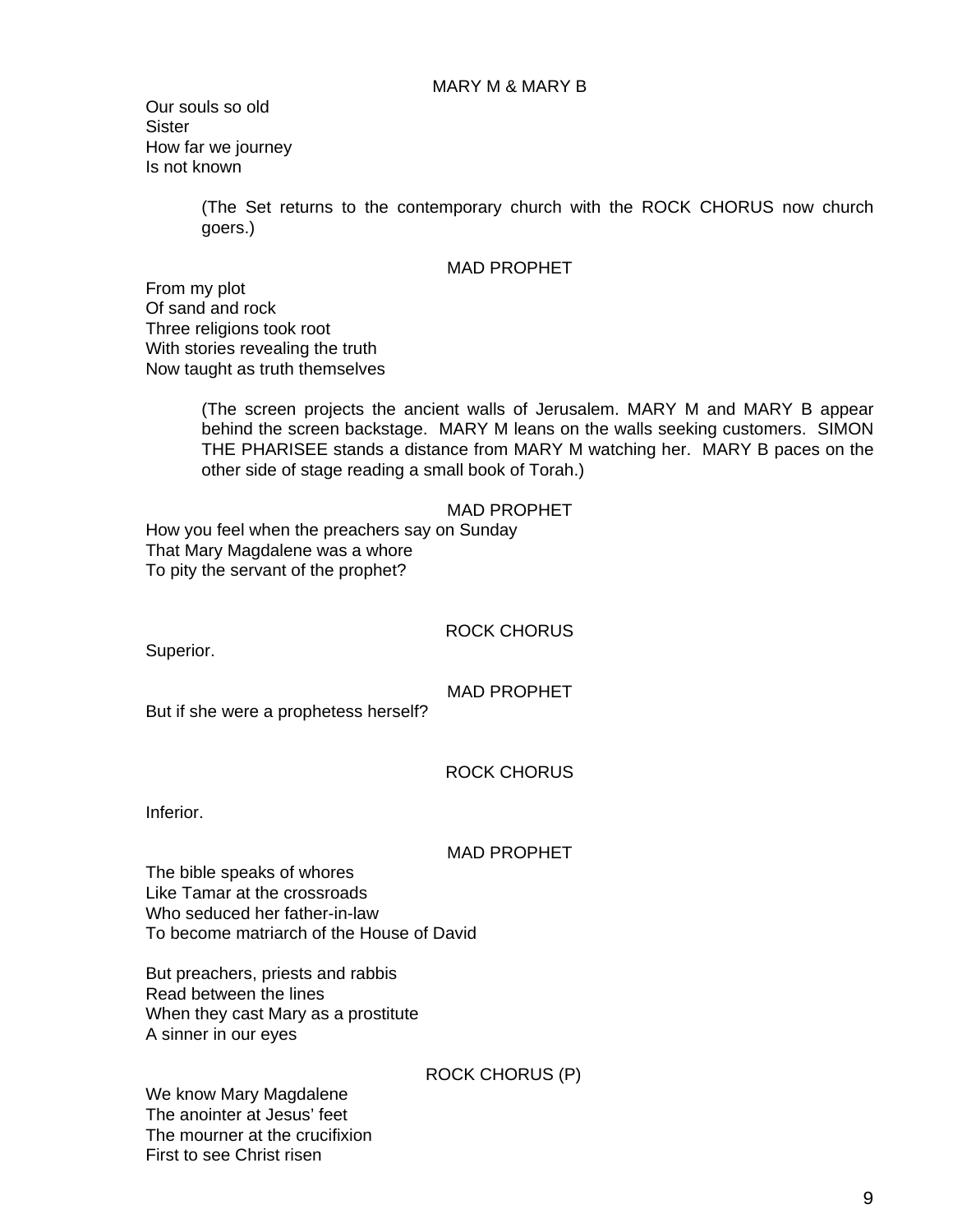# ROCK CHORUS (FS)

Some say Magdalene was Jesus' bride A disciple Star of her own gospel Mother to Christ's child - Sarah A founder - A Christian Preacher of the new religion

## MAD PROPHET

From century to century The eternal drum I beat As I beat the drum's skin Cycles of history Repeat – Repeat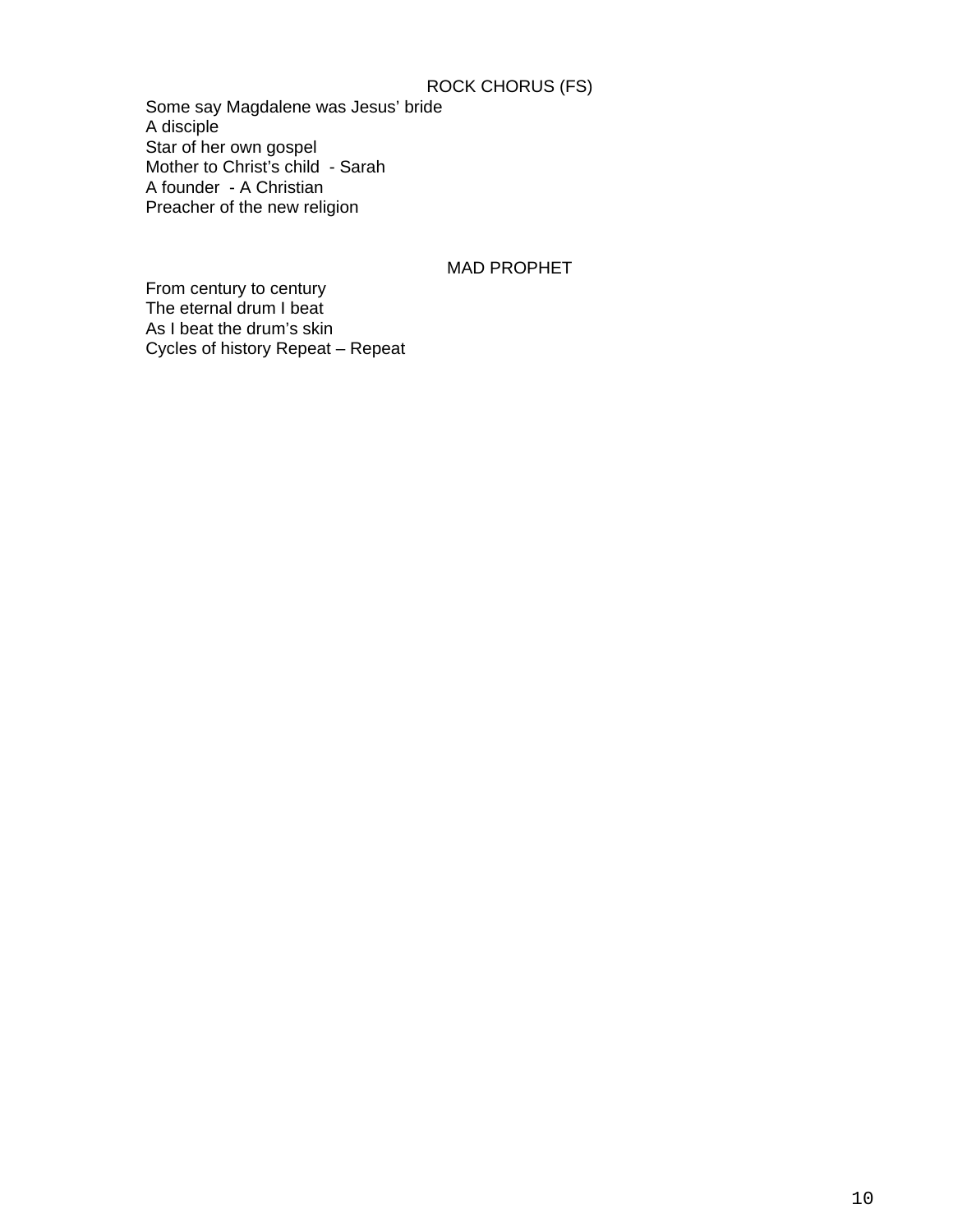- THE SET: STAGE LIGHTS BRING THE TIME FORWARD TO THE 20<sup>TH</sup> CENTURY. The screen backstage presents a desert sky – Egypt -Nag Hammadi -1945. The center arch appears as a cave.
- AT RISE: A young Egyptian peasant BOY, carrying a sac collecting dung to be used as fuel, enters STAGE LEFT. He notices a red glow in the cave and enters. The Cave becomes light revealing a large earthenware jug. The BOY hesitates, then opens the jug. Fragments of golden paper fly out and astound him. He pulls out several ancient papyrus manuscripts. He exits the cave with the manuscripts, sits on the sand, unties the bundles and tries to read the words. They appear strange to him and he mumbles.

## ROCK CHORUS

Darkness fills the cave -Secrets covered with dust The hidden manuscripts Fall into the Boy's hands - A gift to modern man

Strange vowels - strange sounds - In Egypt - Nag Hammadi – 1945 -The Gnostic Scripture was found Scripture from another world - Another bible – another Mary – called heresy

(The BOY finishes looking at the manuscripts and runs offstage leaving behind a few. The MAD PROPHET picks them up and blows off gold dust and sneezes. He reads their titles.)

## MAD PROPHET

Philip – Peter – Bartholomew, Thomas, Miriam of Magdala

(As the MAD PROPHET reads the gospel titles, MARY B comes to the front (contemporary) of the stage. The MAD PROPHET hands her the gospel. )

## MARY B

You have found my gospel.

(She reads from the Gospel of Philip – page 61 – plate 107)

"There were three who always walked with the Lord; Mary, his mother, the sister of his mother, and Miriam of Magdala, known as his companion, for him Miriam is a sister, a mother, and a wife."

## MAD PROPHET

Miriam, when you face the new world is it light or dark?

## MARY B

Dark. When you're face to face with evil, it changes your complexion.

## MAD PROPHET

Your Lord said, "Turn the other cheek"?

# MARY B

I have only one in profile. It is a sword.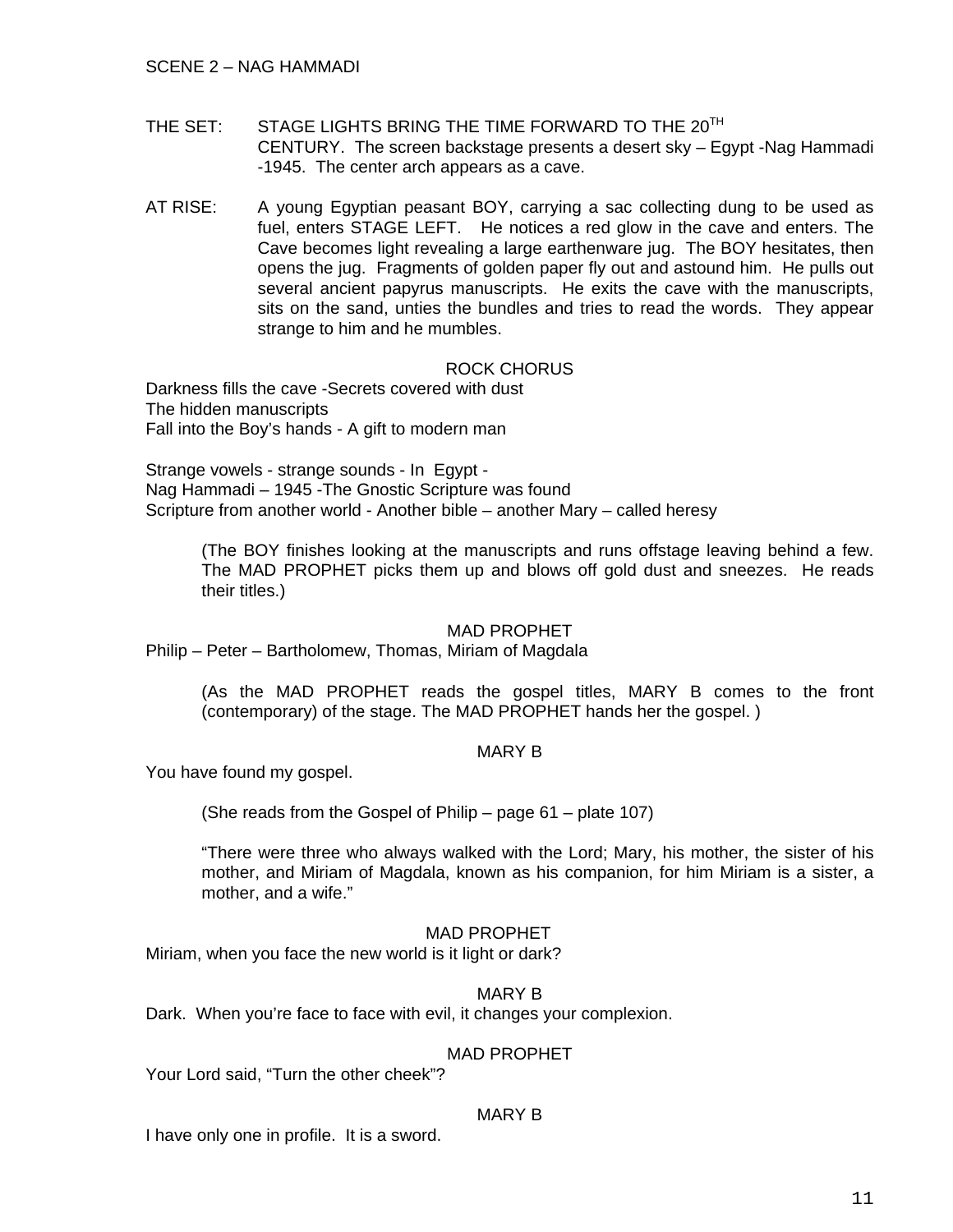# ROCK CHORUS (FS)

And so the Double Goddess Stepped into the Gospels As Mary Magdalene Gnosis hidden when Woman power was wrung From cannon

The divine feminine shattered and divided When a son with no wife And a mother with no menses Were sanctified Now women who hope to be whole again seek the Magdalenes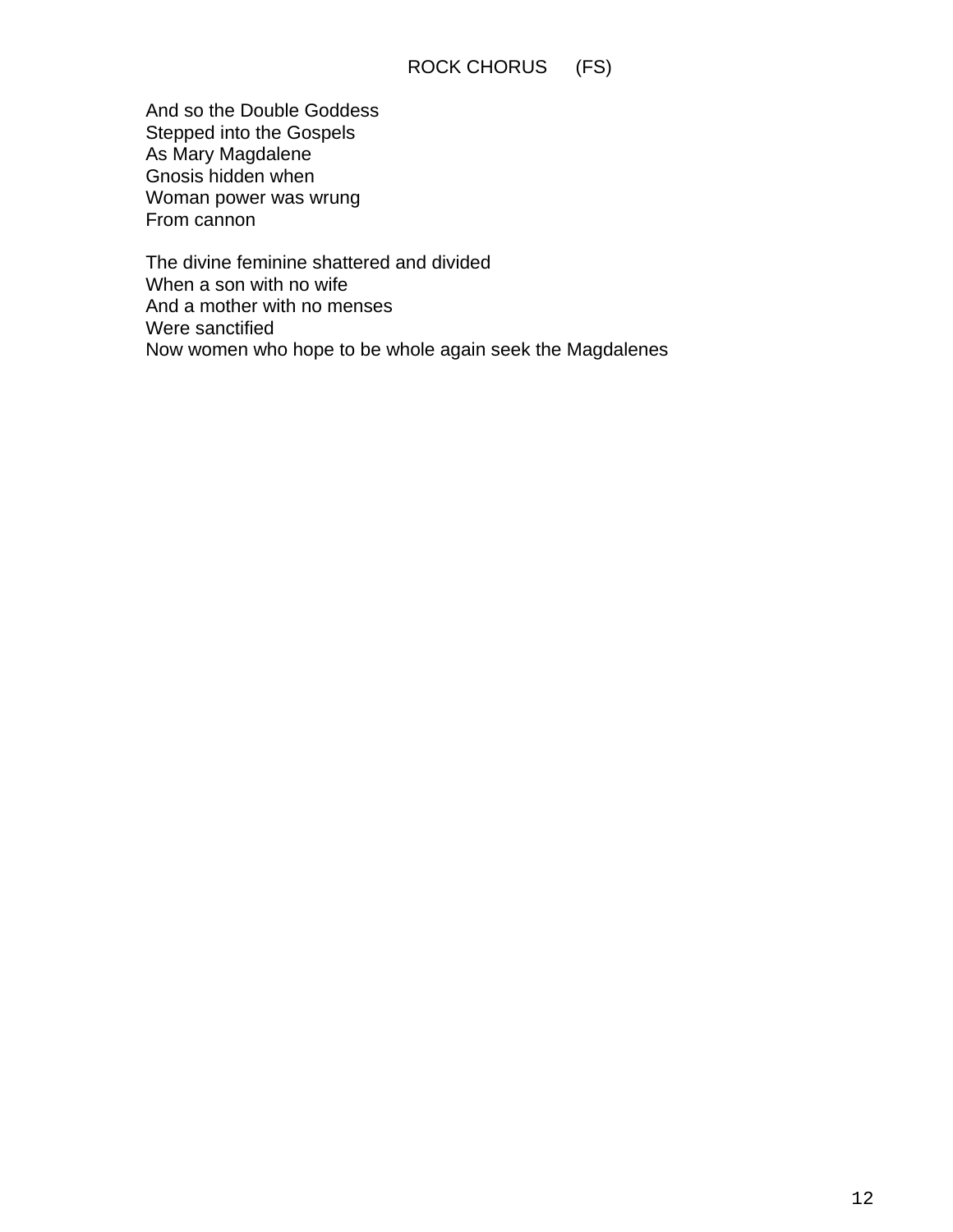SCENE 3 – MARY B AND YESHUA

- SET: The stage depicts the desert garden oasis where MARY B and her sister, MARTHA, live. The LIGHT portrays early evening. Inside the Center Arch is a hearth with burning embers.
- AT RISE: MARY B and MARTHA have just finished dinner and are drinking wine and eating honey cakes. MARY B is seated on a stool as MARTHA combs her long red hair.

## ROCK CHORUS (H)

The story that she lived

That she walked with the beloved by his side As his disciple, later bride was never told

## MARTHA (as she combs)

So long -So red – Sister Miriam, why won't you let me cut your hair?

## MARY B

I will let you cut it on my wedding day.

## MARTHA

By that time it will be down to your ankles.

## MARY B

Martha, you will marry before me.

## MARTHA

No, I was raised to cook and serve. You should be the bride and carry the line of Benjamin.

MARY B

Father is gone, Lazarus doesn't care - I can choose whom I want.

## MARTHA

You won't find a husband if you don't stop studying Torah like a man and having crazy visions.

## MARY B

I had a vision today. There is a great man in the desert now. He will be my beloved.

## MARTHA

There are no men here except wandering prophets. Be careful whom you choose, because I will serve him.

(Light on the MAD PROPHET)

## THE MAD PROPHET

Expect a miracle girls It must have been like the West Village then - No men (Optional) But, maybe here was a bias in that oasis Bis have a Bi-as

(YESHUA appears STAGE LEFT emaciated. He has just come out of the desert. MARY B walks towards him. He leans on her and she brings him to the entrance of the tent. She sits down on the ground and he collapses in her arms.)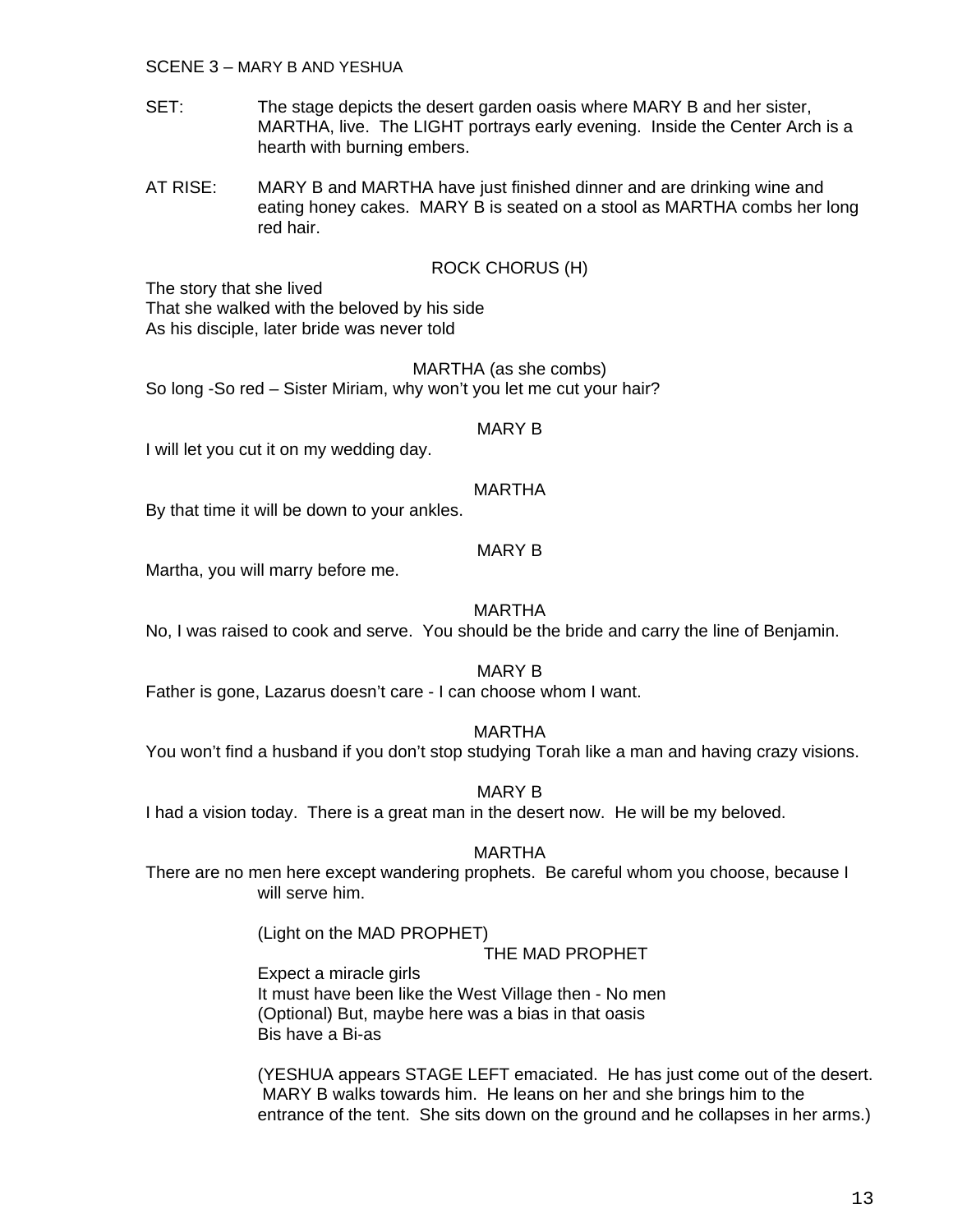| Who is that man? Do you know him? | MARIHA        |
|-----------------------------------|---------------|
| No.                               | MARY B        |
|                                   | MARTHA        |
| Desert wanderer – Thief!          | <b>MARY B</b> |
| Give me water.                    |               |

(MARTHA hands MARY B a jug of water. MARY B holds YESHUA on her lap and pours water down his throat.)

 $\ldots$ 

| Suckling a stranger like a baby!                                                                                              | <b>MARTHA</b>                                                                                                                                           |  |  |  |
|-------------------------------------------------------------------------------------------------------------------------------|---------------------------------------------------------------------------------------------------------------------------------------------------------|--|--|--|
| I am saving his life.                                                                                                         | <b>MARY B</b>                                                                                                                                           |  |  |  |
| Crazy man. Don't bring him in.                                                                                                | <b>MARTHA</b>                                                                                                                                           |  |  |  |
| sleeping on the ground.)                                                                                                      | (MARTHA enters the tent to sleep. LIGHTS depict darkening to night and then<br>light till dawn. MARTHA comes out of the tent and sees MARY B and YESHUA |  |  |  |
| She slept with a stranger. She will have to marry him. At least then I can cut her hair.                                      | MARTHA                                                                                                                                                  |  |  |  |
| (MARY B and YESHUA wake up. MARTHA goes into the tent and brings out a<br>bowl of bread and figs. The three sit down to eat.) |                                                                                                                                                         |  |  |  |
|                                                                                                                               | <b>MARY B</b>                                                                                                                                           |  |  |  |
| I am Mary.                                                                                                                    | <b>MARTHA</b>                                                                                                                                           |  |  |  |
| Martha.                                                                                                                       | <b>YESHUA</b>                                                                                                                                           |  |  |  |
| Yeshua.                                                                                                                       |                                                                                                                                                         |  |  |  |
| Where were you?                                                                                                               | <b>MARY B</b>                                                                                                                                           |  |  |  |
|                                                                                                                               | <b>YESHUA</b>                                                                                                                                           |  |  |  |
| I was baptized then in the desert for many days.                                                                              |                                                                                                                                                         |  |  |  |

MARY B

Stay with us. We will make you strong.

 (YESHUA sleeps outside the tent. STAGE LIGHTS depict the passing of several days. YESHUA wakes up refreshed. MARY B comes out of the tent with a basket to shop in the town market.

 The STAGE becomes a market with tents and traders seated on the ground. The ROCK CHORUS emerges as MARKET GOERS carrying goods – fruit, herbs, bread and doves - to sell.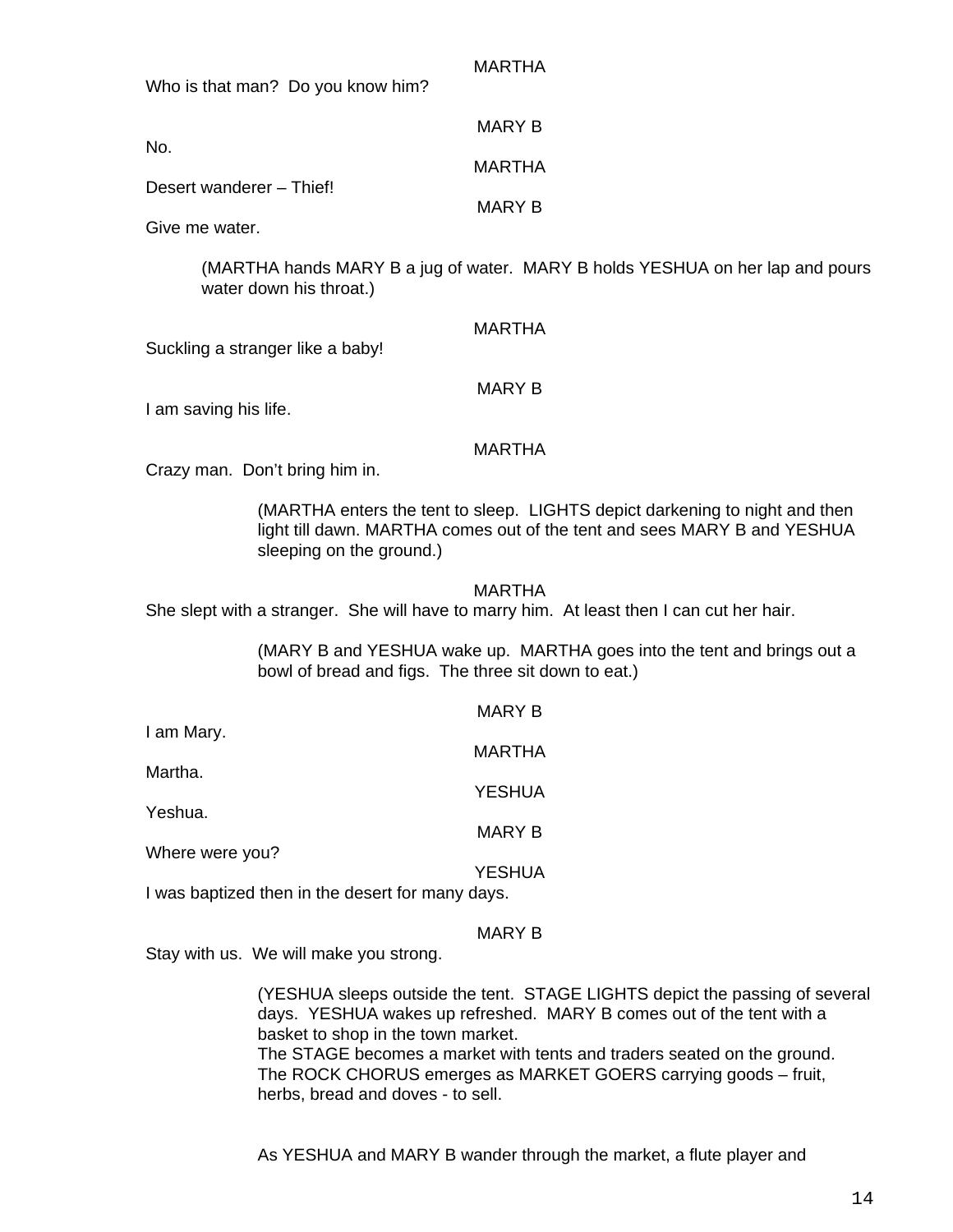drummer play. MARY B buys fruit and herbs from the TRADERS. YESHUA buys a cage of doves for MARY. They sit on a blanket and YESHUA gives MARY B the doves.

MARY M dressed as a belly dancer enters dancing to the music of the flute, cestrum and drum. SIMON THE PHARISEE follows her picking up coins of the TRADERS who admire her dance. MARY B dances with her a bit then sits down. At the end of her dance MARY M over MARY B and YESHUA.)

## ROCK CHORUS (E)

Hathor's sacred servant Dancer of Fertility – Dancer of the Mysteries

 (After the dance MARY M and the MARKET GOERS leave the stage. MARY B and YESHUA are left seated on the blanket. They lean on each other and share a piece of fruit.)

## MARY B

You are a tower of strength.

## **YESHUA**

Because of you. You are beautiful. Will you marry me?

#### MARY B

I love you. But what is our destiny?

**YESHUA** Because of my teachings – the Romans and Jews will destroy me.

## MARY B

Why have you chosen me?

YESHUA

Because your ancient wisdom will carry my teachings in another time.

MARY B

YESHUA

Should I be afraid? Will I loose you?

I will never leave you. Be not afraid.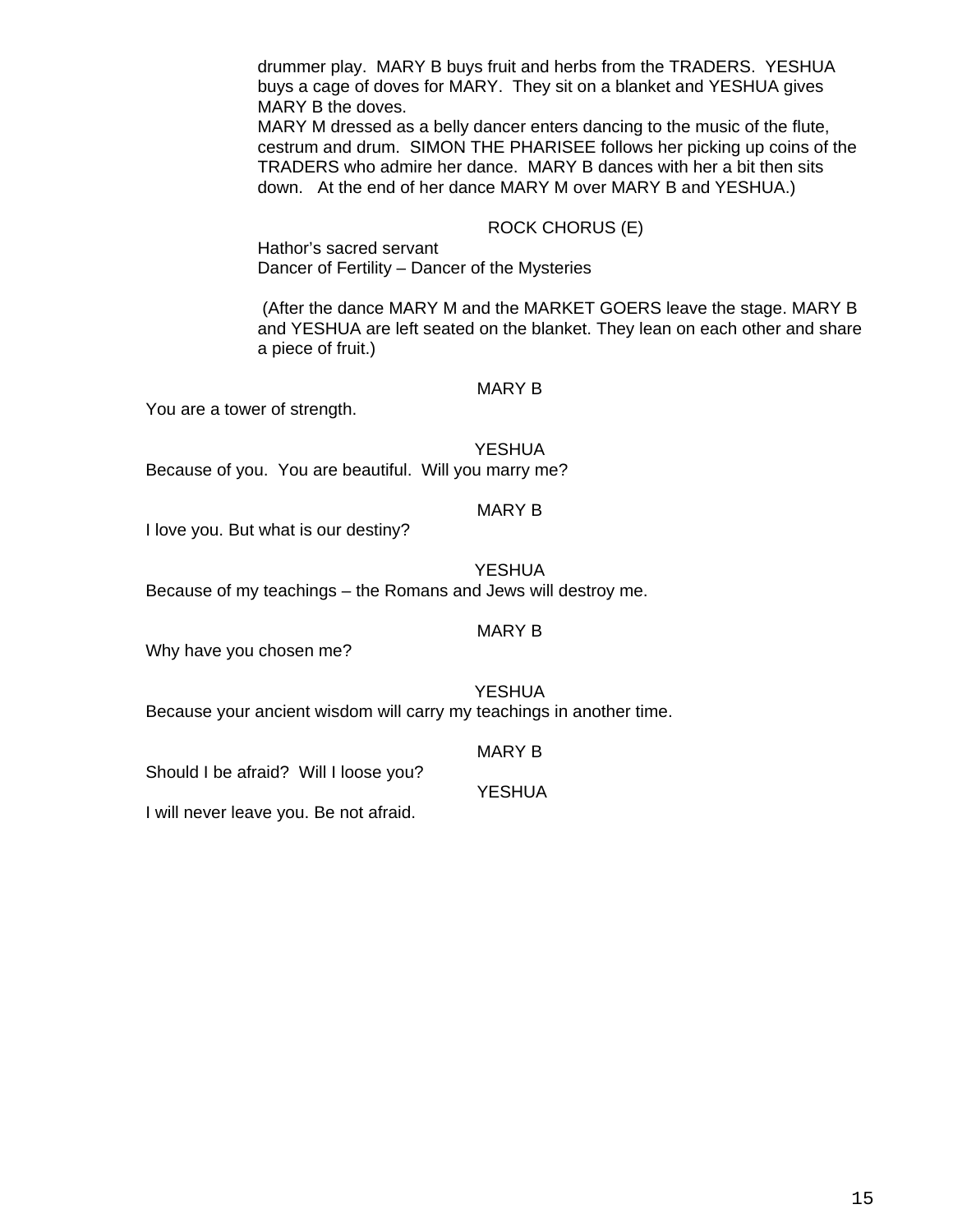## SCENE 4 – MARY M'S POEM

AT RISE: Night falls on the market place and the stage is dark. Sound of MARY M's tambourine. She dances on stage followed by a man who gives her coins she puts in her pouch. She makes love to the man behind the screen.

## ROCK CHORUS (FS)

When did the double standard take hold? If value were set by tongues and not gold The slut  $-$  whore  $-$  prostitute Would make men indiscriminate debtors.

## SPOT on MAD PROPHET who looks longingly at her.

## MAD PROPHET (reads from Bible - St. Luke 8:2)

"…Jesus went throughout every city and village …and the twelve were with him, and certain women, which had been healed of evil spirits and infirmities, Mary called Magdalene out of whom went seven devils."

Come to me Mary the whore - if you are a wandering whore Why don't you seduce me? Mary - Whore - Bitch Come to me!

> (Lights on stage turn to day. MARY M emerges from BACK STAGE in a tattered dress carrying her belly dance costume in a bundle bag. As she narrates, she walks along the imaginary semi-circle of the river Jordan. (OPTIONAL: The ROCK CHORUS chants a sequence of harmonic interludes as the MP drums.)

*The action that takes place behind the screen backstage is as shadow memories.* 

### MARY M

## I AWAIT

I've tasted the tongues of men Taken their weight Released their waste

I've tasted the bitter herbs Green and brown leaves That made me bleed

In the tall weeds her neck.) In the fruit groves Under shade trees

When I was young **Example 20** (As MARY M recites, 6 men from the ROCK My body warm with the sun CHORUS come on stage and throw gold I was with men coins at her feet. She picks them up and By the river **puts them** in her leather pouch around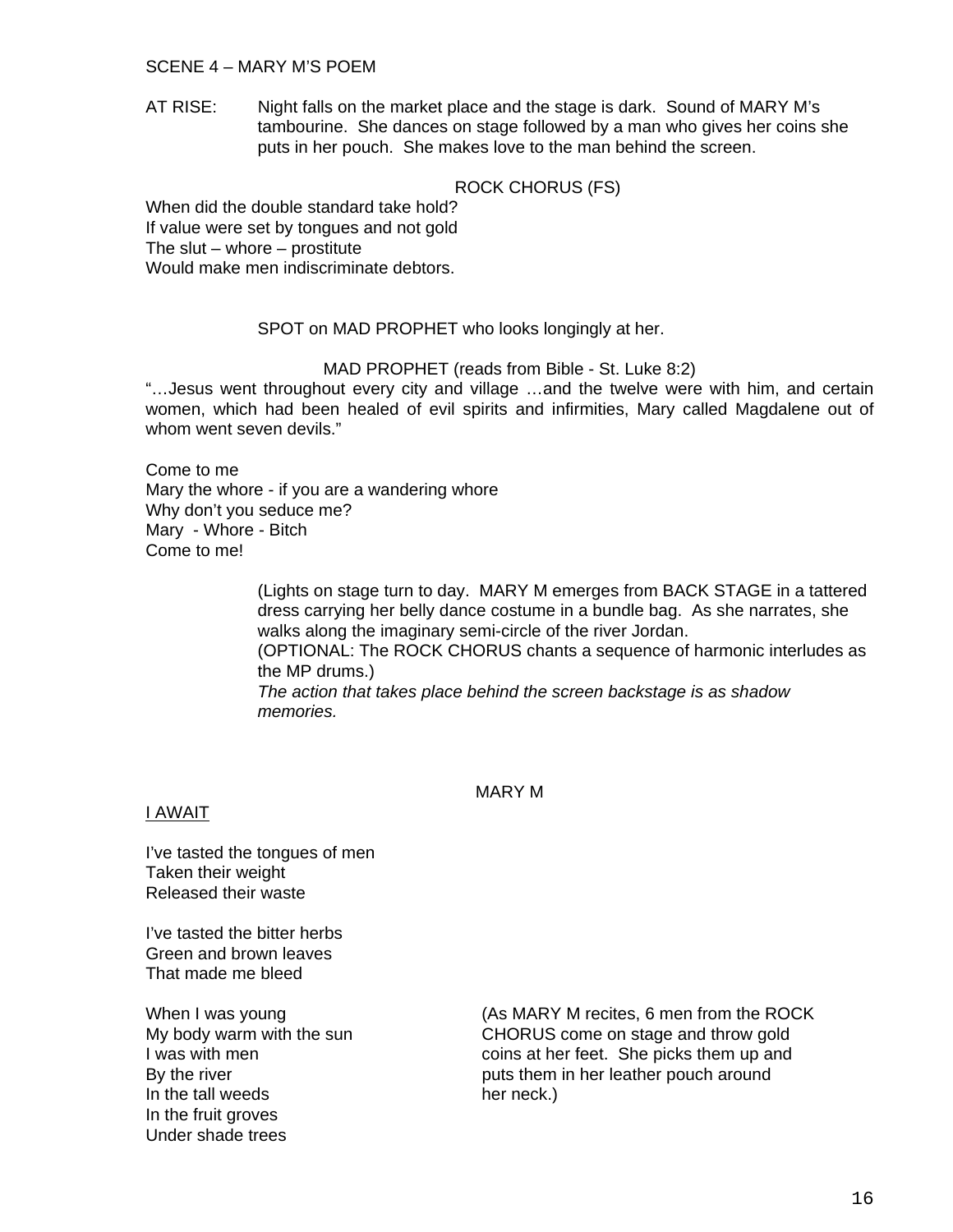In tents On the hills I slept in the sands Wearing a cool dress of winds

Like a black star Deep in the hearts of men They kept my secret And I wandered free They gave me bread and meat

Men threw stones at an adulteress at a woman who falls. When they finish Blood ran over rocks they drop the rocks and come to the screen I heard her cries of anguish pawing as if to catch MARY M.) I felt her death

One day on the road (Behind the screen the men throw rocks

When the men saw me They dropped their rocks on the road

Hatred in my breast Lusting in my loins The men took me on the ground Opening a cavern Of obsession

(Blood runs down MARY M's legs that she wipes off with dress).

I lay in the dirt Broken In pain I wore the wounds of my life On my soul that night

In the morning In the pale sun I filled my body with wine Nothing in my mind

As I bathed in the River Jordan Sitting on a rock Dressed in my hair John prophesized the coming Of the great teacher - Yeshua

The blue water Washed my feet Every day John saw me there Dressed in my hair

(JOHN THE BAPTIST pours water as baptism.)

One day My body empty He knew my heart was ready John baptized me And now dressed in faith I AWAIT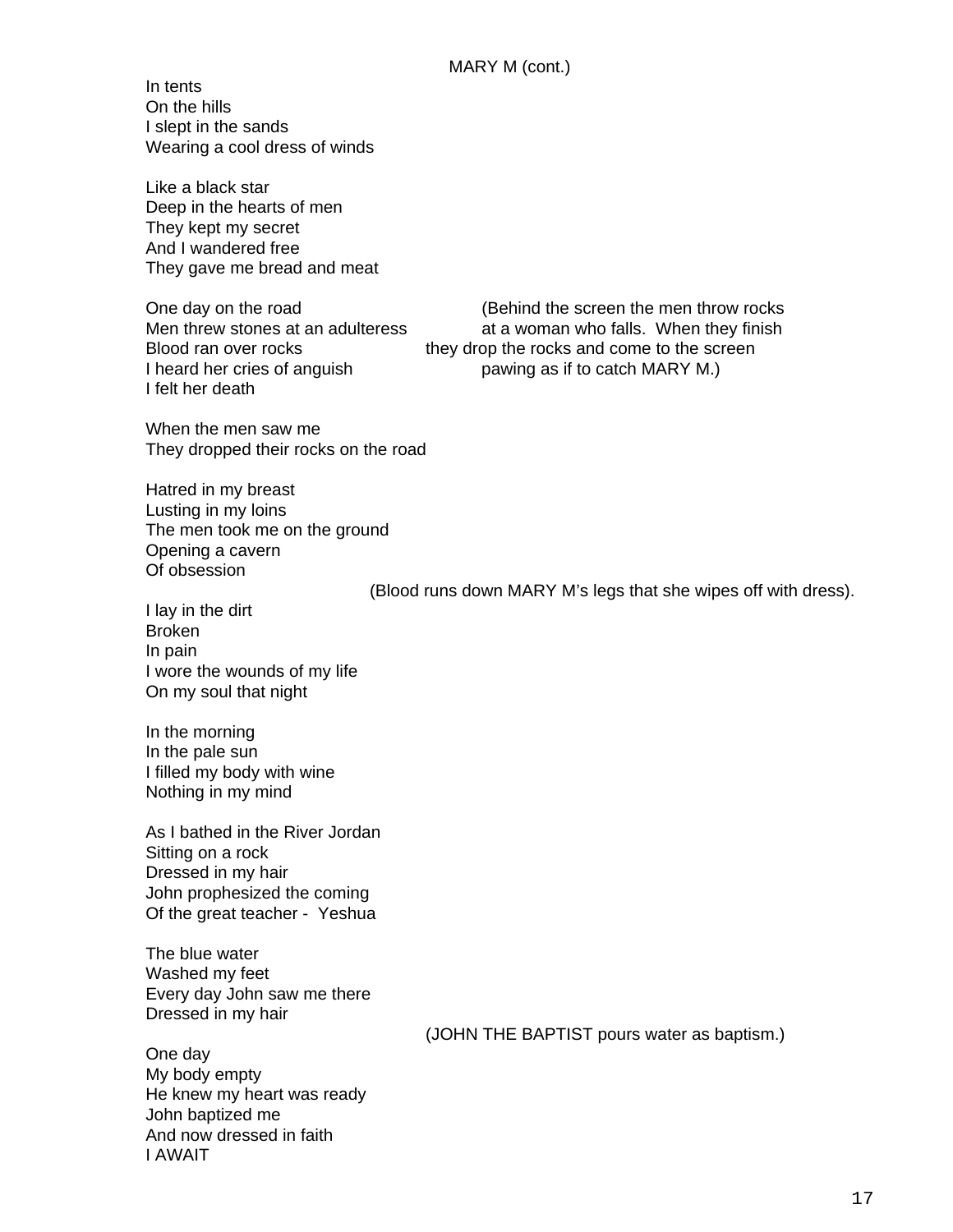(The Stage becomes dark with a pink dusk. JOHN THE BAPTIST exits. SIMON THE PHARISEE, wearing a long black robe and white head shawl, emerges from behind the backstage screen to find MARY M seated naked and shivering on the sand.)

# SIMON

Mary, what are you doing naked by the river?

(He takes off his black robe and wraps it around her.)

## SIMON (cont.)

I've been searching for you for hours. Guests are coming tonight. Romans. I need you to dance for them. You will serve their needs as before.

## MARY M

I am no longer yours. I am baptized. If I dance, I dance for myself.

SIMON

You are mine. When your parents died, I raised you, cared for you. Only I can protect you.

(SIMON THE PHARISEE picks up MARY M and carries her offstage.)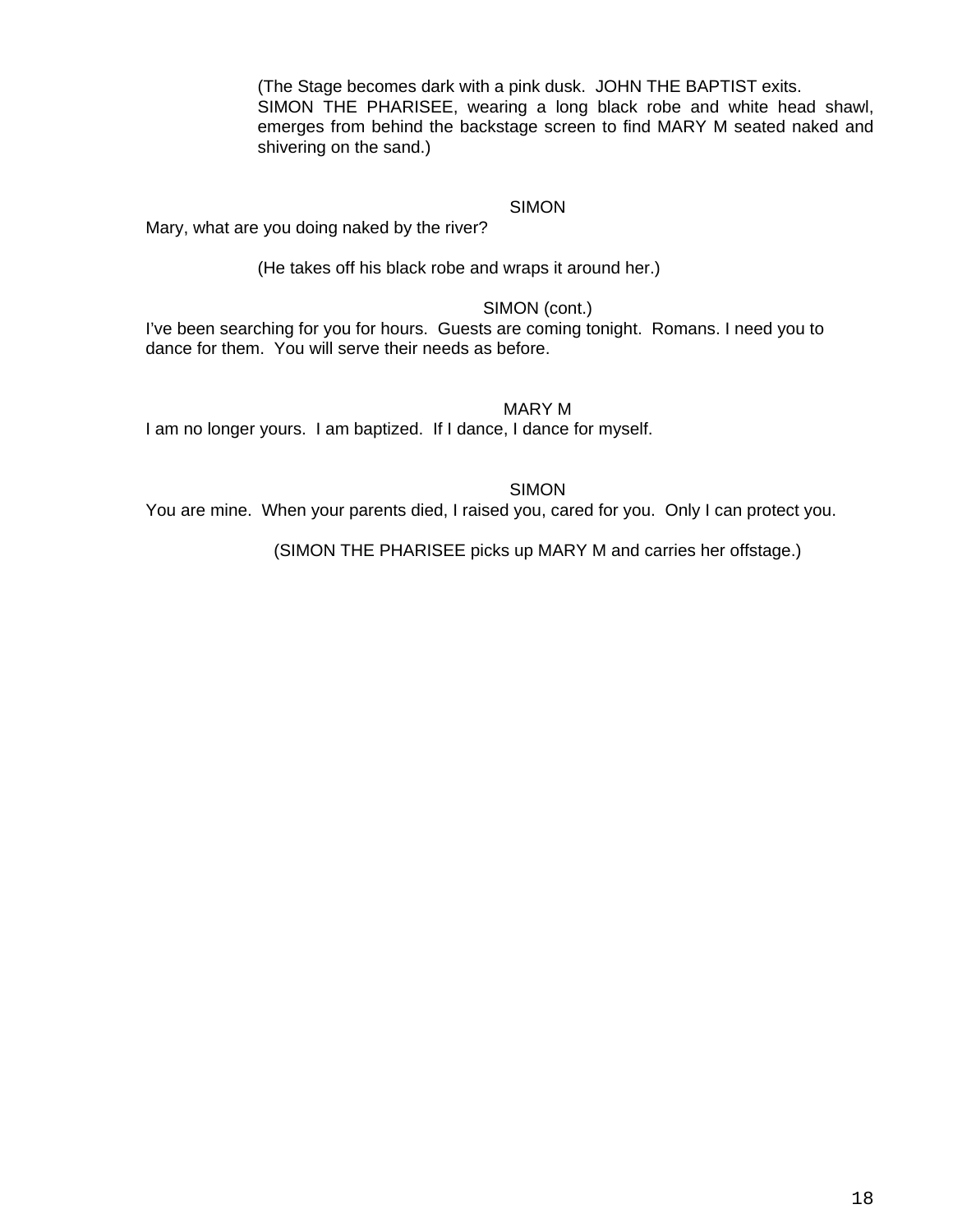### SCENE 5 - MARY M and SIMON

THE SET: The set depicts the tent home of SIMON THE PHARISEE. Inside the tent MARY M is asleep on a cot while SIMON THE PHARISEE is seated at a long table reading a religious scroll by candlelight and drinking wine.

(SPOT on the MAD PROPHET)

## MAD PROPHET

Sweet Mary with the Pharisee A cruel Pimp If she fell in love with me I could set her free.

(MARY M wakes up slowly.)

MARY M

Father. I wanted you to be a father to me.

#### **SIMON**

Not now.

#### MARY M

I could have been a bride. You would have taken me as a daughter and given me to a husband. I was pure then you corrupted me.

## SIMON

You were mine.

## MARY M

I became your secret shame.

SIMON

No Jew would have you for a wife. Why share your beauty with just one man.

MARY M

You raped me, soiled me but I had my pride and made my own money.

SIMON

You sleep in the desert. What can your money buy?

(SIMON takes gold coins from MARY M's pouch and puts them on the table.)

**SIMON** What kind of life can you have without living with me?

MARY M I am baptized and will meet the great teacher who will heal me.

## **SIMON**

What is the name of your teacher?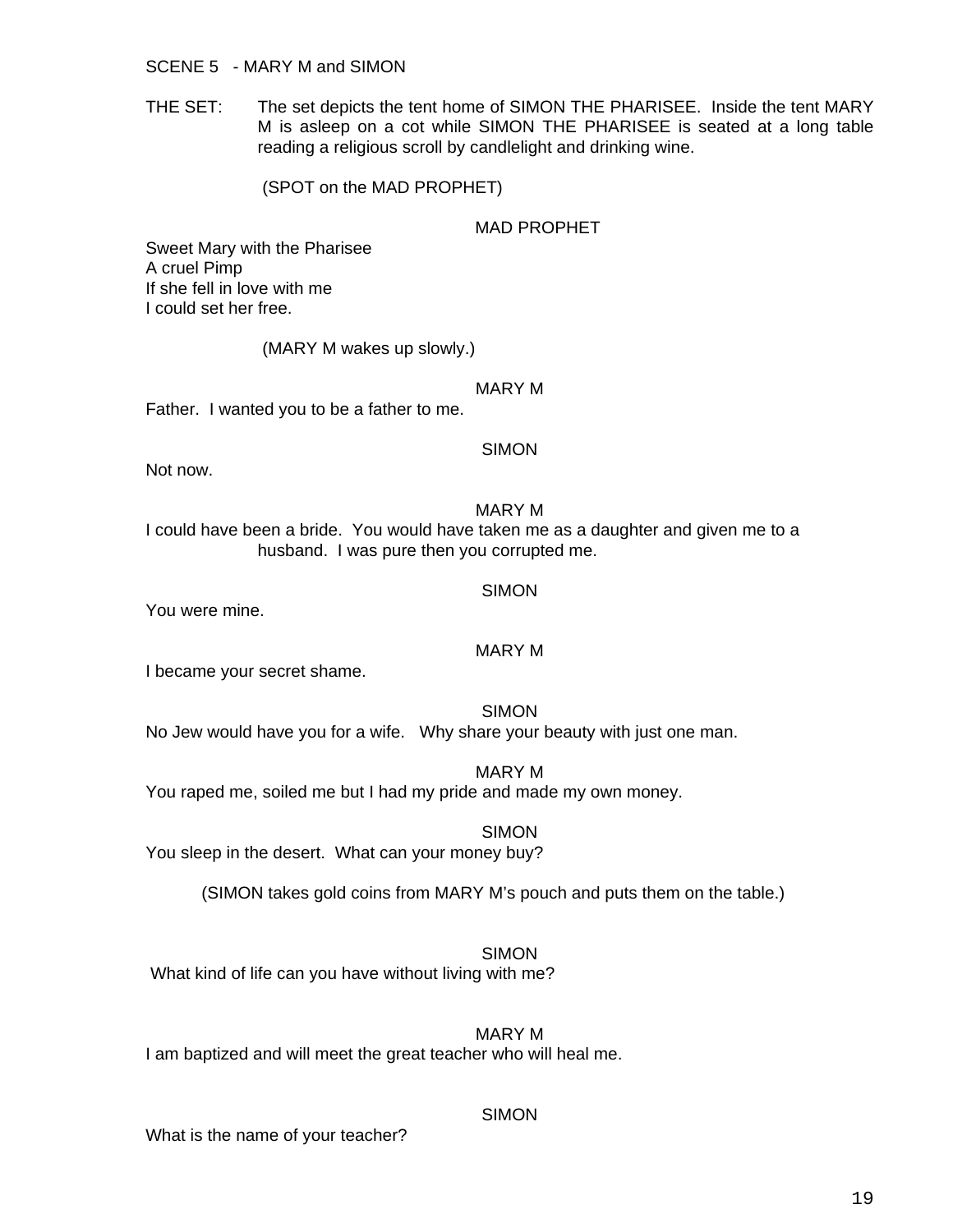MARY M

Yeshua

# SIMON

He is dangerous. We must watch him. He is not a rabbi. No rabbi would touch you.

(MARY M gets up takes the scroll from the table and throws it on the floor.)

## MARY M

Jesus will live in new scripture forever.

(SIMON THE PHARISEE hits her. She runs out of the tent weeping. )

# SIMON

You will never be anything more than a harlot.

(Outside the tent a MAN is waiting for her. He puts his arms around her tenderly.)

## MARY M

Why are you here?

 (The MAN puts money in her pouch, and guides her tenderly offstage. (After MARY M and the MAN go offstage, the MAD PROPHET goes into the tent and punches Simon to the ground.)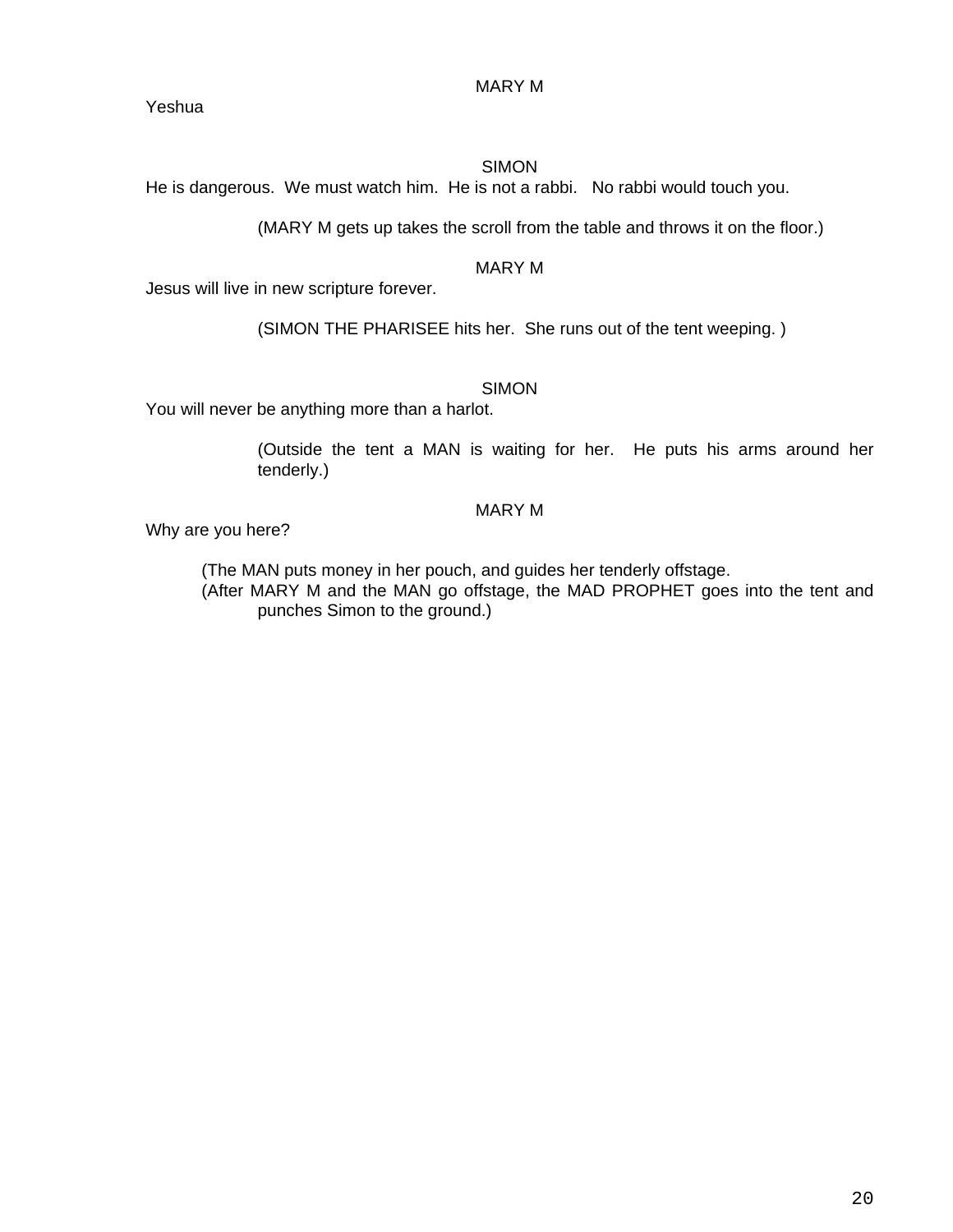## SCENE 6 – MARY M AND YESHUA

- SET: The stage depicts a hillside with an arbor of trees center stage. The LIGHT portrays early evening with a breeze and shadows.
- AT RISE: YESHUA is seated under a tree. MARY M walks through the shadows of the trees wanting to approach him, but afraid. Her hair is unkempt and her robe is open. She looks up at the moving leaves.

## ROCK CHORUS (E)

Life echoes In the leaves in the memory of nature Where the bird of your heart slept Naked and ready to fly Between the Dove's white edge And the planet earth.

> (MARY M approaches YESHUA pulling back her hair and closing her robe. She sits next to him under a tree.)

## MARY M

I'm so ashamed.

## YESHUA

You've left Simon the Pharisee and been with a man. He is someone you knew. He was tender with you and gave you love.

## MARY M

I feel so hurt. Now I want more.

YESHUA (takes her hand)

For you to heal, Mary, you must be chaste. Life echoes in your body will bring back the pain. Stay with me, follow my teaching and you will be healed. But, you will feel like a child.

## MARY M

Help me.

(LIGHT on the MAD PROPHET)

## MAD PROPHET (reads from LUKE 8:2)

A rock of power and strength Jesus held Mary and cured her.

 (YESHUA and MARY M sit facing each other. YESHUA runs a hand gently down her shoulders then holds it on her stomach. MARY M becomes quiet and serene.)

## MARY M

I wore the wounds of my life On my soul that night When my heart was ready Yeshua healed me

> (YESHUA and MARY M lie under the tree to sleep. LIGHTS depict darkening to night and then light to dawn. MARTHA enters STAGE RIGHT carrying a basket with fruit and bread for breakfast. She sees YESHUA and MARY M asleep under the tree. They wake up.)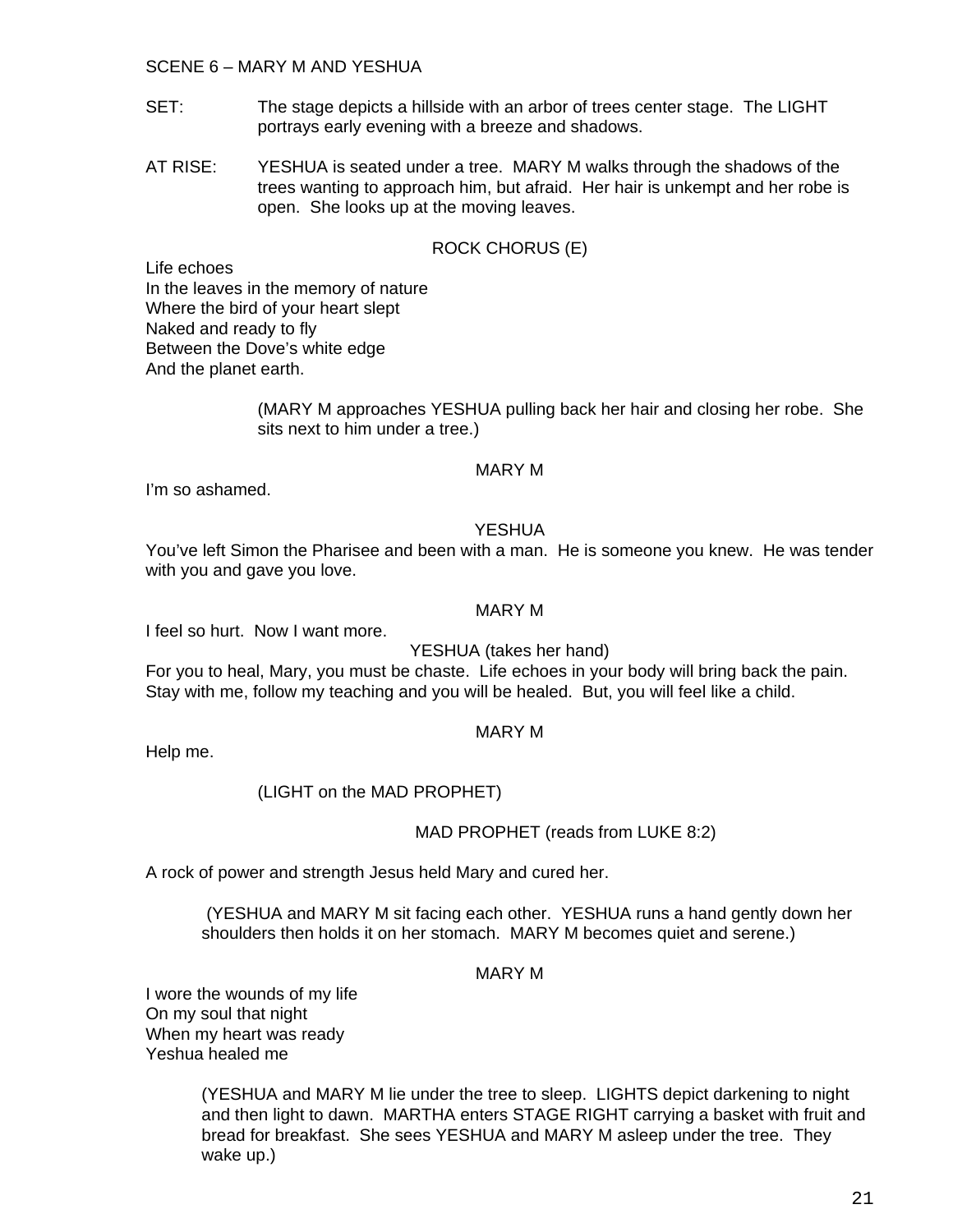## MARTHA

My sister Mary, Princess of Bethany is your promised bride and I find you asleep with a whore.

MARY M

I am not a whore. I am Magdalene. I am a servant of the Lord.

(MARTHA drops her basket of food in front of MARY M.)

MARTHA

Then you serve your lord.

(MARTHA walks OFFSTAGE. We hear MARTHA yelling at MARY B.)

MARY B (Offstage)

No, No – that can't be. Yeshua told me he loved me.

(MARTHA drags MARY B ONSTAGE. MARY B sees MARY M and YESHUA eating together. MARY B approaches YESHUA.)

## MARY B

How can I marry you now? (MARTHA pulls MARY M away.)

MARY M

No, He is my teacher. He told me to stay with him.

(YESHUA gets up and embraces MARY B. Her crying subsides. MARY B quiets down and YESHUA AND MARY B stand at arms length.)

YESHUA

Miriam. Through me you will understand many things.

## MARY B

I have been lonely with secret thoughts. How can you heal a woman and not love her. How can you love me and be my bridegroom and love every other man and woman. Is that love different?

**YESHUA** 

I will love you as my wife and the rest as children.

MARY B

How can I have a special place at your side if our marriage is hidden?

## YESHUA

One day our marriage will be a light to the faithful.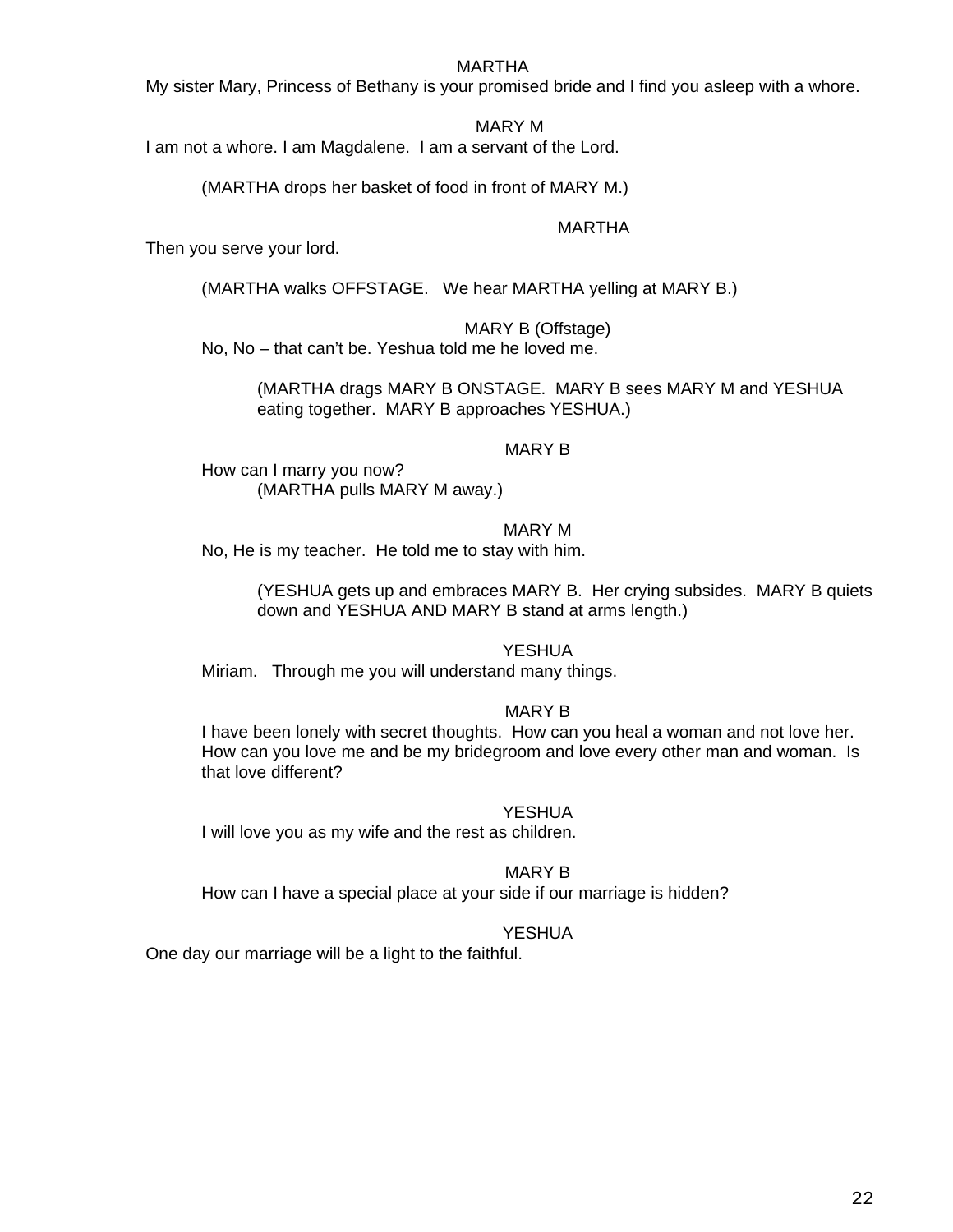SCENE 7 – MAD PROPHET ON LOVE

AT RISE: LIGHT on MAD PROPHET who drums. The center arch depicts the church. He goes down on his knees and raises his hands in prayerful supplication.

## MAD PROPHET

Oh, Holy Eros! – Are you doing it up there? I need some lovin I haven't had any love in 2000 years BISHOP Innocent III wrote in the  $12<sup>th</sup>$  Century: "The sexual act is so shameful that it is intrinsically evil." I always liked churchwomen Ladies – What a shame

### ROCK CHORUS

Love – Love – Love – Love- Love A Mad Prophet needs love Just like women in the church

#### MAD PROPHET

Is it the way I dress? Maybe I should wear A blue suit, white shirt and red tie Like a 21<sup>st</sup> century snake oil con man political leader Project a power image

Sex like power is simple You go Down – In – Out – Up - Take Over and Make over

Politicians go to the closet and take out a blue suit Some political closets are filled with Skulls and Bones

They go Down the steps In to the crypt Out as a Yale Graduate Up to the Presidency Then Take Over the US Create chaos Then make over the system And Take Over again

## ROCK CHORUS

Oh, Holy Eros! A Mad Prophet needs love

#### MAD PROPHET

We all know that sex sells The news The more obscene the better But a true story Even if it is over 2,000 years old Would be banned today Headline – "Yeshua and His Wife Mary Magdalene have marital sex."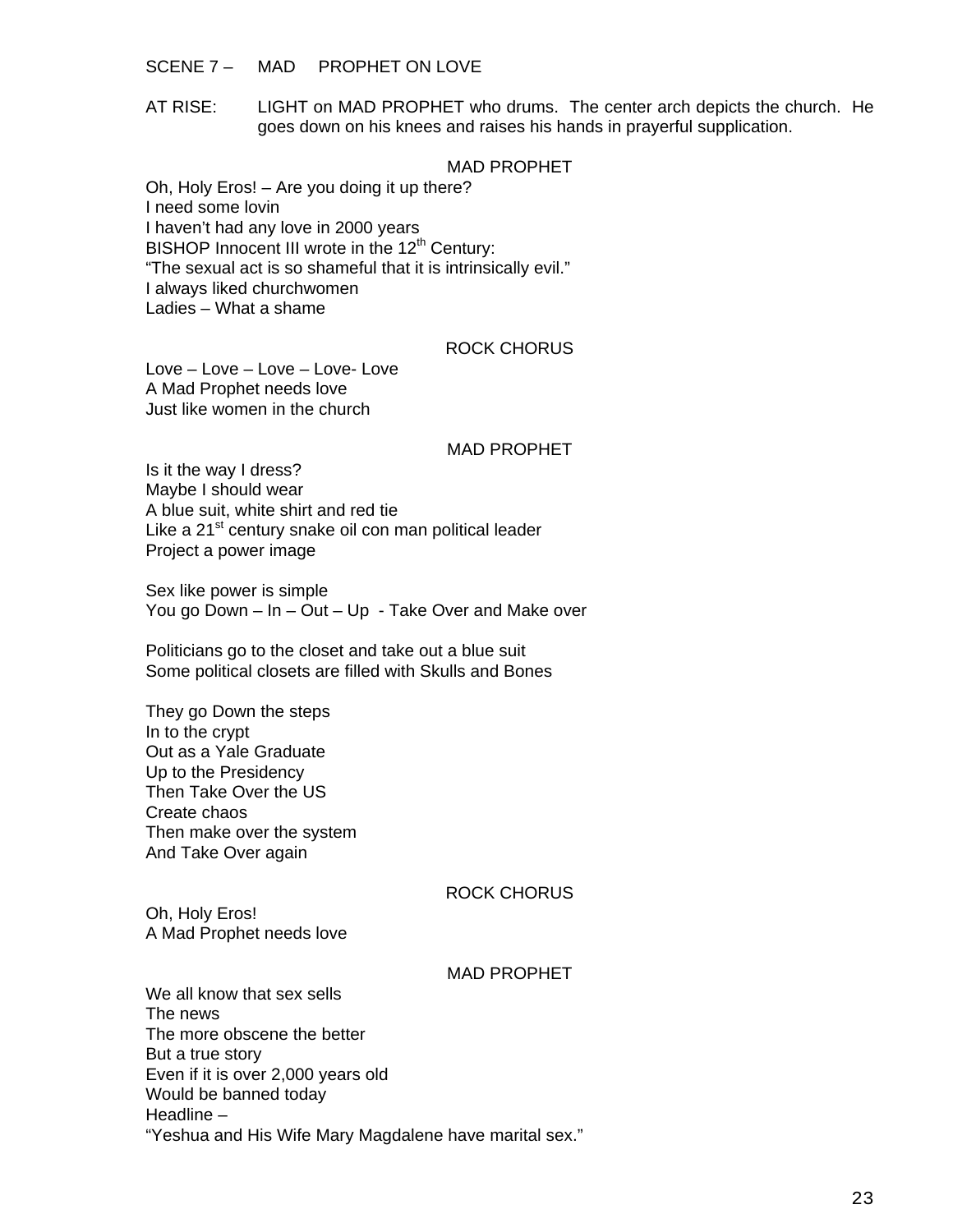SCENE 8 – THE WEDDING

SET: The Center Arch depicts the contemporary church doorway.

AT RISE: The PREACHER leans casually on the arch leafing through the book, "The DaVinci Code". The ROCK CHORUS is on stage dressed as rocks.

## ROCK CHORUS

Yeshua of the House of David - Will wed Mary from the House of Benjamin Two royal bloodlines united From the grail in Mary's womb - A vine of kings will bloom In the fruit of many generations - She will live again

> (YESHUA and MARY B wander on stage arm and arm appearing lost in the contemporary world. They approach the PREACHER. The MAD PROPHET watches from the front of the stage in dismay.)

> > YESHUA

We would like to know if you are clergy, can you marry us?

(The PREACHER looks in shock at the ancient couple.)

## PREACHER

YESHUA

Who are you?

Yeshua.

(The PREACHER looks at MARY B.)

MARY

Mary.

(The PREACHER looks at YESHUA.)

PREACHER

You can't marry your mother.

MARY

No, I'm Mary Magdalene.

## PREACHER

My dear Magdala, come inside and repent.

(The MAD PROPHET leaves the front of the stage to grab YESHUA and MARY B. He begins to pull them offstage.)

## MAD PROPEHT

I apologize. They're in the wrong millennium.

## PREACHER

You again. They can't get married. It's not in the Bible. The Christ has no partner

(The PREACHER chases after the MAD PROPEHT.)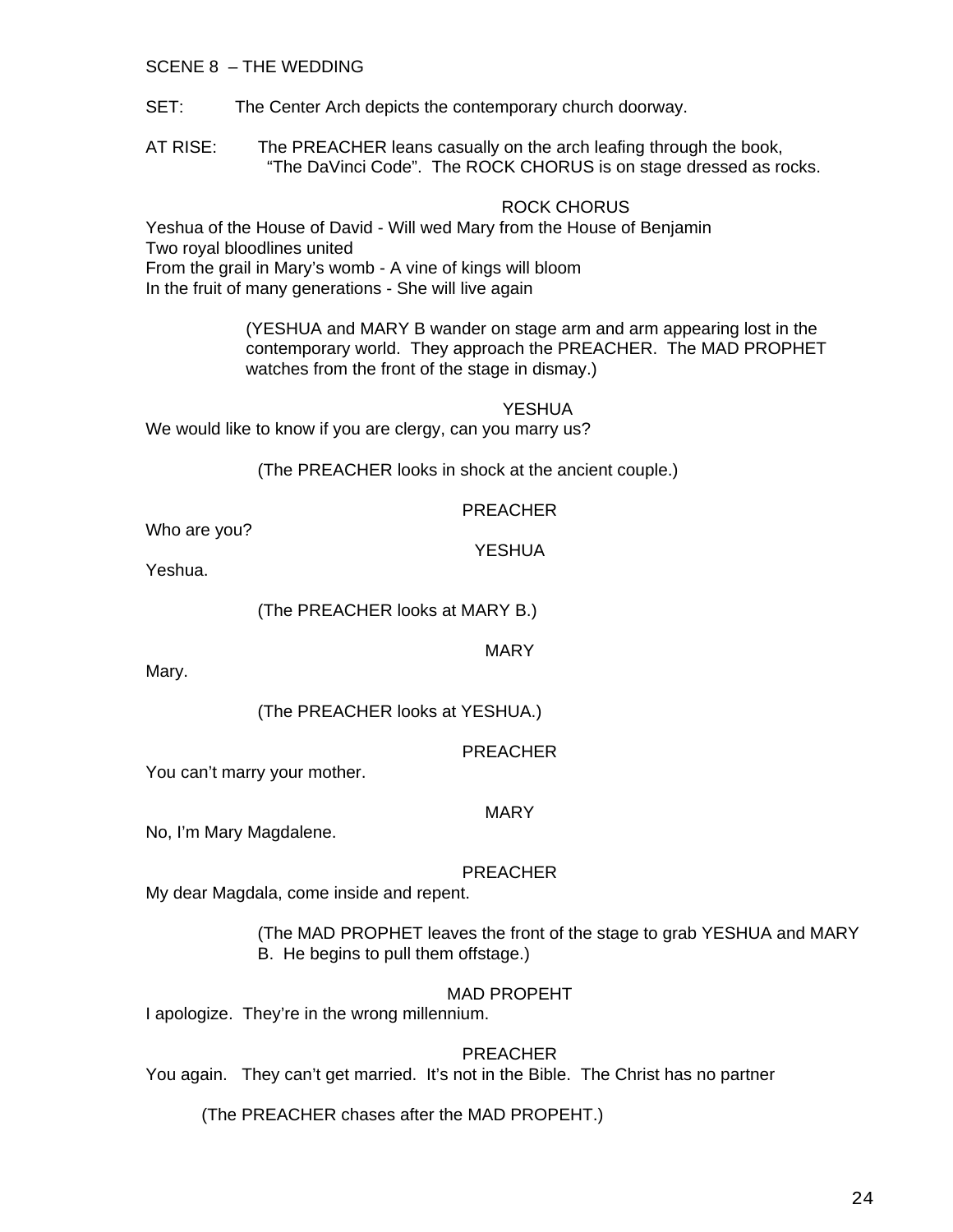### MAD PROPHET

The man is Yeshua, a Rabbi.

### PREACHER

You crazy artists. Writing bestsellers - "The DaVinci Code" - putting blasphemous ideas in the minds of innocents. Wild artists put women on the cross.

## MAD PROPEHT

What are you afraid of?

## (The MAD PROPHET, YESHUA and MARY B go offstage. The PREACHER walks back to church, enters the church door and slams it.)

## PREACHER

If these ideas take hold, I will loose everything, everything.

## ROCK CHORUS (H)

#### The Bride Was Scorned

When the Goddess reigned - She ruled by seasons Heredity – property and name came through the matrilineal line Then warriors ruled with iron weapons - They gave the Mother an evil name Heredity – property and name Came through the patrilineal line An adulteress could make a child illegitimate - A crime worth stoning to death A Queen without an heir could be beheaded And clergy made celibate Heredity – property and name Could rob the church estate Where the Bride was scorned

> (Changing lights on the back screen projector suggest the reversal of time from modern to biblical. Centuries passing in wild places - fast changing seasons – wind – rain-moving moving clouds – hot sun and moon cycles. When this stops, the stage is lit as a bright summer's day with deep blue on the screen backdrop. The Center Arch is now draped with white curtains over which is a scarlet colored canopy (the Chupah).

## ROCK CHORUS (FS)

Where is the maiden? Soon to be the Bride The wife of Yeshua

 (MARY B comes out from the curtains wearing a beautiful white dress and carrying white roses. MARY M, wearing an identical white dress carrying red roses, follows her from behind the curtain.)

MAD PROPHET (reads from Gospel of Phillip - Page 72, Plate 118) "Man and woman unite in the bridal chamber and those who have known this sacred embrace will never be separated."

(Gospel of Phillip - Page 84, Plate 130)

Even the worldly embrace is a mystery …

It is not only a reality of the flesh…

It is an act of will…

It is not of darkness, it is light...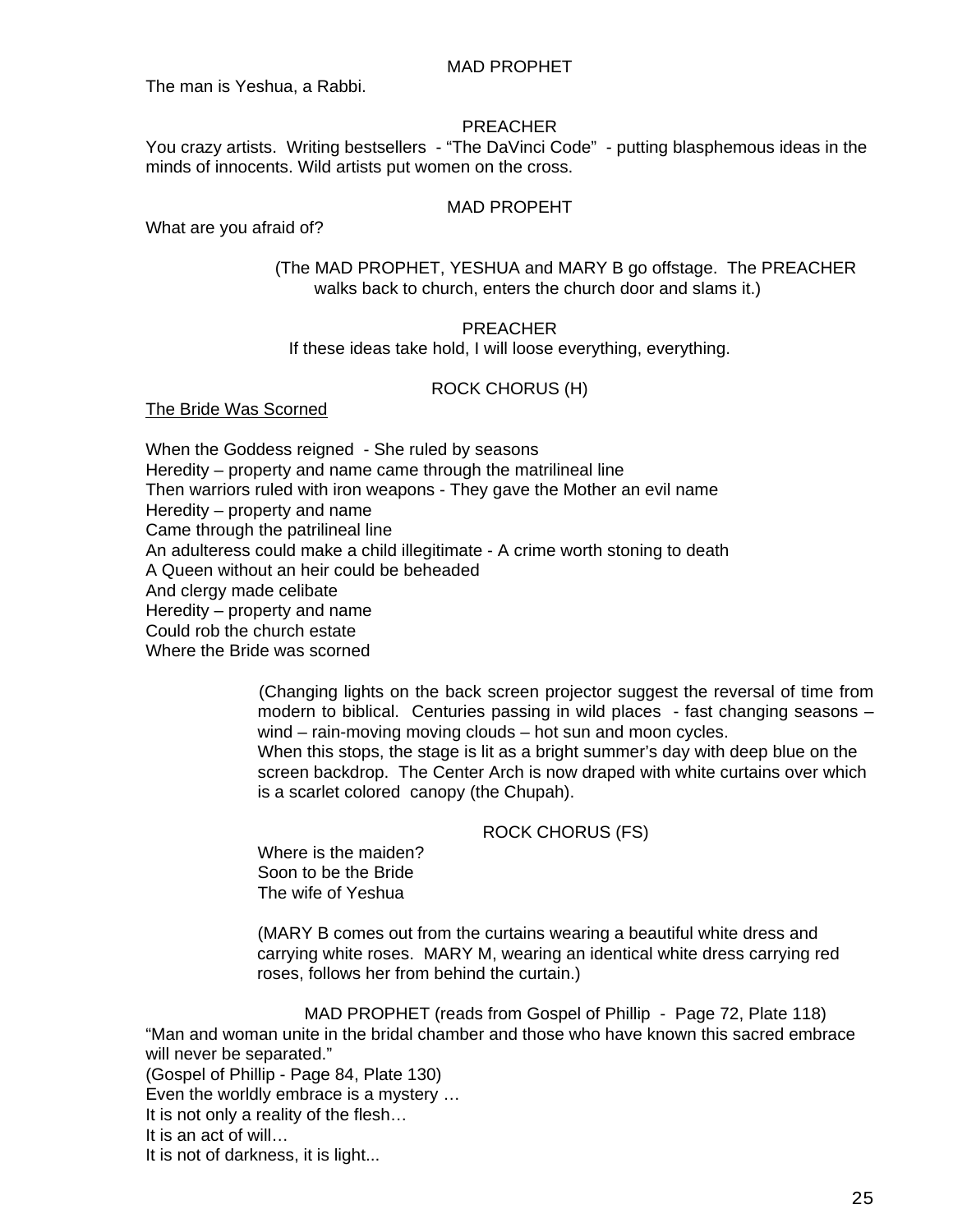(MARY M crowns MARY B with a gold crown depicting the walls of Jerusalem. She walks to the side of the canopy and stands. YESHUA comes out of the curtains wearing a white robe and a garland of red roses around his neck. SOUND of sophar (ancient instrument – ram's horn trumpet) and flute. YESHUA and MARY B hold hands.)

THE MAD PROPHET (Reads from the Song of Solomon) "How fair is thy love, my sister, my spouse, how much better is thy love than wine! And the smell of thine ointments than all spices." What did Solomon mean by ointments?

> (JOHN THE BAPTIST comes on stage wearing a white linen robe over a loin skirt. He carries a wine skin filled with red wine and a wine goblet. He stands before MARY B and YESHUA and gives the wine skin and goblet to YESHUA. YESHUA pours red wine into the goblet and offers it to MARY B who drinks. JOHN THE BAPTIST blesses MARY B and YESHUA with his hands. YESHUA and MARY B embrace and enter the white curtains - now the bridal chamber. MARY M leaves her bouquet of red roses on the ground before the curtains.)

#### MARY M

Carry the chalice My lifeblood Mary Love for me Embrace the sacred union

ROCK CHORUS (E)

Hieros Gamos

MARY M

Carry the chalice My lifeblood Dried in my veins My womb scarred by men Leaving me fruitless Mary Live for me Dance On your wedding day.

> (The ROCK CHORUS flings off its sand robes and dressed in biblical finery joins MARY M, YESHUA and MARY B in a dance accompanied by the flute.)

> > ROCK CHORUS (E)

All nature, all life Is a flow of opposites It is natural for a man and woman to marry Even if it is in secret

(SPOT on the MAD PROPHET leafing through the Bible.)

MAD PROPHET Well that wedding is not in King James version of the Bible.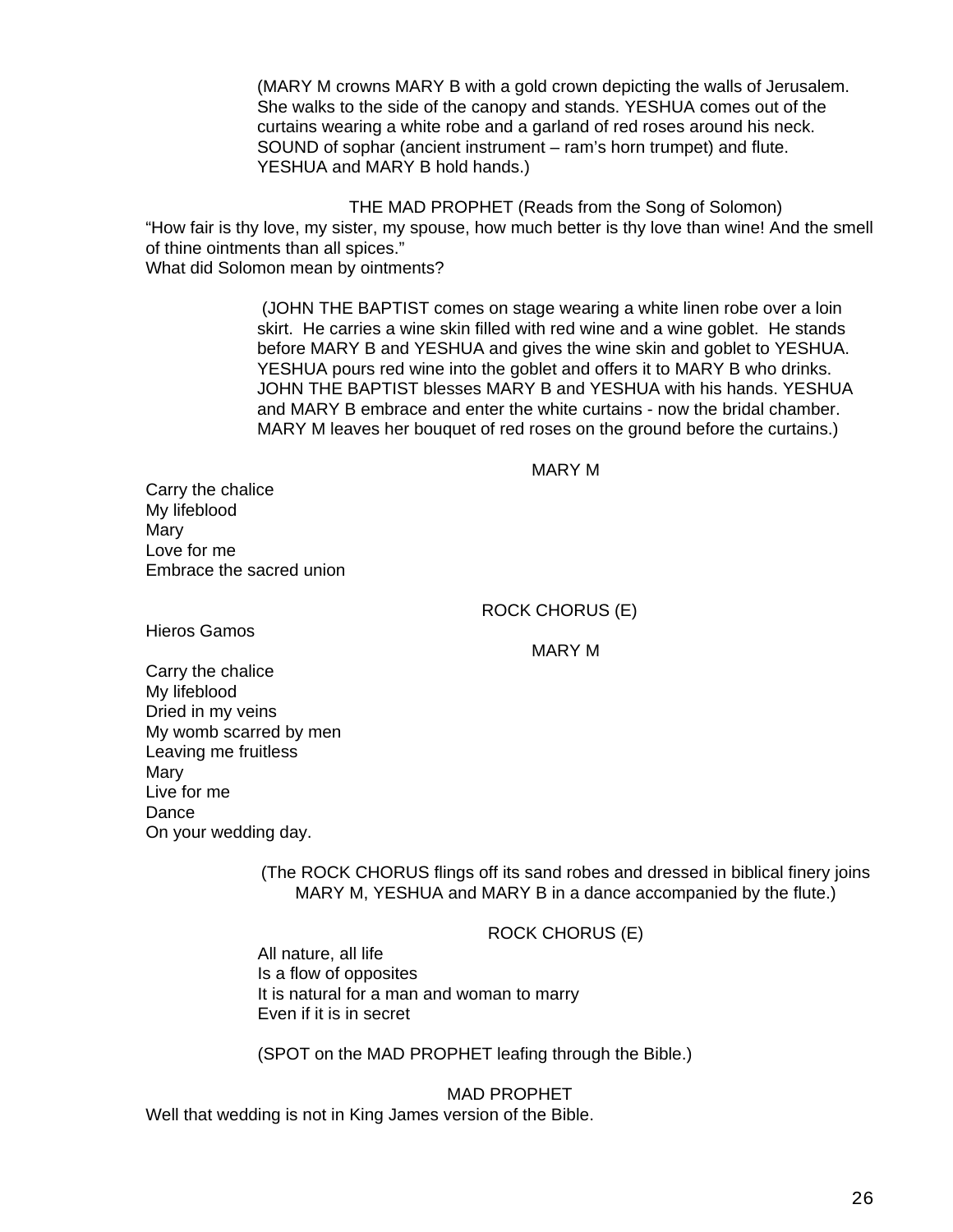SCENE 9 – MARY M AND MARY B IN KITCHEN

- THE SET: The set depicts the garden oasis home of MARY B as a tent, open stage front, closed with flaps on the sides. In the Center Arch is a hearth with burning embers cooking bread.
- AT RISE: The light depicts early morning as MARY M and MARTHA are seated near the hearth kneading dough. The disciples sleep in the sand outside the tent STAGE LEFT.

#### MARTHA

Miriam has told me that when you travel with Yeshua and disciples - when they sleep in the sand, you are with them.

## MARY M

Sometimes we have only the stars as our tent. The women are safe near the men.

#### MARTHA

Because of your past, how men feel about you, Miriam has said that you must stay here with me.

#### MARY M

Does Miriam know how Yeshua feels about me?

## MARTHA

You must never ask Miriam that. She has her pride. As his hidden wife, she suffers.

## MARY M

I have my pride and kept my promise to be chaste.

(SIMON THE PHARISEE enters STAGE LEFT with MARY M'S tambourine. He stands near the tent flap and does a lude imitation of a belly dance shaking the tambourine. MARTHA gets up.)

#### MARTHA

What is that noise? It will wake up the disciples.

## MARY M

Stay here.

(MARY M steps outside to confront SIMON THE PHARISEE.)

## **SIMON**

Mary come back to me. What are you doing here – cooking – praying – who are these beggars in the sand?

## MARY M

You must go. These men are my brothers, my family. This tent is my home.

(SIMON THE PHARISEE grabs her.)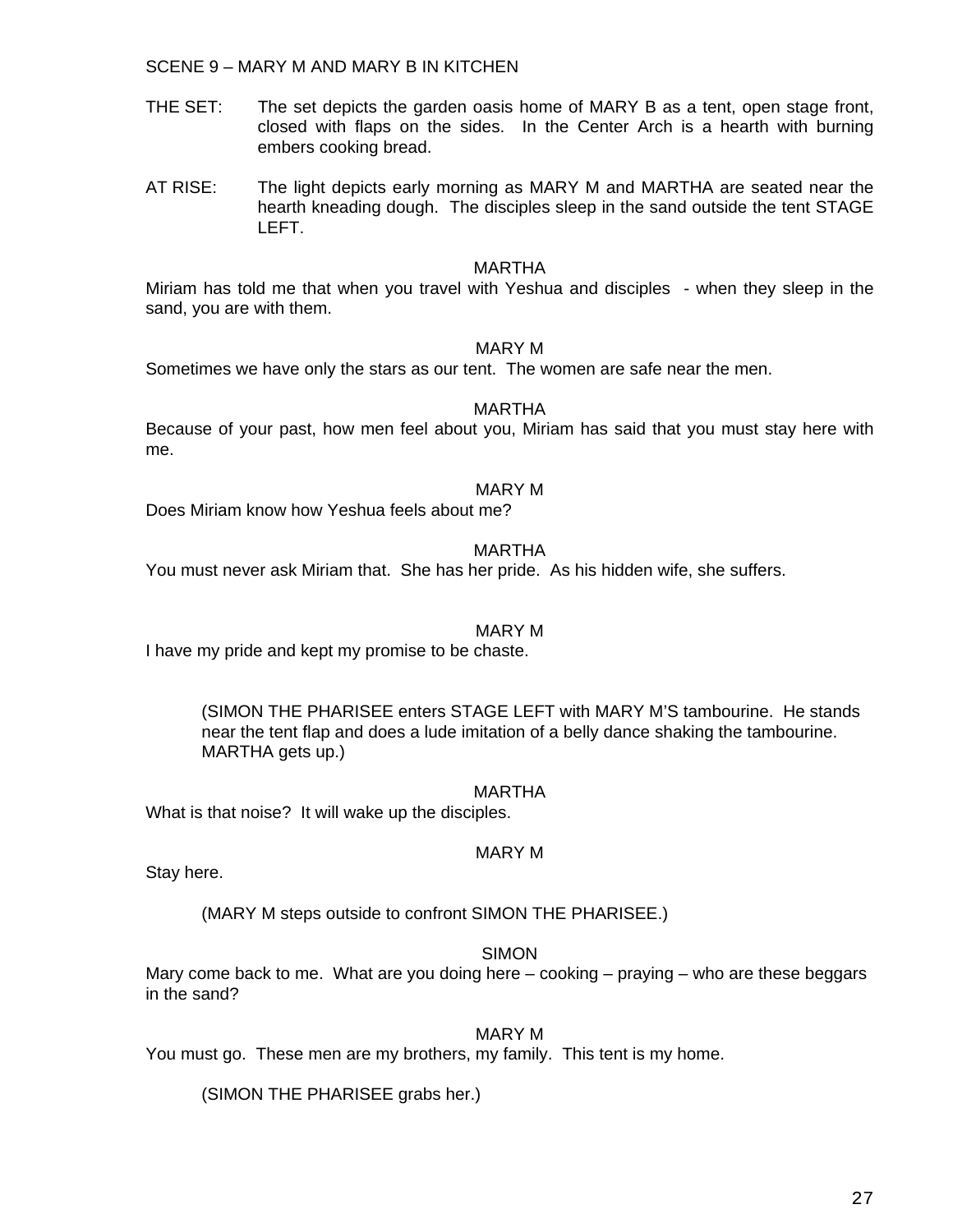## SIMON

Does your new family know you like I know you?

(When SIMON THE PHARISEE is close to her, MARY M takes the tambourine.)

Where is your teacher, your Jesus?

MARY M

If I tell you, will you go?

SIMON

Yes. One must understand an enemy before they are defeated.

# MARY M

Yeshua has no enemies. He is in Galilee.

SIMON I will leave. One day your Jesus will dine with me.

# MARY M

When you know him, even you will be changed.

(SIMON THE PHARISEE takes out a walking stick from his robe for the long journey. MARTHA opens the tent flap and sees him. MARY M enters the tent.)

# MARTHA

Who is he?

MARY M

A man searching for Yeshua.

MARTHA

He is a Pharisee. They are plotting against him. When they destroy Yeshua you will feel guilt in your heart.

(MARTHA takes bread from the oven, puts it in her basket and brings the bread to the disciples. MARY M falls to her knees.)

# MARY M

Oh Yeshua, forgive me, forgive me.

(MARY B, who has woken up comes from behind the hearth and watches MARY M praying.)

# MARY B

If you are baptized, healed and live with us, for what do you ask forgiveness?

# MARY M

Oh, Miriam you are so much stronger than me. How can I be worthy?

# MARY B

Because of Yeshua, I have accepted you – taken you into my home. But can I trust you?

# $^{28}$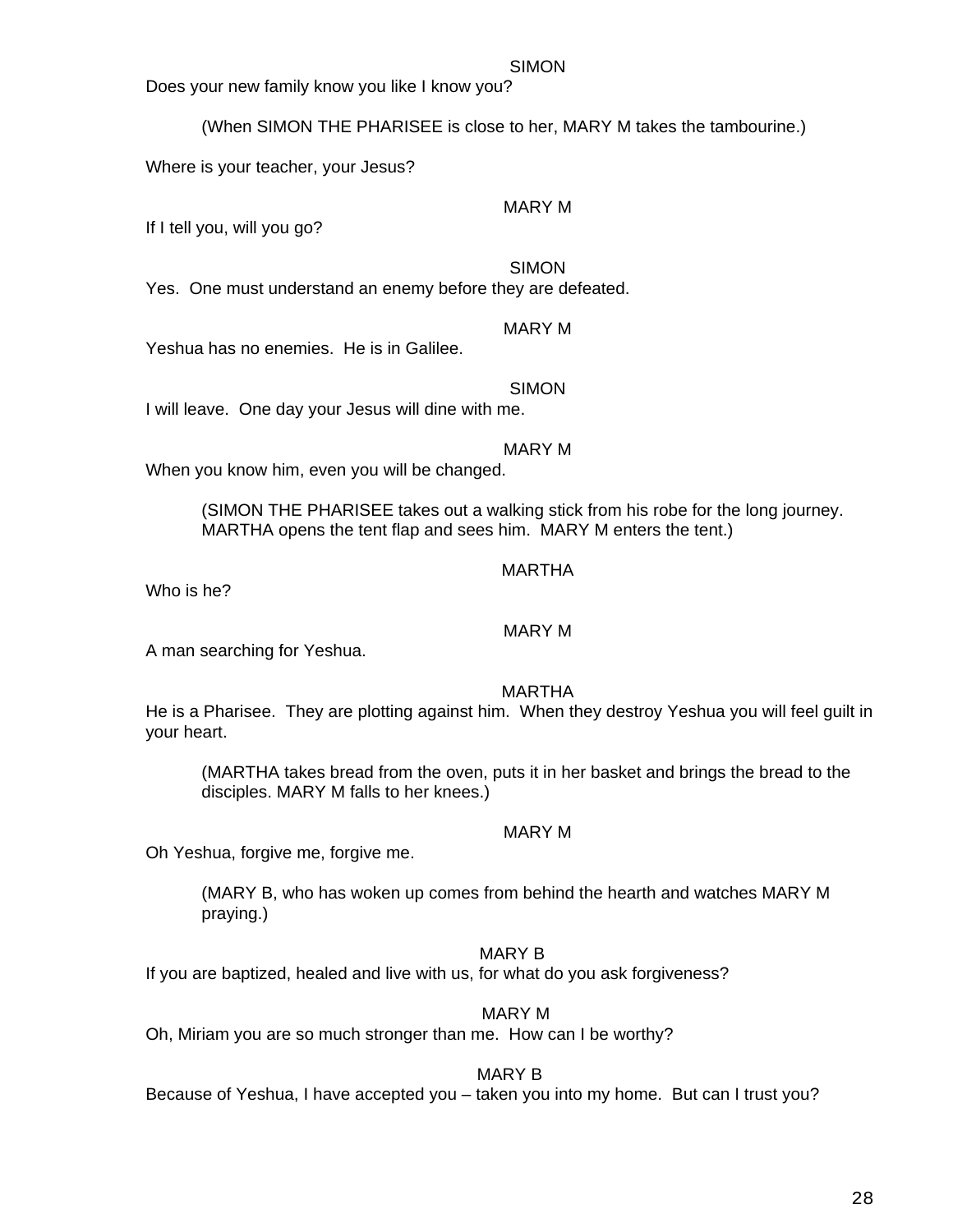## MARY M

I have the strength of my faith – like yours. I was the handmaiden at your wedding. I honor your marriage.

## MARY B

Do the disciples honor you? They left their families. Can you understand their loss?

## MARY M

If they have Yeshua, they have no loss. As a woman you should understand me.

## MARY B

I understand that you the whore ruin marriages – inspiring lust in men who abandon their wives and leave children fatherless.

## MARY M

I was a fatherless child so what is a father to me. Simon the Pharisee raised me, raped me, then sold me. I couldn't escape him.

## MARY B

You were a victim until you became a woman. Now you have a choice.

## MARY M

I chose Yeshua. I chose to be healed. I am chaste.

## MARY B

But you still dance. Look at your tattooed torso – circling men's minds – dizzying their desires with your hips.

(MARY M dances.)

## MARY M

You wish you had my power. You are the patriarch's dream woman – virgin – bride – mother. You will become a preacher of purity and forget I am a part of you.

## MARY B

I would banish you if it weren't for Yeshua.

(MARY B slaps MARY M.)

## MARY M

Is that your power? Has Yeshua given you any power?

## MARY B

He knows I had power before and will reclaim it under his name in a new world.

## MARY M

Show me that power.

## MARY B

I will destroy your tattoo. Hathor's prostitute – cow whore – dung dancer.

(MARY B wipes her hand over MARY'S M's belly removing the tattoo.)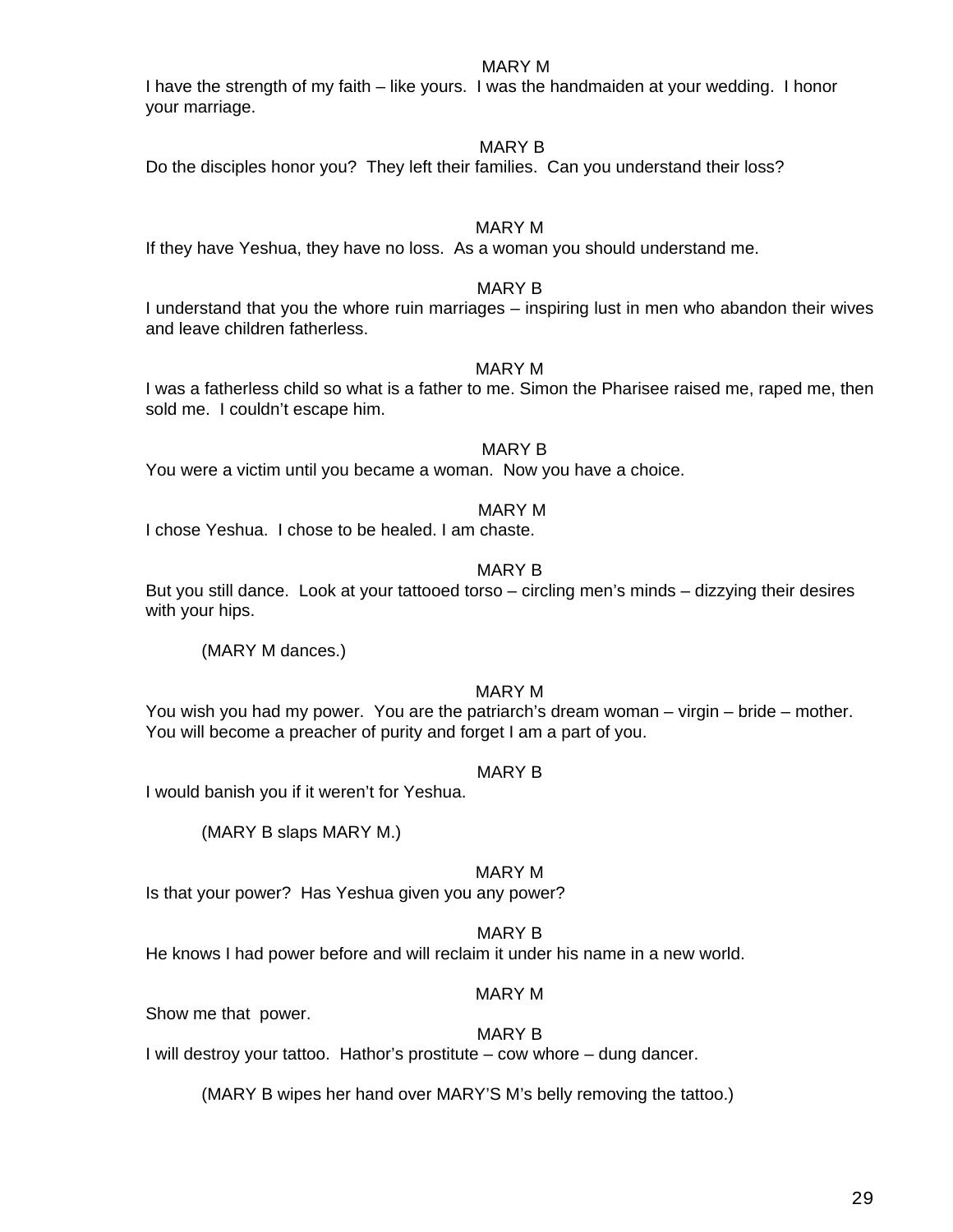Hathor's tattoo Burnt on our bodies forever. Sign of the sacred womb

.

## MARY M

You washed away my past, but not my future.

MARY B

Your future is scarred like your womb – infertile – childless –

MARY M

My womb could seduce any man, even your Yeshua.

(MARY M and MARY B wrestle to the ground.)

(LIGHT on the MAD PROPHET)

## MAD PROPHET

Looks like a scene from a 60's French flick Mud wrestle girls Forget the rules If you don't want a husband Remember anything goes in the Netherlands and Neverland.

(MARY B feels pain in her stomach. Weakening, she lies down.)

## ROCK CHORUS (women)

Carry the chalice My lifeblood Dried in my veins My womb scarred by men Leaving me fruitless

MARY M

You are with child. You will need me. I will care for you.

MARY B

I have Martha, my sister.

## MARY M

I am your real sister.

(MARYM and MARY B sit in on the ground creating the Double Goddess pose.)

MARY M and MARY B (together)

Our souls so old **Sister** How far we journey Is not known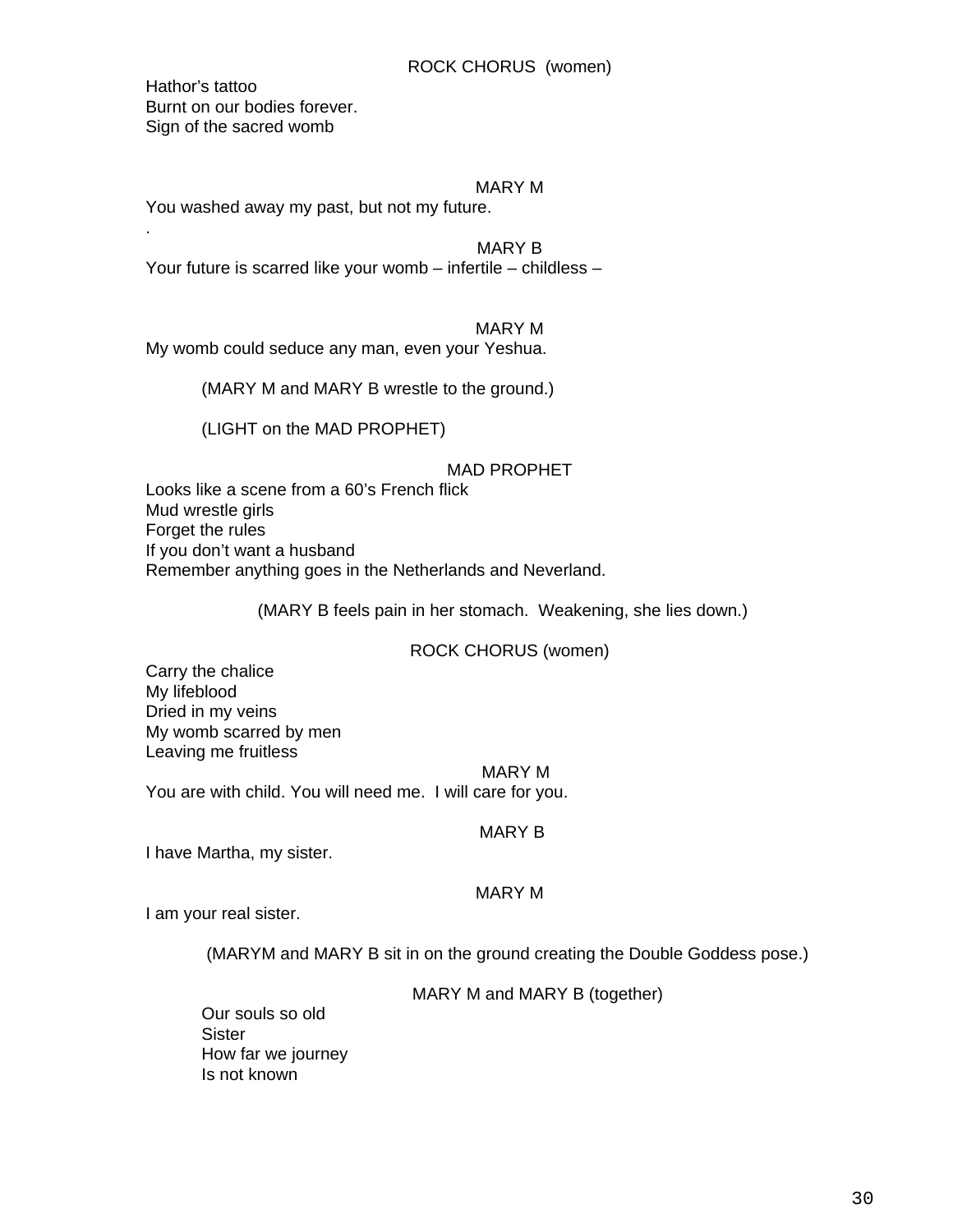## SCENE 10 – THE MINISTRY

AT RISE: The stage is dark. SPOT on the MAD PROPHET. He beats his drums wildly and accidentally knocks them over. He picks them up and tests them.

## MAD PROPHET

The beat – the beat – the beat What feet – Yeshua's feet That cat walked and that cat talked By the sea - The Sea of Galilee When that cat talked people listened Some were women whom he respected

THE SET: The set depicts the shore of the Sea of Galilee. A strip of a blue waves extends across back stage.

> AT RISE: A small boat with JESUS seated in a white robe, rests in the water. The sky becomes dark. SOUND of a storm at sea. The boat rocks, but Jesus remains calm. On shore MARY M and MARY B-MIRIAM sit, their backs to the audience

facing the boat in the Double Goddess pose. SIMON THE PHARISEE enters and hides behind a rock to watch the scene.

The storm subsides and Jesus walks calmly out of the boat. MARY B-MIRIAM rises to stand at either side. JESUS raises his arms.

JESUS (John 16:33)

"In the world you have tribulation, but be of good cheer."

(Musicians among the followers play the Hymn of Jesus (an Old Song). MARY M does a belly dance. MARY B turns her back)

ROCK CHORUS (Hymn of Jesus) To the universe belongs the dancer – Amen

MARY M (sings to MARY B) He who does not dance does not know what happens - Amen

(LIGHT on the MAD PROPHET)

#### MAD PROPHET (reads from the Gospel of Matthew)

"From that time Jesus began to preach …" and (from Luke 8:3) "Women ministered unto him their substance."

JESUS (From Matthew 4:19)

"Follow me and I will make you fishers of men."

(JESUS stands in the center of the semi-circle with MARY B-MIRIAM and MARY M at his side. MARTHA carries baskets of bread offering food to the followers. JESUS gestures for MARY M to join MARTHA and they both serve. MARTHA approaches JESUS.)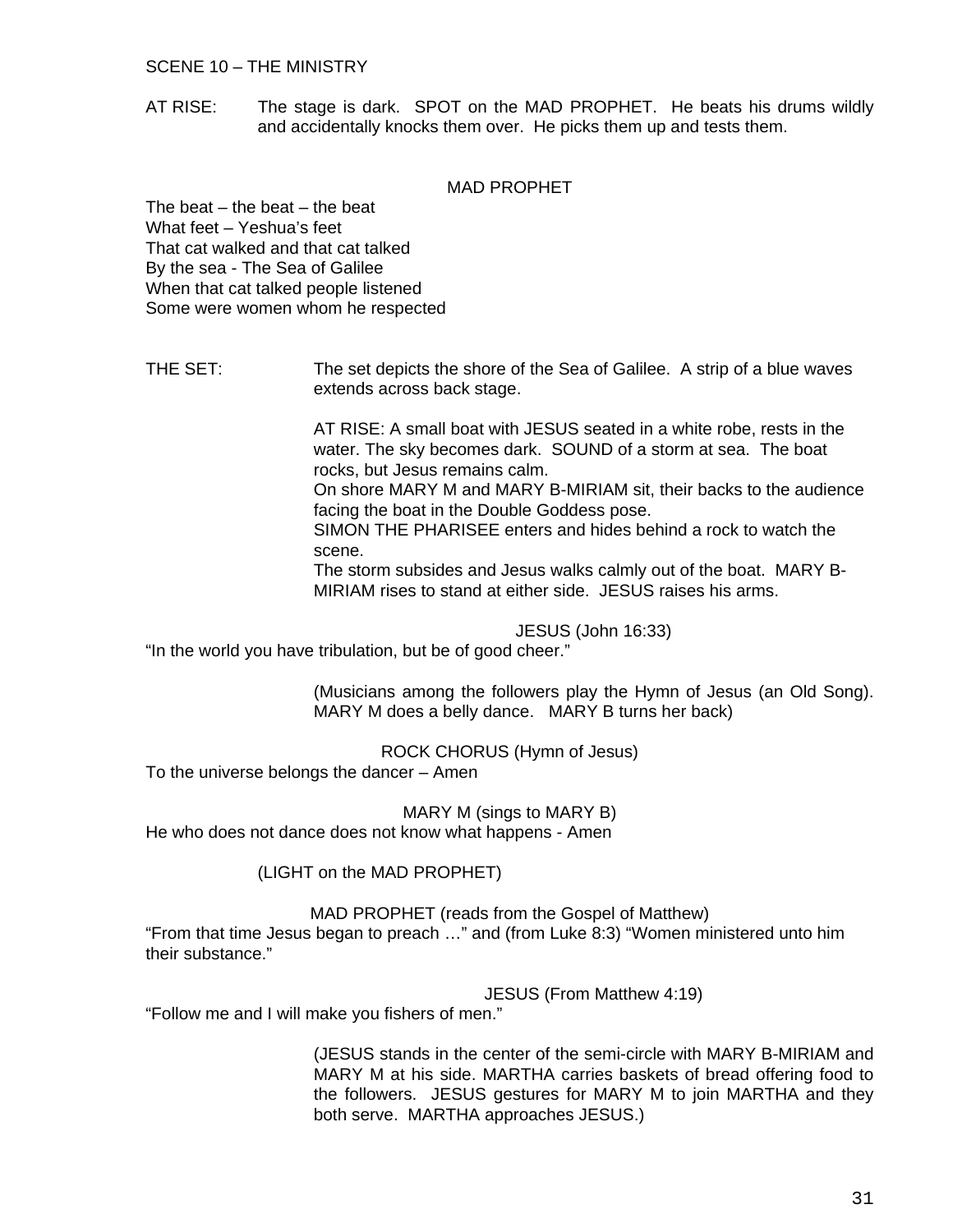## MAD PROPHET (reads from the Luke 40)

"But Martha was cumbered about much serving and came to him…."

## MARTHA

"Lord, does thou not care that my sister has left me to serve… bid her help me."

## **JESUS**

"One thing is needful, but Mary has chosen the good part which will not be taken away from her."

> (MARY B sits on the ground writing her gospel in a small book. MARTHA returns to serving A WOMAN comes forward and whispers her trouble in MARY M's ear. )

> > MAD PROPHET (reads from the Mark 5:25)

"… a certain woman… which had issued of blood twelve years had suffered many things of many physicians had spent all she had and grew worse …"

(The WOMAN comes forward.)

JESUS (reads from the Luke 13:16)

"And ought not this woman, being a daughter of Abraham, …,be loosed from this bond on the Sabbath day?"

WOMAN (touches JESUS' robe)

"If I touch his clothes I will be whole."

MAD PROPHET (reads from the Luke 40)

"And straight away the fountain of blood dried up …."

(The WOMAN gestures gratitude and returns to semi circle. The WOMAN OF SAMARIA comes forward. She carries a jug, draws water from an imaginary well and serves Jesus a cup)

MAD PROPHET

Jesus revealed that he was the Messiah to a foreign lady – now that was trust.

WOMAN of SAMARIA (John 4:19)

"How is it that thou, being a Jew, askest drink of me, which am a woman of Samaria…"

JESUS (John 4:10)

"If thou …knew who it is that saith to thee, "Give me drink", thou would have asked him and he would have given thee living water."

 (Another agitated woman comes forward and whispers in MARY M's ear. MARY M guides her to MARY B-MIRIAM who listens and whispers to JESUS.)

## JESUS (Matthew 5:32)

"Whosoever shall put away his wife and marry another, commiteth adultery against her… And if a woman shall put away her husband, and be married to another, she commiteth adultery."

> (The ROCK CHORUS forms a group at the foot of a mountain. JESUS preaches from the Sermon on the Mount.)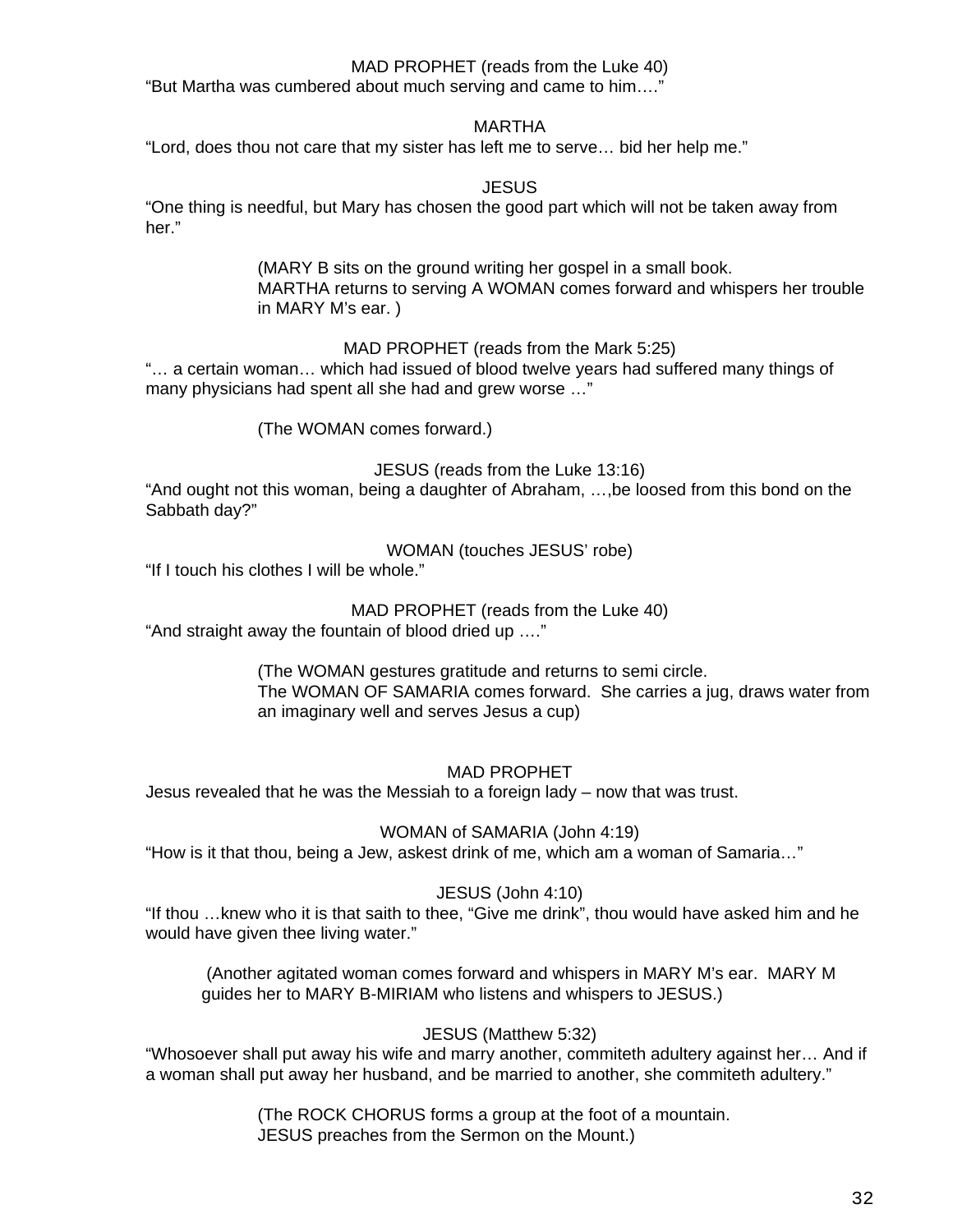## MAD PROPHET (From Matthew 5:1)

"He went up on a mountain and when He was seated His disciples came to him."

JESUS (From Matthew 5:14)

"Ye are the light of the world. A city that is set on an hill cannot be hid."

MAD PROPHET (From Matthew 8:1)

"When He came down from the mountain, great multitudes followed him…"

(JESUS and followers enter the boat backstage. The sky becomes dark. SOUND of a storm at sea. The DISCIPLES cluster when the boat rocks.)

## MAD PROPHET (From Matthew)

 "Now when He got into a boat, His disciples followed him. And suddenly a great tempest arose on the sea, so that the boat was covered with waves. "

MARY B (Gospel of Mary Magdalene Plate 9 - 14, 15)

"Do not remain in sorrow and doubt For his Grace will guide and comfort you."

MAD PROPHET (From Matthew)

"He arose and rebuked the … the sea, and there was calm."

(The small boat stops rocking and sails easily off stage. MARY M and MARY B-MIRIAM sit on stage returning to their original Double Goddess position.)

## SIMON THE PHARISEE (from hiding place)

Magician – imposter – tantalizing whores – women disciples – healing with trickery – touched by bleeding women. He breaks every law. He calls his followers fisher's of men. He is my fish and I will catch him.

ROCK CHORUS (FS)

Yeshua walked on water Then changed water to wine At the Last supper Jesus served wine

## ROCK CHORUS (H)

In the last supper DaVinci painted Mary to his right -Judas to his left On the table -empty glass The wine was the blood in Mary's womb

\* \* \*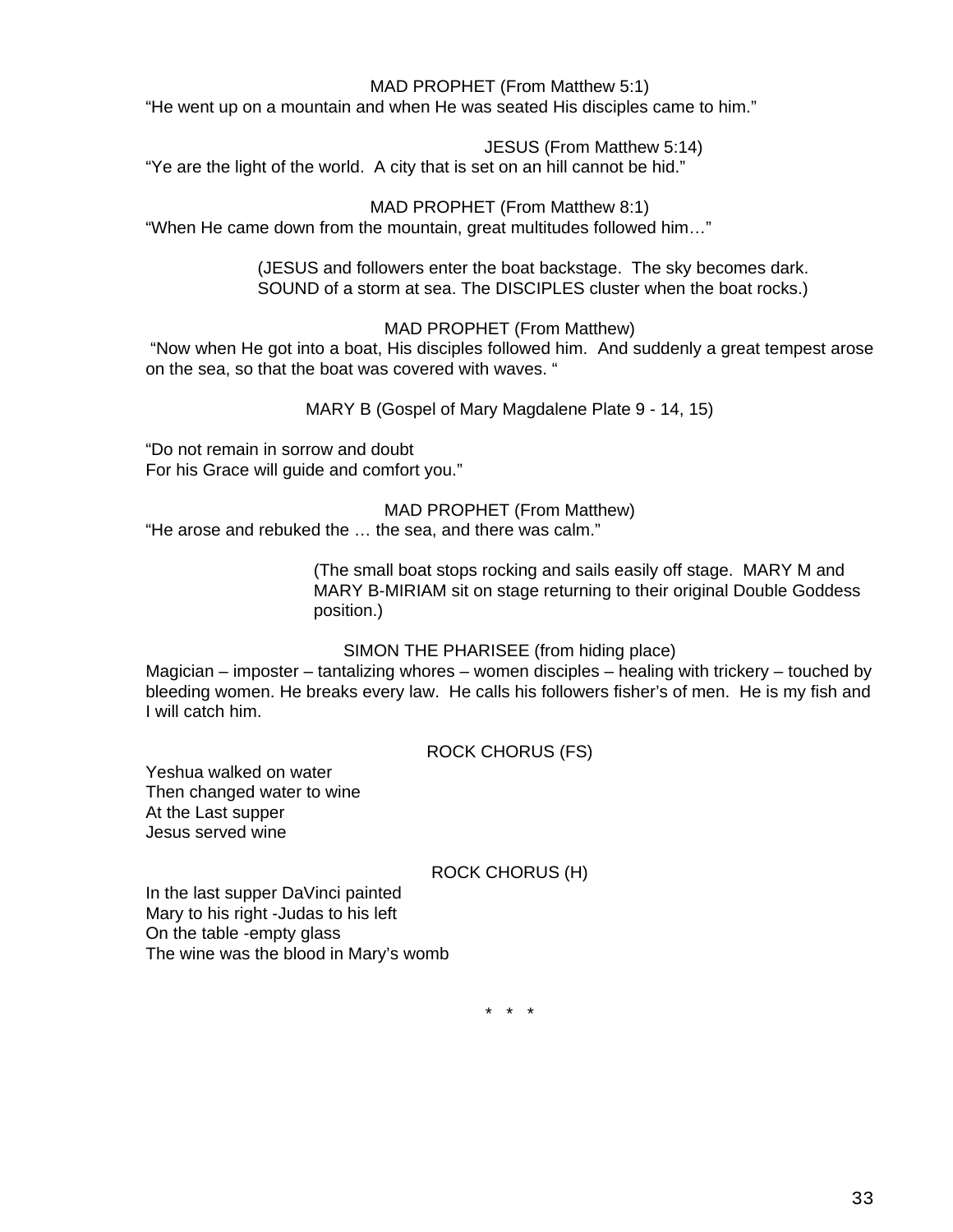### SCENE 11 - MARY M ANNOINTS

THE SET: The back screen projects an image of the outside walls of ancient Jerusalem lighting up in the dawn with olive groves. The center arch becomes the Lion's Gate that goes into the city with staircase.

## ROCK CHORUS (E)

Dawn over the City of Jerusalem Ancient Jewel Shimmers in the first light Warms the sand Dries the olive leaves Lifts the shadows off the city walls Lights the Lion's Gate

AT RISE: MARY M, walking down the stairs of the Lion's Gate. She wears a choral colored robe over her transparent dress and a pouch filled with coins on a leather strap around her neck.

## ROCK CHORUS (FS)

So young – so bold The sacred prostitute redeemed Jesus' follower Rewrite words cut by the scribes Come to the City – Come Alive!

> (SOUND of the flute. MARY M wanders past the walls of Jerusalem. JESUS and his Followers enter STAGE RIGHT. STAGE LEFT, two merchants set up booths, one for perfume - the other for wine and herbs. As the TRADERS call out their wares, JESUS and his Followers enter the arch to enter the city and temple. LIGHT on the MAD PROPHET.)

## MAD PROPHET (Reads from John 12)

"Now the Passover of the Jews was at hand and Jesus went up to Jerusalem…"

## PERFUME TRADER

Perfume for pilgrims - Frackenscence and myrrh. – Spices - Cinnamon and spikenard

## WINE TRADER

Sweet wine for Passover – Bitter Herbs

(MARY M lingers behind the FOLLOWERS and approaches the PERFUME TRADER. She takes her alabaster jar out of her bundle and puts it on the table. LIGHT on the MAD PROPHET.)

## MAD PROPHET (Reads from John 12)

BISHOP Gregory I in Homely 33 said, "It is clear, brothers, that the woman previously used the ungent to perfume her flesh for forbidden acts."

## MARY M

Fill the jar with spikenard.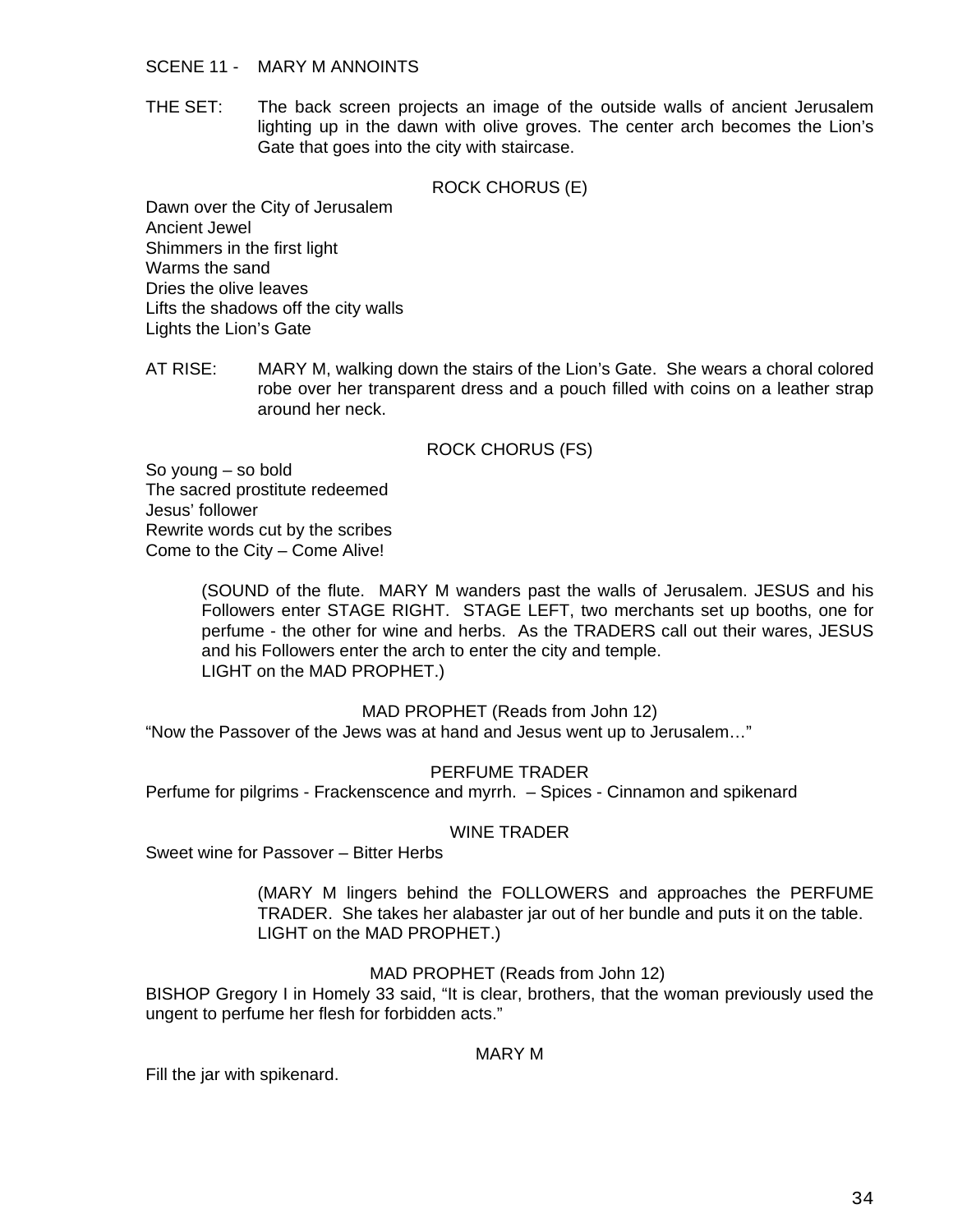That's 50 dinari an ounce.

(He examines the jar.)

This will take 6 ounces – 300 dinari. Pay before I pour.

(MARY opens her robe, not thinking of her translucent dress and takes off the pouch. She pours many silver and gold coins on the PERFUME TRADER's table.)

## PERFUME TRADER

Your breasts were once mine and so were the coins.

(He calls to the WINE TRADER.)

Come see who is here. Mary the prostitute – Zonah!

(The PERFUME TRADER and the WINE TRADER surround MARY M and accost her. MARY M remains calm. The men are astonished when MARY M doesn't respond. The PERFUME TRADER spits on the ground.)

## PERFUME TRADER

You feel more like a child than a woman.

## MARY M

I was baptized and now follow Jesus. The oil is for him.

(The PERFUME TRADER takes the coins off the table. MARY M smells a few oils and picks one. The PERFUME TRADER pours spikenard into MARY's jar.)

## PERFUME TRADER

You buy perfume for a holy man with your dirty gold.

## MARY M

My heart is pure and so is my gold.

(There is a loud clamor and voices screaming offstage. Baskets, fruit, clothes, doves and coins come flying from the temple down the stairs.)

## MAD PROPHET (Quotes from John 2:13)

"…and he found in the temple those who sold oxen and sheep and doves and the moneychangers doing business. When he made a whip of cords. He drove them all out of the temple…"

## JESUS (From John - Offstage)

"Take these things away. Do not make my Father's house a house of merchandise."

(Two panicked temple goers run down the stairs – then offstage.)

## PERSON 1

He is overthrowing the merchant's tables.

## PERSON 2

Madman! Run!

## PERSON 1

Does he think the temple was made for prayer?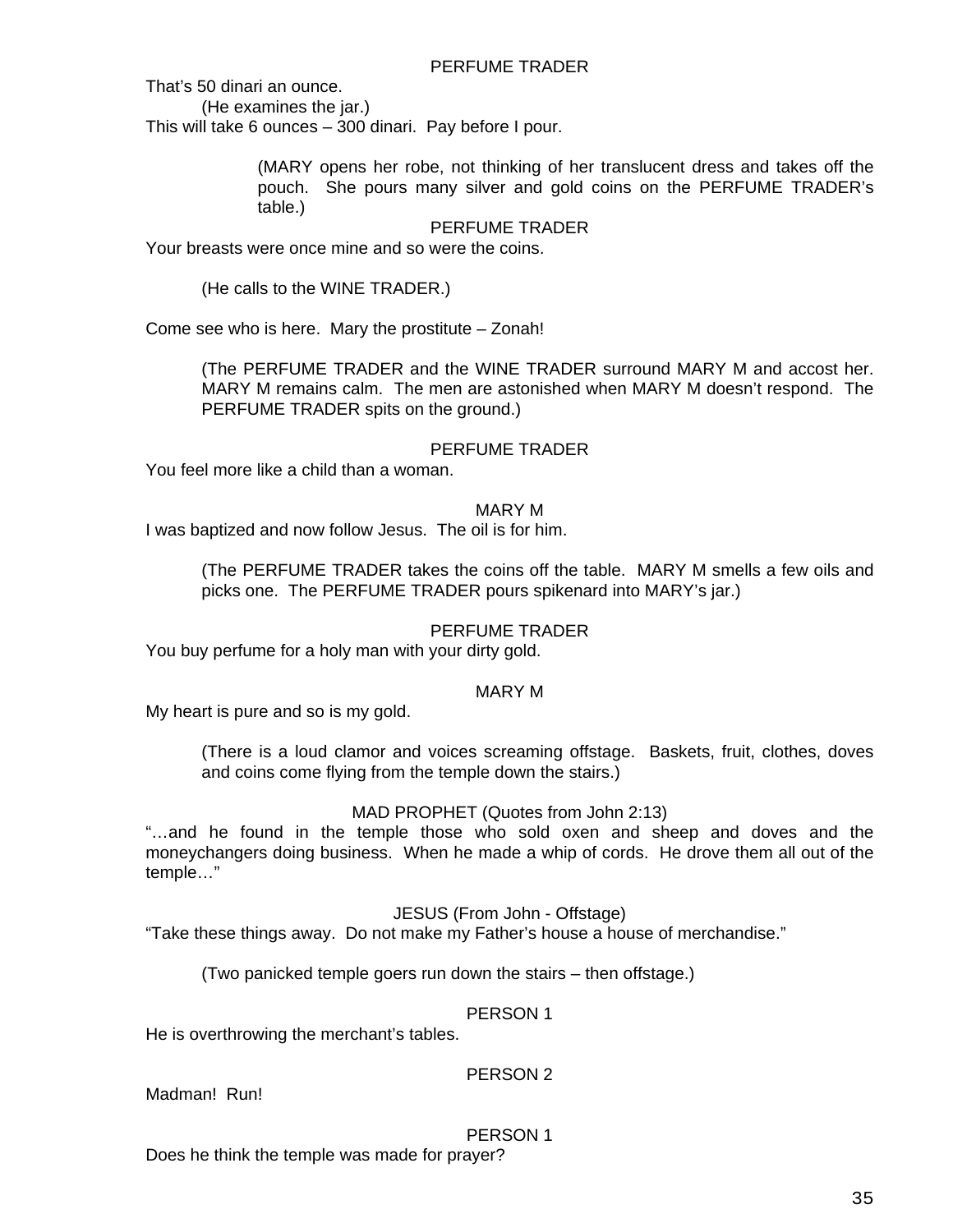## PERFUME TRADER

Your Jesus is an angry man. The Priests will destroy him for defiling the temple.

## WINE TRADER

He will pay a high price. His life.

## MARY M

Come with me tonight. Hear Jesus yourselves. Come with me to Bethany to dine.

### WINE TRADER

Perhaps the guests need some wine. It you have no more gold, you can pay me the old way.

(The WINE TRADER touches MARY M – The PERFUME TRADER pushes him away.)

## PERFUME TRADER

What does your angry prophet have to offer me?

## MARY M

Perhaps one of you is in pain. Jesus can heal you.

## PERFUME TRADER

I've heard. News travels fast in the city.

WINE TRADER Lies… Gossip… Why would a holy man dine with the likes of me?

### MARY M

Everyone is welcome at the Lord's Table.

## WINE TRADER

If you are worthy, so am I.

(LIGHTS on stage turn darker. As MARY starts her journey, the PERFUME TRADER and WINE TRADER close their booths and follow her.

MARY M, WINE TRADER and PERFUME TRADER enter Bethany. The Center Arch becomes a hearth for cooking and a tent is pitched above it. JESUS, his followers and guests are seated at a long table drinking wine. MARTHA (MARY B'S sister) serves them dinner in wooden plates. MARY B is standing outside. MARY M comes up to her followed by the TRADERS.)

## MARY M

I have spikenard for Jesus. He said he would suffer and die.

## (MARY B grabs the alabaster jar.)

## MARY B

Thank you for the oil.

## (The PERFUME TRADER takes the jar and gives it to MARY M.)

## MARY M

It is for me to anoint Jesus. I paid for this with my body. It is my sacrifice.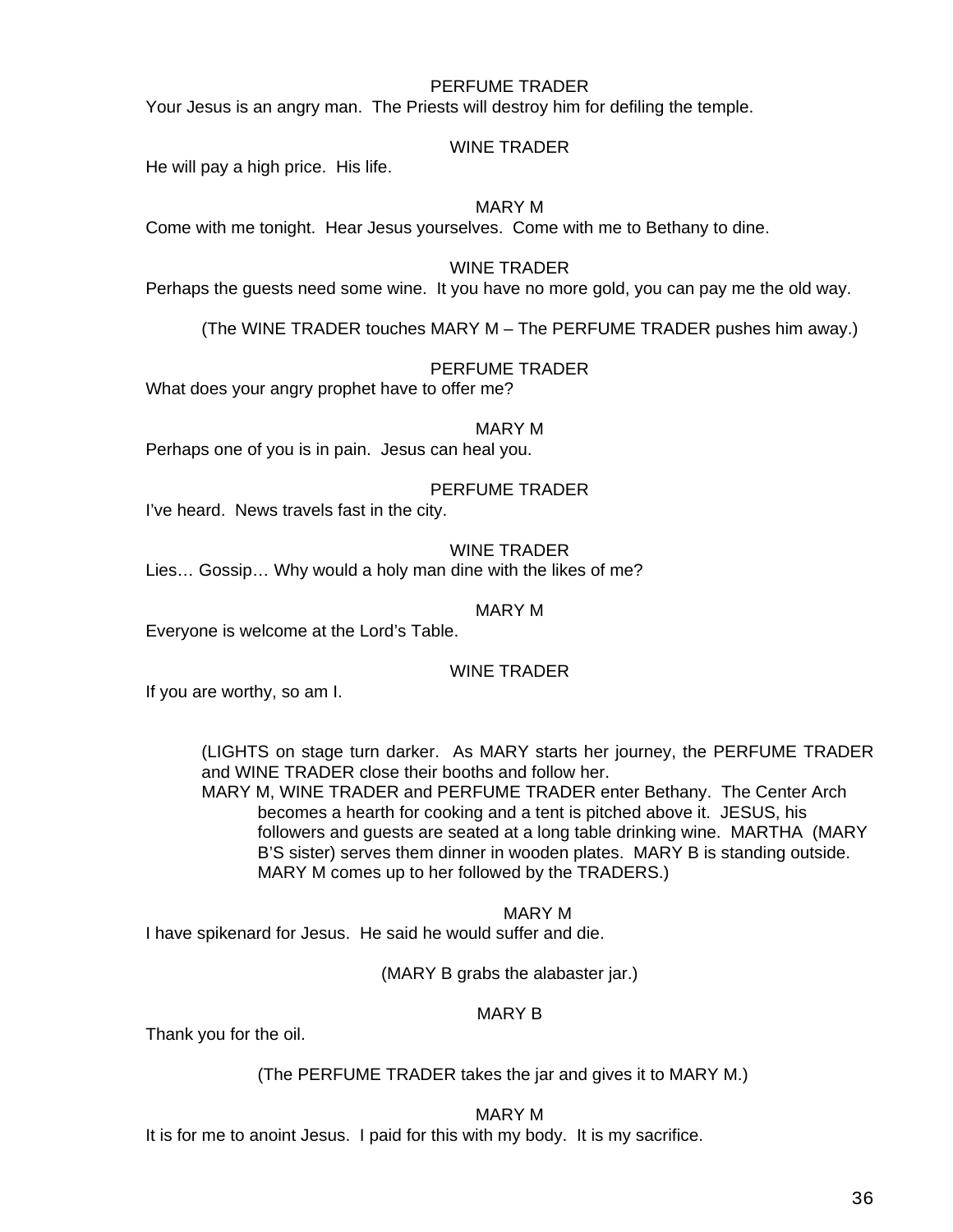## MARY B

That jar is your idol. It means more to you than you soul.

## MARY M

You will be immortal through your child. I will be immortal by this act.

# MARY B

The Mary who anoints Jesus will remain in the bible. I will carry on Jesus work. By doing this do you believe you can escape human suffering?

## MARY M

No only pride.

(MARY M enters the hut. SIMON THE PHARISEE grabs her. She pulls away. The guests have finished dinner. MARY B and the TRADERs enter and stand at the back of the table. JESUS reclines, his feet on the ground. MARY M kneels on the ground, pours the oil on Jesus feet and wipes his feet with her hair. When she gets up, JESUS touches her head with love.)

THE MAD PROPHET (Quotes from John 12)

"Then Mary took a pound of very costly spikenard, anointed the feet of Jesus and wiped his feet with her hair. And the house filled with the fragrance of oil."

(The Guests and Disciples smell the aroma of expensive perfume and become angry.)

JUDAS (Quote from John - seated at Table)

"Why was this fragrant oil not sold for three hundred dinari and given to the poor?"

JESUS (Quotes from John)

"Let her alone. She has kept this oil for the day of my burial. For the poor you have with you always, but me, you do not have always."

THE MAD PROPHET (Quotes from Mark 14:8-9)

"What this woman has done will be told as a memorial." The Gospel of Mark.

(MARY gets up and weeps. The PERFUME TRADER comes up to her and holds her.)

# THE PERFUME TRADER

My gold has served you well.

(SIMON THE PHARISEE leaves the hut followed by JUDAS. SIMON whispers in JUDAS's ear and gives him silver coins. JUDAS nods placing his hands on SIMON's shoulder.)

\* \* \*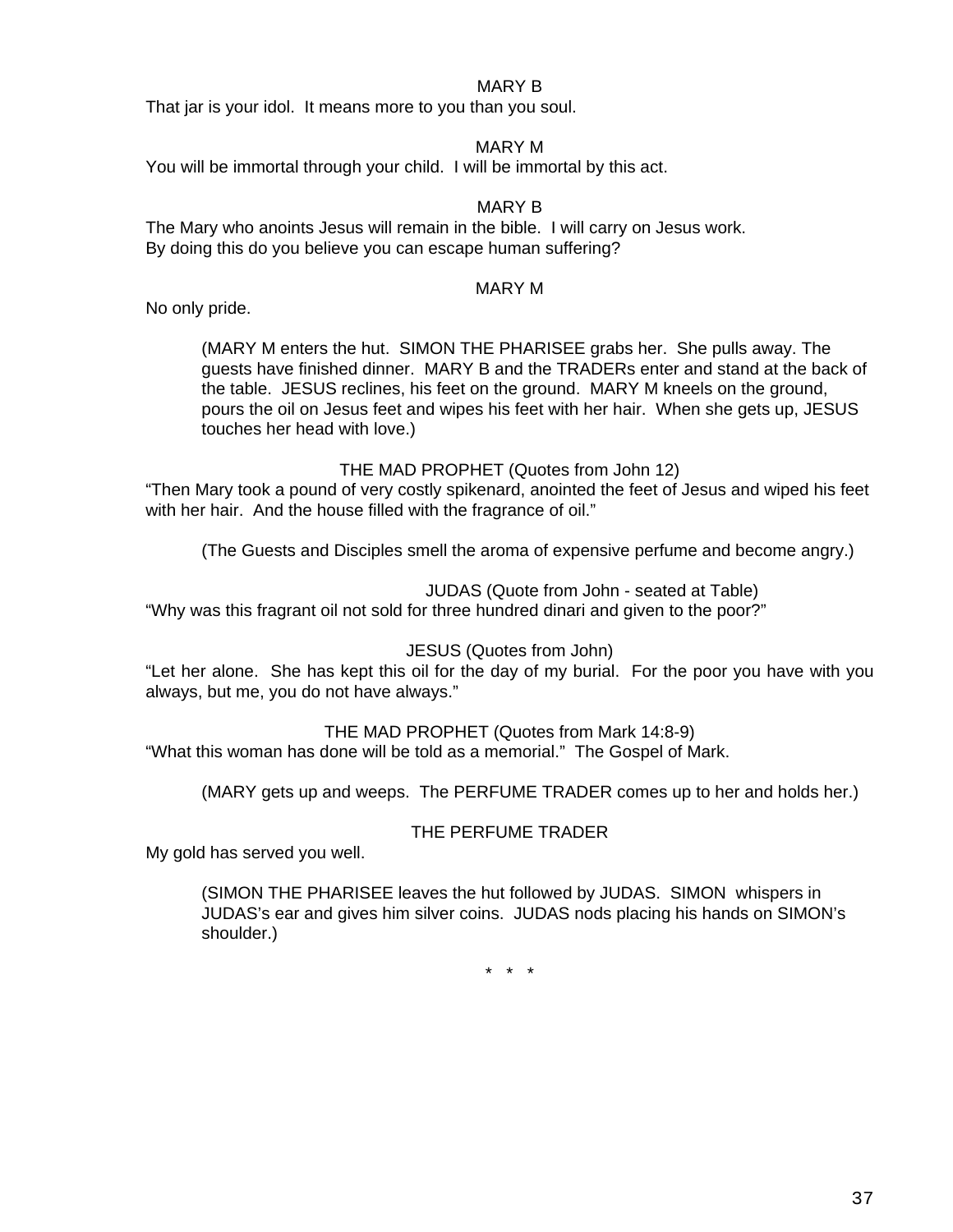### SCENE 12 - CRUCIFIXTION

- THE SET: The screen backstage depicts a large symmetrical white cross with green background.
- AT RISE: The ROCK CHORUS is dispersed as people on the ground holding candles. As the scene continues, the candles slowly extinguish or are blown out. MARY M and MARY B kneel at the foot of the cross in silence.

## THE ROCK CHORUS (All)

North – South – East – West Victory – Glory born from defeat The pole - the Axis Forged in the Earth

## LIGHT ON the MAD PROPHET.

THE MAD PROPHET Calvary – The Crux –The Crossroad - The Crucifix One  $X - a$  million meanings

## ROCK CHORUS (H)

As the Gospel tells it, Jesus went before Pilate The Roman Governor of ancient Judea He was accused of proclaiming himself "King of the Jews."

## THE MAD PROPHET

The passion of St. Matthew -

"From noon on darkness came over the whole land until three in the afternoon – and about three o'clock Jesus cried in a loud voice "My God – My God – Why hast thou forsaken me?

#### ROCK CHORUS (All) (In Hebrew)

"Eli, Eli lama saba – lama sabachthanil".

(The candles the ROCK CHORUS hold are blown out or extinguish.)

\* \* \*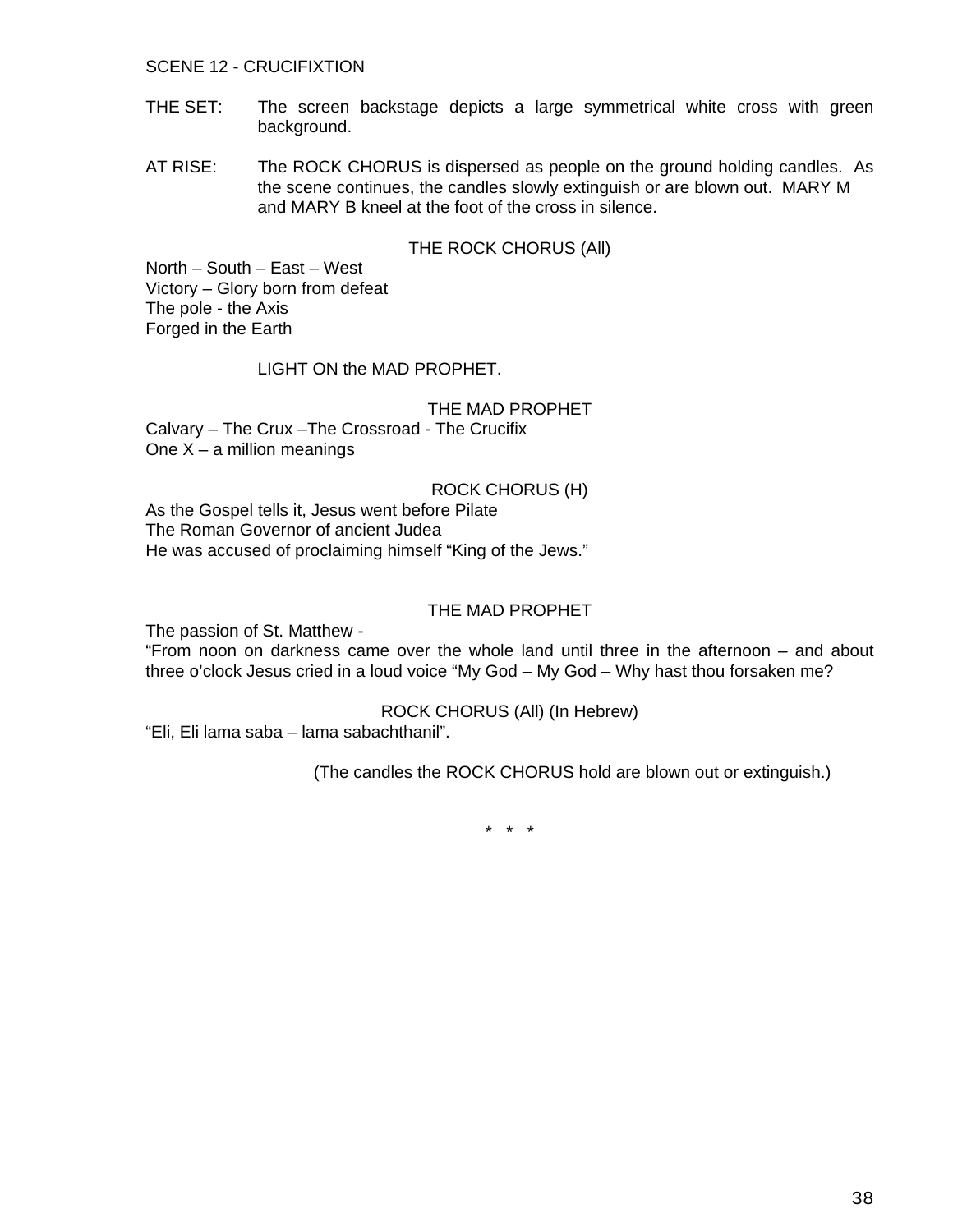- SCENE 13 MARYS IN THE TOMB
- SET: Spotlight on a long table CENTER STAGE FRONT. BACK STAGE – The screen has a projection of green light that forms the bottom half of a cross.
- AT RISE: JOSEPH OF ARIMATHEA (wealthy landowner) comes on stage from behind the screen carrying a white cloth that suggests the body of Christ in his arms. He places it on the table. The white cloth is draped in such a way that it creates shadows that look like a mountain. He exits behind the screen.

The two MARYS come from behind the screen and kneel at either end of the table with arms and head spread down on it. SOUND – Both MARYS exude a long crescendoing moan accompanied by the flute.

SONG MARYS' SORROW AT THE FOOT OF THE CROSS

|  | MARY |  |
|--|------|--|
|  |      |  |

Oh, love Love that surpasses all love At the foot of the cross I died with you

| MARY M |  |
|--------|--|
|--------|--|

- You were crucified Because your divinity Rose above The murderous minds of men Lifting their weapons Against your frail body
- MARY B Oh, my husband You are free of suffering Free of pain I walk into the future Your child in my womb MARY M I cannot look into your face MARY B Your body gave me the Only happiness I ever knew Teacher tell me

How I can live without you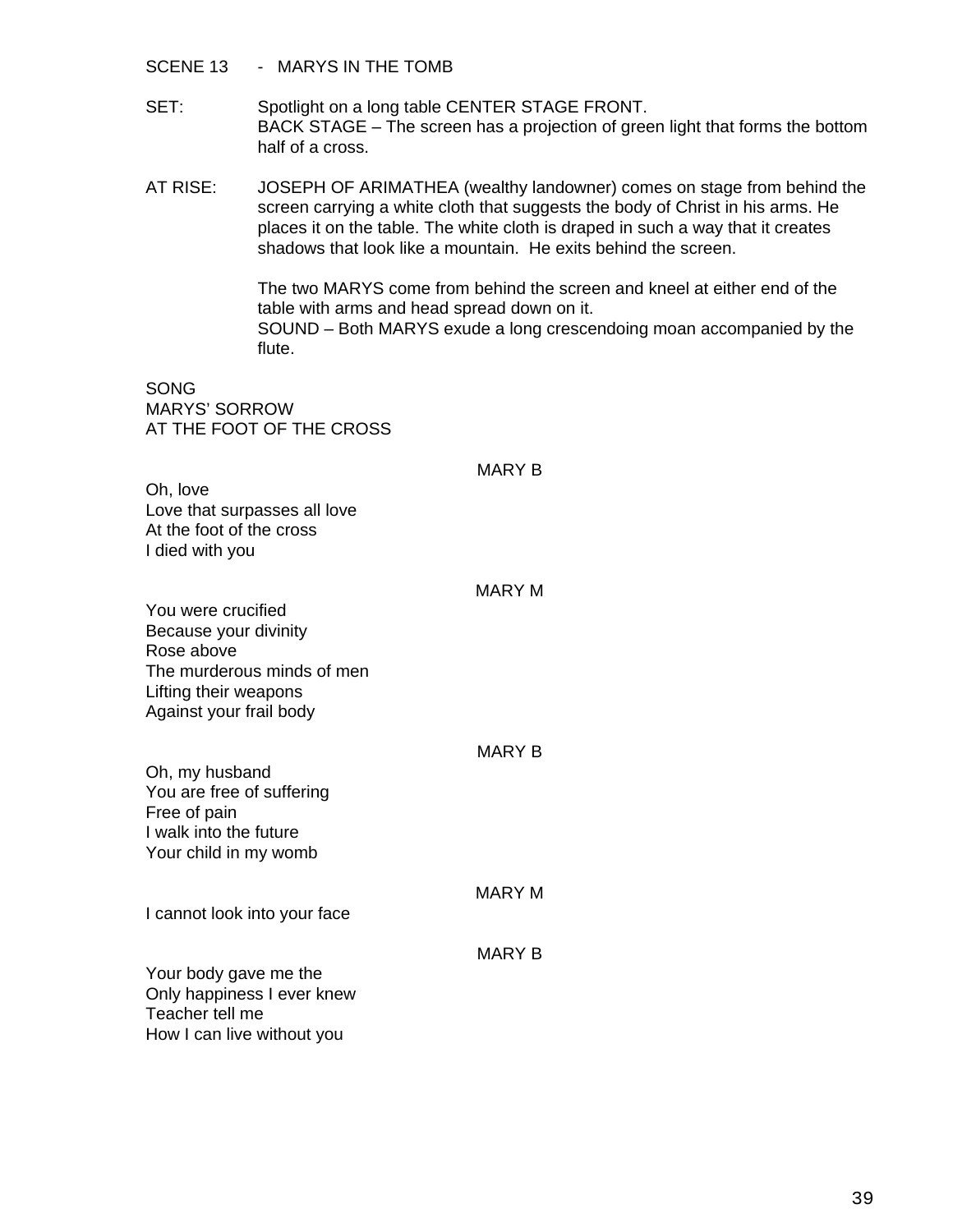(The cross on the screen ascends and the arch center stage appears as a tomb. JOSEPH OF ARIMATHEA comes on stage, lifts the cloth from the table and places it in the arch. He then pulls a rock to cover the tomb and returns backstage. MARY B and MARY M wail.

Spotlight on the MAD PROPHET who picks up his Bible and reads. As he reads, the tomb turns from dark to light. In the dawn light the two MARYs appear, -each carrying an alabaster jar to anoint the Christ's body. The LIGHT brightens within the tomb. They see it is empty and are astonished.)

## THE MAD PROPHET (Reads Matthew verse)

"…Mary Magdalene and the other Mary came to see the tomb and behold there was a great earthquake for an angel of the Lord descended from heaven and came and rolled back the stone of the door. But the angel said…to the women "Do not be afraid for I know that you seek Jesus who was crucified. He is not here. He is risen from the dead."

The centurions guarding the tomb said that the disciples stole Jesus while they slept. But if they were sleeping how did they know? Today they would be fired.

## MARY B to MARY M

You cannot see Jesus risen.

#### MARY M

I am worthy. I loved him as much as you, in a pure way. How can you claim divinity when as Yeshua's wife you slept with him?

#### MARY B

Ours was a sacred union. You are not a disciple. He has chosen me. I will be exalted in a vision that will surpass your understanding.

### MARY M

I, a whore, loved him with my spirit and You, a saint, loved him with your body.

## MARY B

You are banished…. May your anger split you to pieces in the firmament.

(Light on the MAD PROPHET.)

## THE MAD PROPHET

Well, there's one story that doesn't end in death.

(The Stage darkens. The back screen projector shows a starry night sky. STAGE LEFT is SIMON THE PHARISEE'S tent. MARY M wanders lost on the alone towards the tent.) MARY M

Banished by my dear sister… Alone with only my faith. Lord, why test me now?

 (To comfort herself MARY M plays her tambourine and tries to dance but stumbles and falls. The MAD PROPHET takes pity on her, walks on stage with his hat and sits a distance from her.

SIMON THE PHARISEE comes on stage and looks at MARY M.)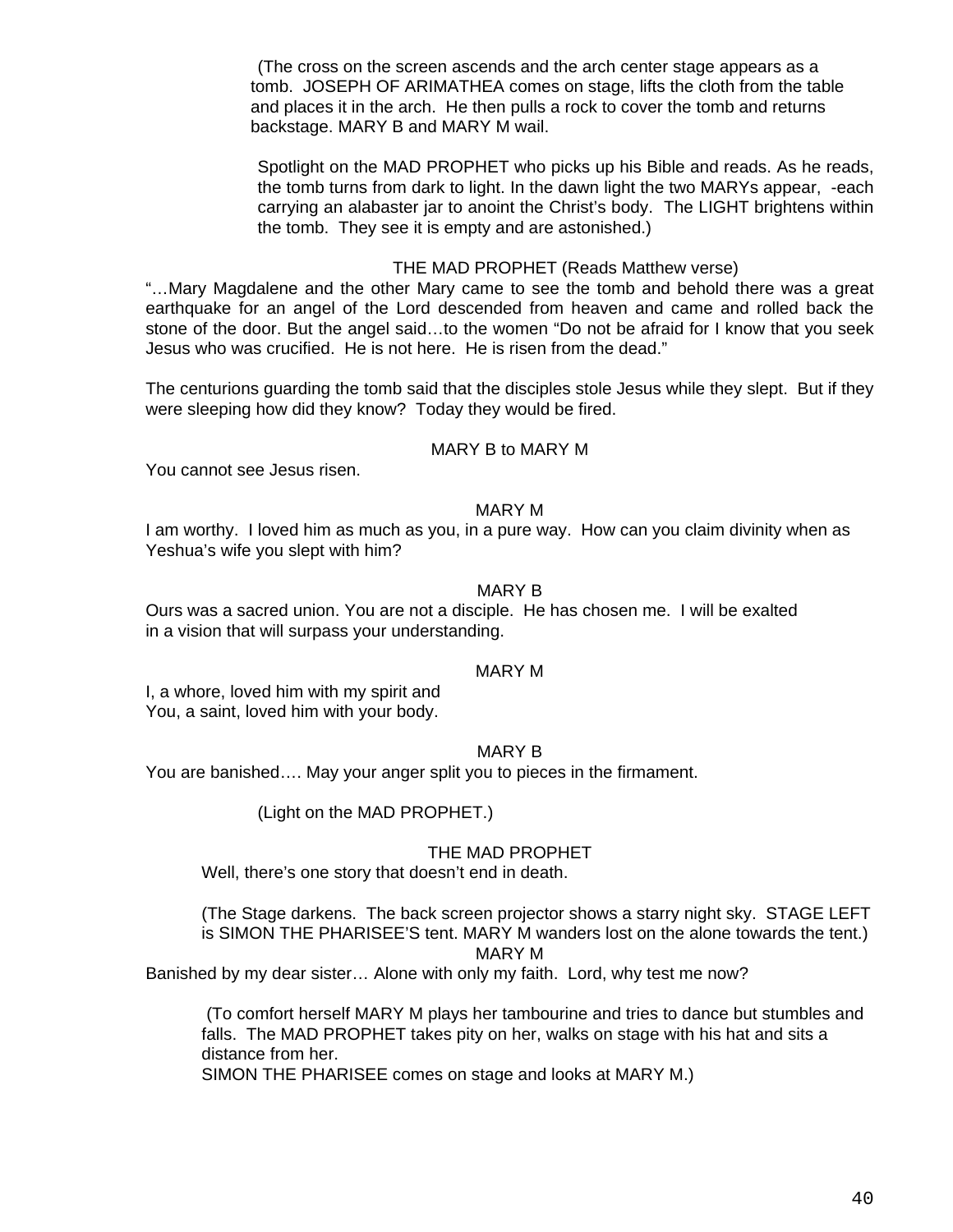## SIMON THE PHARISEE

A handmaiden but never a bride. Mary is alone now – helpless harlot. I will have her back. If I gave her to a servant they could both be my slaves.

MAD PROPHET

The woman is independent man. You abused her enough.

SIMON THE PHARISEE

Do you know her?

MAD PROPHET

Not in the biblical sense.

(MARY M wanders into SIMON THE PHARISEE'S tent.)

SIMON THE PHARISEE

Who are you?

## MAD PROPHET

A wandering Jew. A beggar.

(The MAD PROPHET puts out his hat. SIMON THE PHARISEE drops in a silver coin.)

SIMON THE PHARISEE I'll make that gold if you'll be my servant and take Mary for your wife.

## MAD PROPHET

How do I know she will have me?

SIMON THE PHARISEE (looks at him) No woman would have you the way you look now. What are you wearing?

MAD PROPHET

A loincloth.

SIMON THE PHARISEE

Take it off.

(The MAD PROPHET takes off his loincloth and SIMON THE PHARISEE, like a tailor, skillfully robes him. SIMON THE PHARISEE takes a rolled document from his robe and hands it to the MAD PROPHET.)

SIMON THE PHARISEE

A woman will do what her father says. Here is the marriage contract. Sign here. Can you write?

(SIMON THE PHARISEE hands MAD PROPHET a quill. He signs the paper.)

MAD PROPHET

The Old Testament is filled with trickery Especially within the family What's in this for me?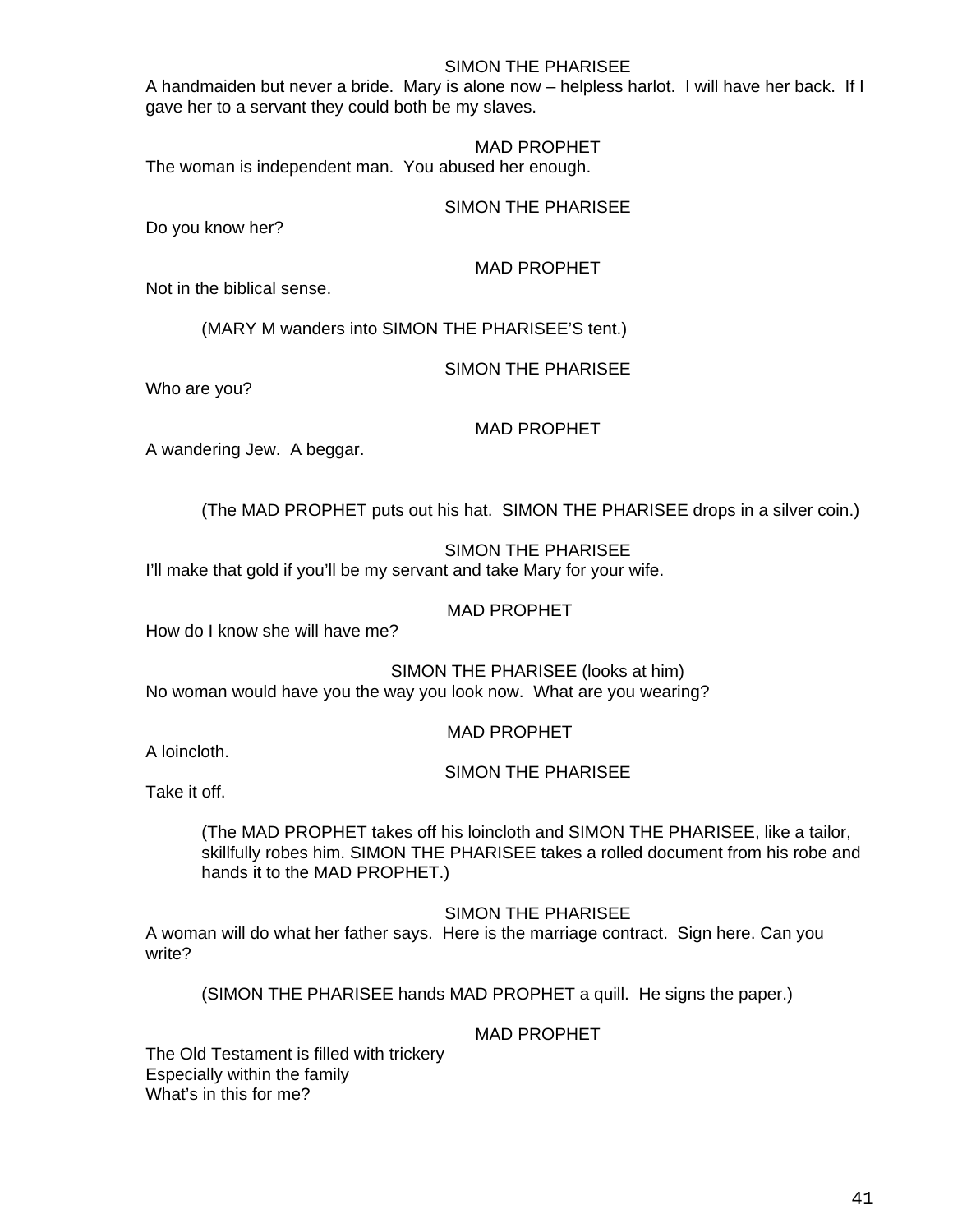## SIMON THE PHARISEE

Gold! Gold! And More Gold!

(SIMON THE PHARISEE puts gold coins into the MAD PROPHET's hat.)

## MAD PROPHET

Gold he stole from Mary.

(Inside the tent a lamp is lit.)

## SIMON THE PHARISEE (yells)

Mary, your berobed – bethroed is coming for you.

(The MAD PROPHET dashes through the door of the tent and pulls MARY M out, whispering to her.)

## MAD PROPHET

My vow means nothing I'm not circumcised. I will take out to the  $21<sup>st</sup>$  century You will be free

(MAD PROPHET and MARY M run to the front of the stage. SIMON THE PHARISEE chases them, but cannot cross an invisible barrier near the front of the stage. He looks around as if they vanished and bangs his hand against an invisible wall.

Black out on the middle stage. Light on the front.)

## MARY M

Where will I go? Shall I wander the night sky – alone with constellations and spirits?

## THE MAD PROPET

Mary do you want me? Come live with me.

## MARY M

In your filthy apartment filled with old newspapers, dirty dishes, vermin, empty beer bottles under the sheets. I'll stay in the bible and sleep in the church.

## THE MAD PROPHET

Mary, you could be my woman. Do you want to sleep alone in church pews – hot in the summer, shivering in the winter.

## MARY M

I will sleep there until the Bride is welcome and we become One again.

(The Center Arch becomes the entrance to a church. )

## THE MAD PROPHET

I'll bet it's hot as hell in there.

(MARY wanders towards the doorway. The PREACHER is leaning on the doorway arch preparing his Easter Sermon by reading the Bible. MARY M wanders across the stage carrying her bundle bag. Near the church door a HOMELESS MAN sees her Passing.)

## HOMELESS MAN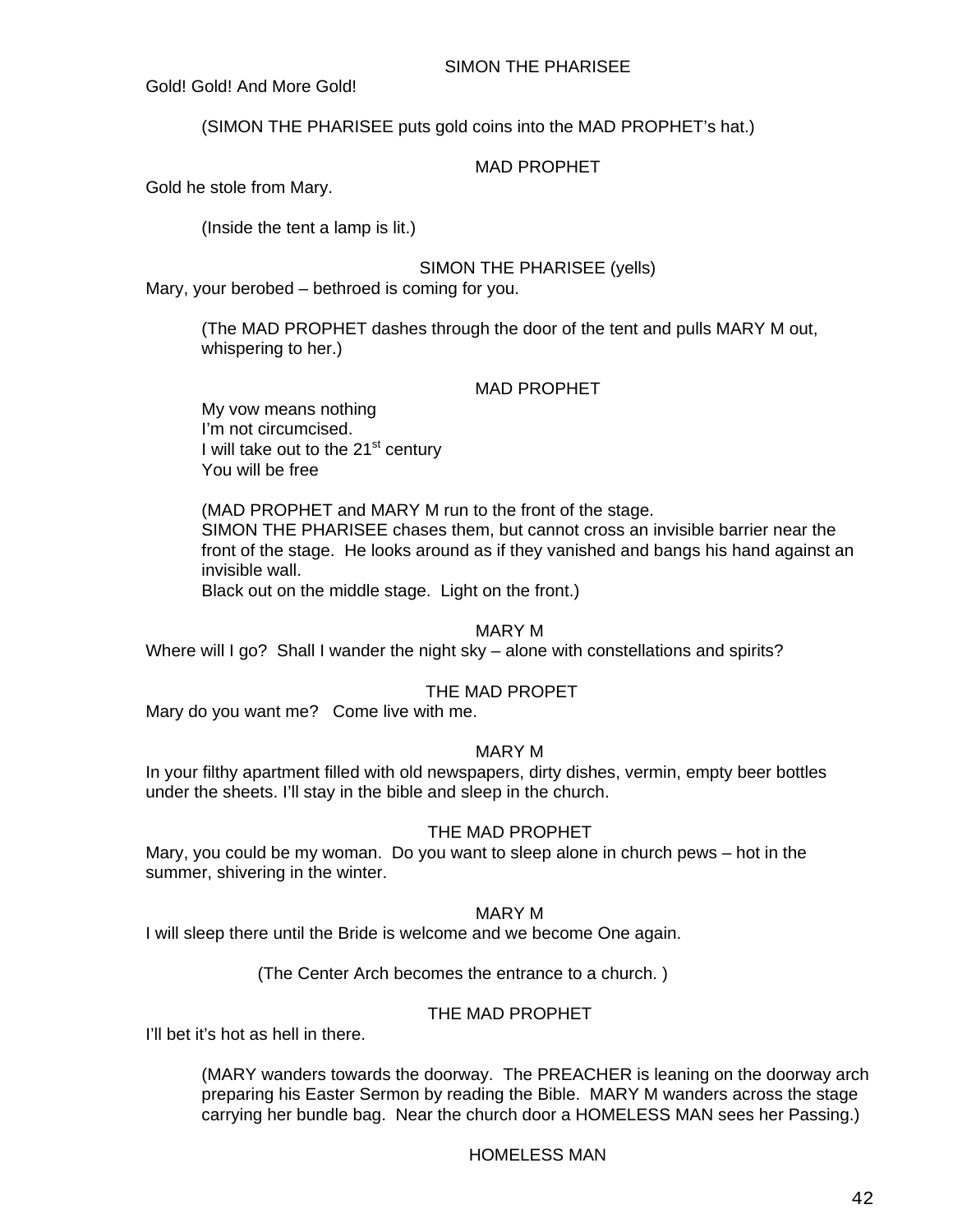Can you spare some money? I'm hungry.

(MARY M pulls a gold coin out of her pouch and puts it in his hand. The HOMELESS MAN looks at it.)

# HOMELESS MAN

What is this? Gold? I can't buy booze with gold.

THE MAD PROPHET (yells to Mary M) Remember, never mention the Bride to the preacher.

PREACHER (prepares for Easter Sermon - Quote St. Luke 24:49) "Thus it behooved Christ to suffer, and to rise from the dead on the third day."

(The PREACHER sees MARY M approaching.)

PREACHER

Welcome, poor dear Magdala, you have come to me at last. Come into the church, repent!

MARY M

Why must I repent? In your church where is the icon of the male rapist, pedophile, pimp who repents? Why call me a sinner and not them.

# PREACHER

When Jesus saw men stoning a woman, he said – "He who is without sin, cast the first stone."

# MARY M

Jesus saved one woman, but I have seen many stoned to death.

## PREACHER

Magdala, you must be weary. Come in and rest. Sunday we will celebrate Easter and you will be joyful.

## MARY M

I will be joyful when my sister joins me here.

(The PREACHER guides her into the church.)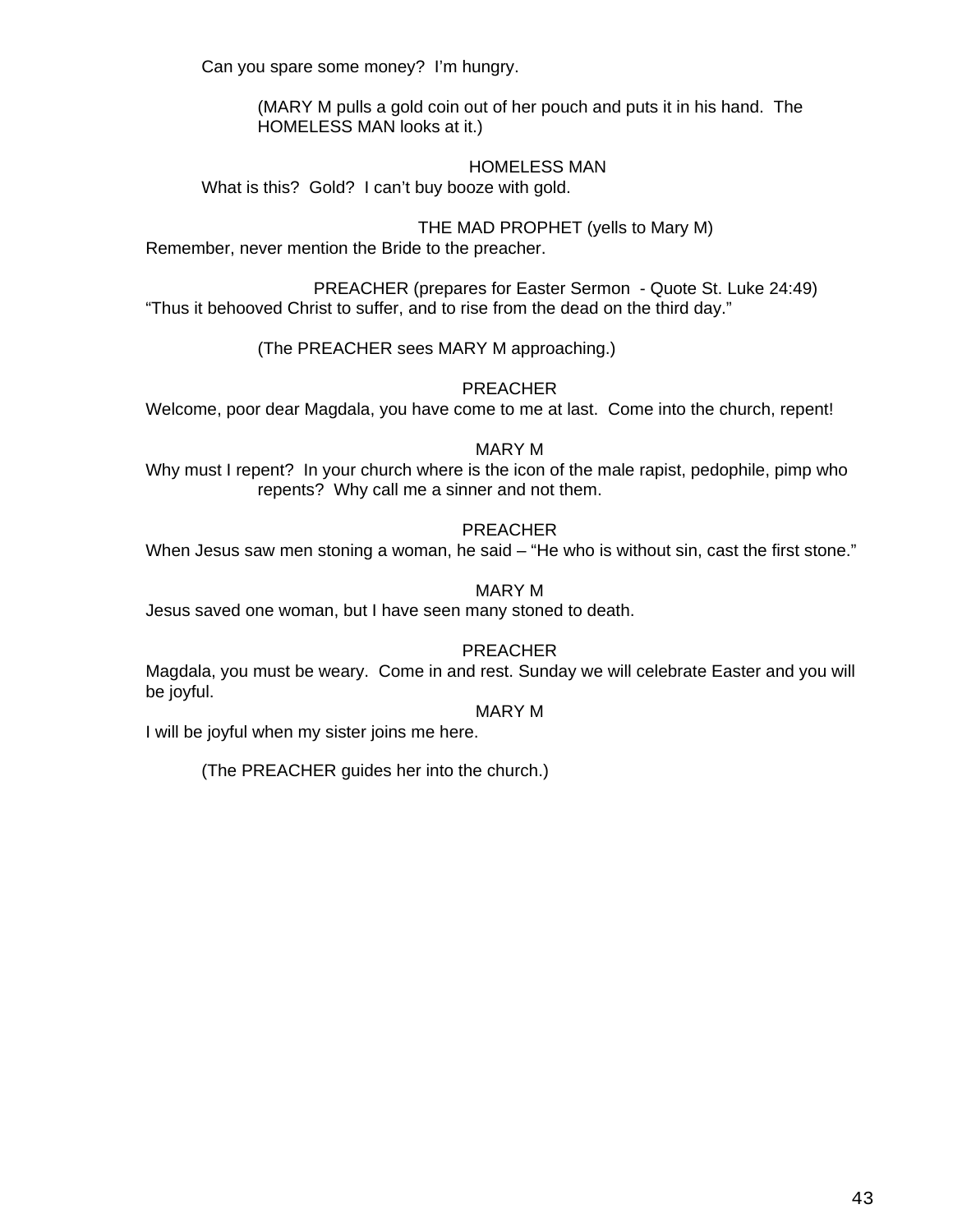#### SCENE 14 - MARY IN THE GARDEN

- THE SET: The set depicts a dark winter in the desert with gray sky. The arch appears as a deep cave. The ROCK CHORUS is strewn about the stage.
- AT RISE: The MAD PROPHET drums. The ROCK CHORUS chants.

## MAD PROPHET

Ah, The Fierce irony of life That strikes like a sword Midst the calm at the center of a storm Flinging us into the icy winds

> (The stage remains dark. SOUND of blustering winds. MARY B enters the garden wearing black robes over a white gown.)

#### MARY B

What is visible? What do I see?

(A wind blows her black robes.)

My sister is gone Gone into the night sky My Lord was crucified Evil beyond evil My soul cannot bear The winds beckon me to return To desert sands from whence I came To live as the bride of the Jesus Only to return alone

(MARY B enters the cave and disappears.)

ROCK CHORUS (H) Remember the days before when you came in silent footsteps Mother of heaven Earth, Oceans, Wearing veils of clouds Mother of all life - Forgotten

> (The winds dissipate. The sky brightens to blue and the stage becomes a Spring garden. SOUNDS of nature coming to life; bird calls, insects, etc. The ROCK CHORUS now appears as green bushes. MARY B comes out the cave wearing a white robe. In the arch behind her is a beautiful rose bush. At first she looks around her refreshed, then remembers her grief. She kneels praying.

Light on the MAD PROPHET reading from the Gospel of John.)

MAD PROPHET

"She turned herself back and saw Jesus standing and knew not that it was Jesus."

(JESUS appears in a white robe in soft glowing light. MARY B, startled, looks up at him.)

JESUS (from Gospel of John)

Woman, why are you weeping? Whom do you seek?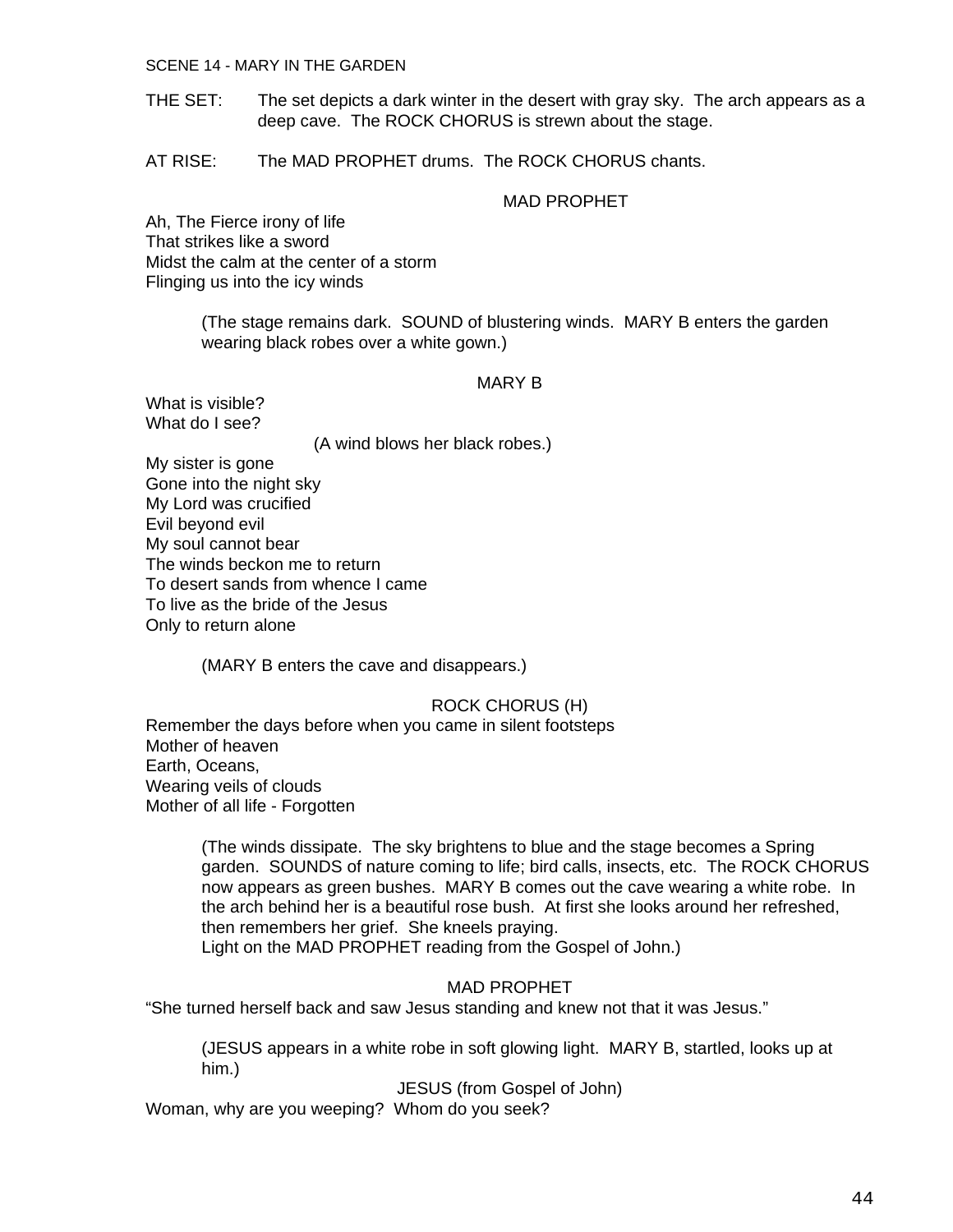## MAD PROPHET (Reading from Gospel of John)

"She, supposing him to be the gardener saith unto him.."

MARY

Sir, if you have taken him away, tell me where you put him and I will take him.

(MARY B recognizes Jesus and tries to clutch his legs in an embrace.)

## **JESUS**

Mary!

## MARY B

Rabboni!

**JESUS** 

Touch me not, for I have not yet ascended to my father.

## MAD PROPHET

Hindsight – Is seeing backwards Saying what Is Not what should have been So Yeshua revealed to Mary everything that will be Forever.

> (JESUS gestures to MARY B as if lecturing her. He reveals secret teachings to her that she understands telepathically. SOUND of flute playing. The glow around JESUS grows stronger and he disappears. MARY B collapses on the ground. The MAD PROPHET picks up the Gnostic Gospel of Phillip and blows off gold dust.)

I understand.

## MAD PROPHET

MARY B

The Gospel of Phillip - "But Christ loved her more than the other disciples and would kiss her on the mouth. The rest of the disciples were offended by it and expressed disapproval. They said to him. Why do you love her more than all of us? He said to them, "Why do I love you like I love her?"

(MARY B rises slowly from the bush and brushes off her dress. She goes to the arch, plucks a rose from the bush and smells its fragrance.)

## MARY B

My Lord has risen and revealed secrets to me. I must tell my fellow disciples.

## ROCK CHORUS (E)

Before we awake our sleep is deeper Before the spring, the harsher the winter When we awake the brilliant light shatters All forms, all life, all dreams, all matter

\* \* \*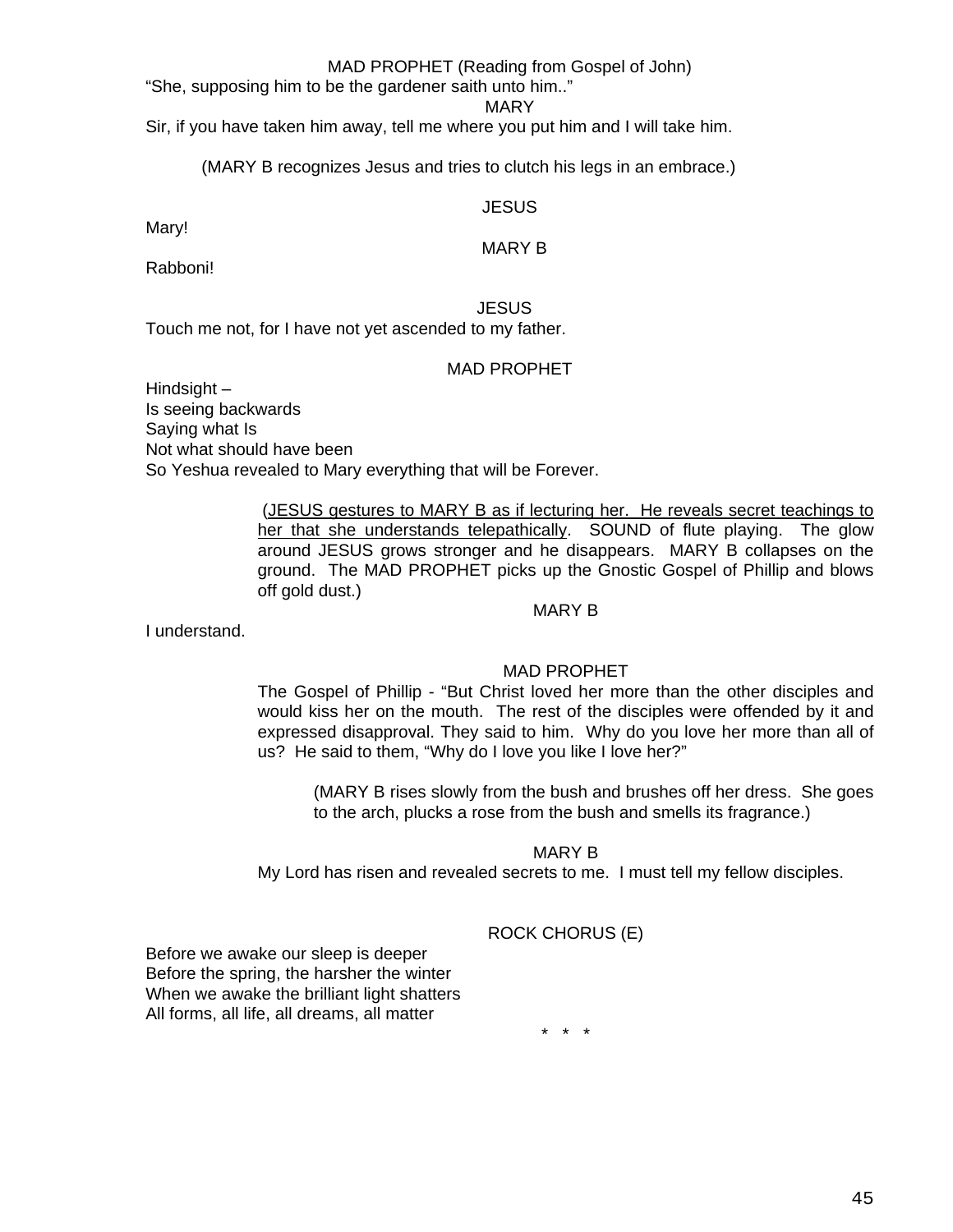SCENE 15 – THE HILL *(This scene comes directly from the Gospel of Phillip)*

- SET: The set depicts a rocky alcove on a hillside outside of Jerusalem. The hills are a sandy color dotted with small green shrubs.
- AT RISE: The disciples sit and recline near the rocks. PETER (a disciple) is seated on a high rock and MARY B on a rock across from him.

## ROCK CHORUS (FS)

His words are lost but not his cross St. Peter's simple stones, now the Vatican

 SPOT on THE MAD PROPHET (Reading from Gnostic Gospel Phillip) According to the Gospel of Phillip, Mary was "the woman who knew the "All". Jesus appeared to her risen. She was capable of understanding the mysteries.

(The disciples start weeping.)

**DISCIPLES** How shall we teach? We will be killed – Martyred for the Lord.

## MARY B

What is hidden from you, I will proclaim.

## ANDREW

What did Jesus say to you?

## MARY B

(Note: This text comes directly out of Gnostic gospel but cut down) I asked the Lord how one sees a vision, through the soul or spirit. Christ answered me – one does "not see through the soul or spirit but through the mind which is between the two."

## ANDREW (disciple)

That is a strange idea he did not teach us.

## PETER (disciple)

Did the savior really speak with a woman without our knowledge? Are we to turn and listen to her. Did he prefer her to us?

## (ANDREW gets up and faces PETER.)

## ANDREW (disciple)

You have always been hot tempered. Now I see you argue against the woman like an adversary. If the savior made her worthy, who are you to reject her? Surely the Savior knew her very well. That is why he loved her more than us.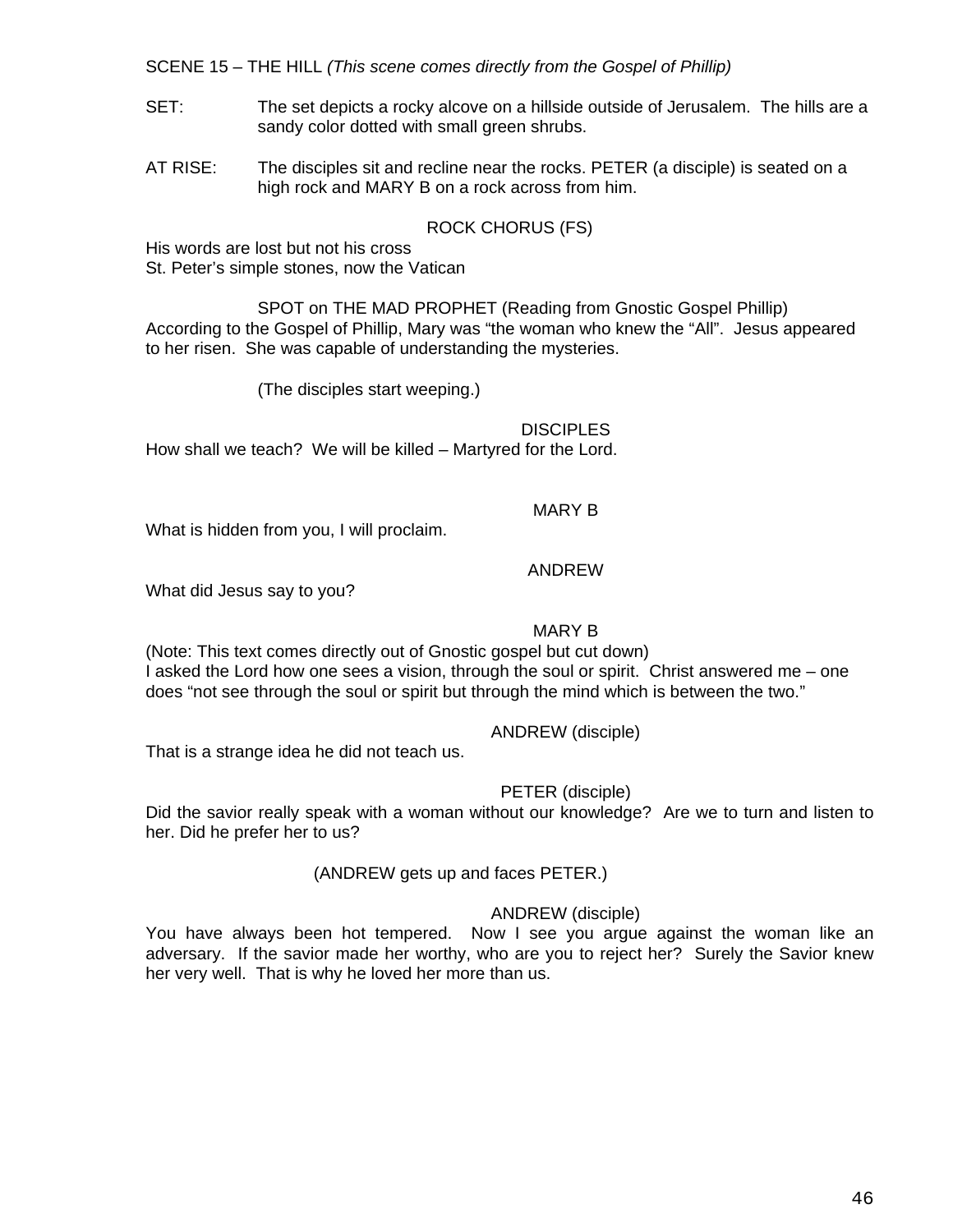# MARY B (crying)

My brother Peter, what do you think? Do you think I thought this up myself in my heart or am lying about the Savior?

(ANDREW takes MARY B aside.)

ANDREW (disciple)

Mary - Are you with child?

MARY B

Yes.

ANDREW (disciple)

The Lord would want you safe.

MARY B

Yes. In the morning I leave with Joseph of Arimathia to Alexandria and then across the sea.

(The sky darkens. MARY B looks at the disciples who are asleep. She gazes upward.)

MARY B

Oh, Lord give me strength to carry your word into the lands. Goodbye my brothers.

(She climbs down the mountain.)

\* \* \*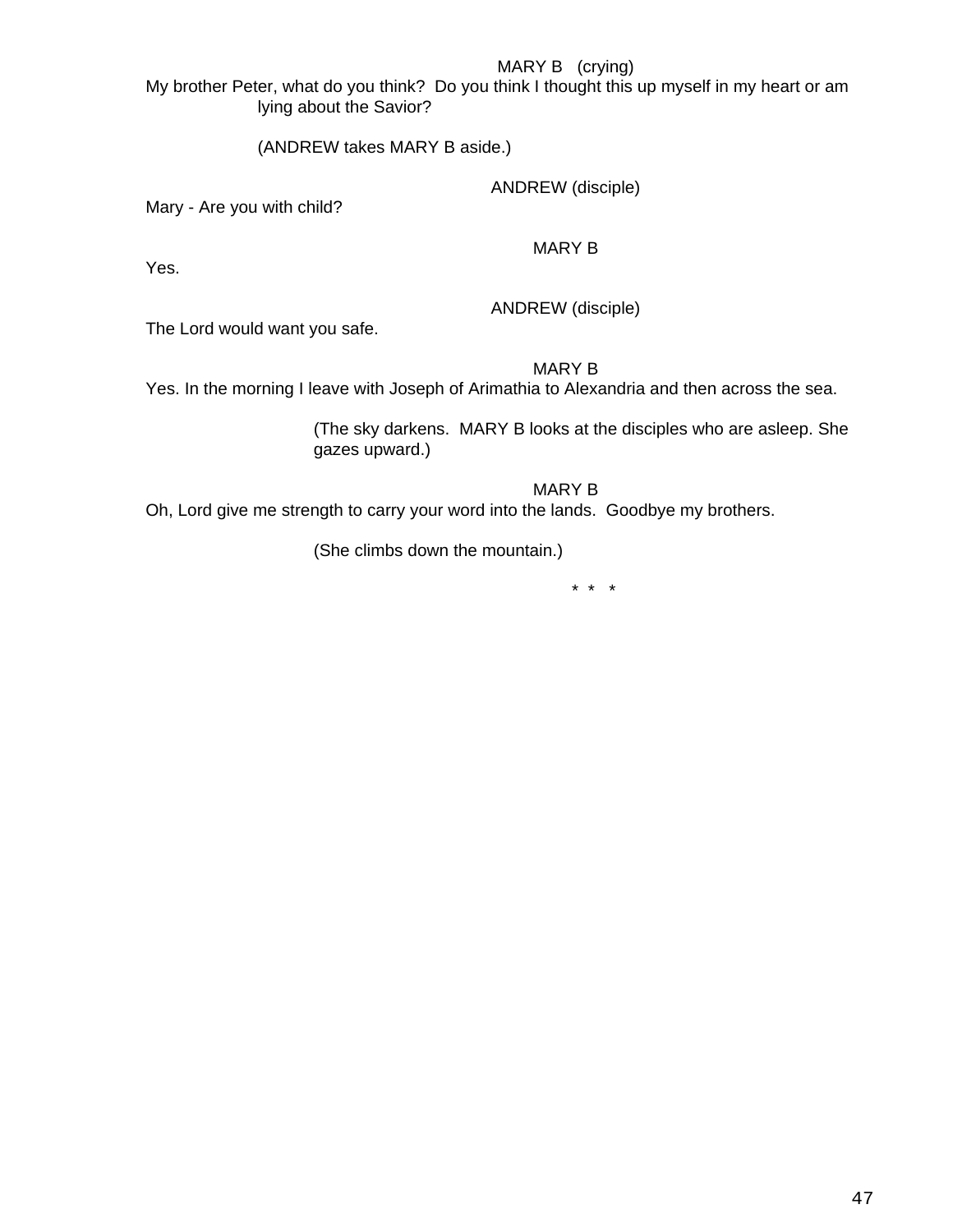## SCENE 16 – THE ESCAPE

- SET: The scene depicts the sandy shore of Alexandria near sunset. A low flat depicting the waves of the sea stretches across the stage and a small boat is anchored behind it.
- AT RISE: JOSEPH OF ARIMATHIA enters stage right walking holding MARY B and dragging their belongings behind him. SPOT on the MAD PROPHET.

## MAD PROPHET

Yo, Joseph Of Arimathia Mary's knocked up Single mothers weren't in back then.

## JOSEPH OF ARIMATHIA

I promised Yeshua I would deliver you out of Jerusalem safely.

#### MARY B

And so you have.

JOSEPH OF ARIMATHIA

The journey by sea will take many weeks. Are you strong enough?

## MARY B

(Rubs her belly)

We'd better leave before. . .

## JOSEPH OF ARIMATHIA

I could be a father to your child and your husband. No one knows who we are in France.

#### MARY B

The Lord knows I am his and mother of his child and so will those I preach to.

## JOSEPH OF ARIMATHIA

Whatever you choose – I will keep my word.

(JOSEPH OF AMIMATHIA takes puts their belongings in the boat. He prepares the boat by lifting the sails. MARY B stands at the shore looking at the horizon.)

## ROCK CHORUS

And so her journey begins After the death of the Lord Before the birth of her child She will travel a water road From Alexandria to Marseille A refugee from Jerusalem

 The Lord spoke to her first And the others were jealous Alone she will found a church And write a gospel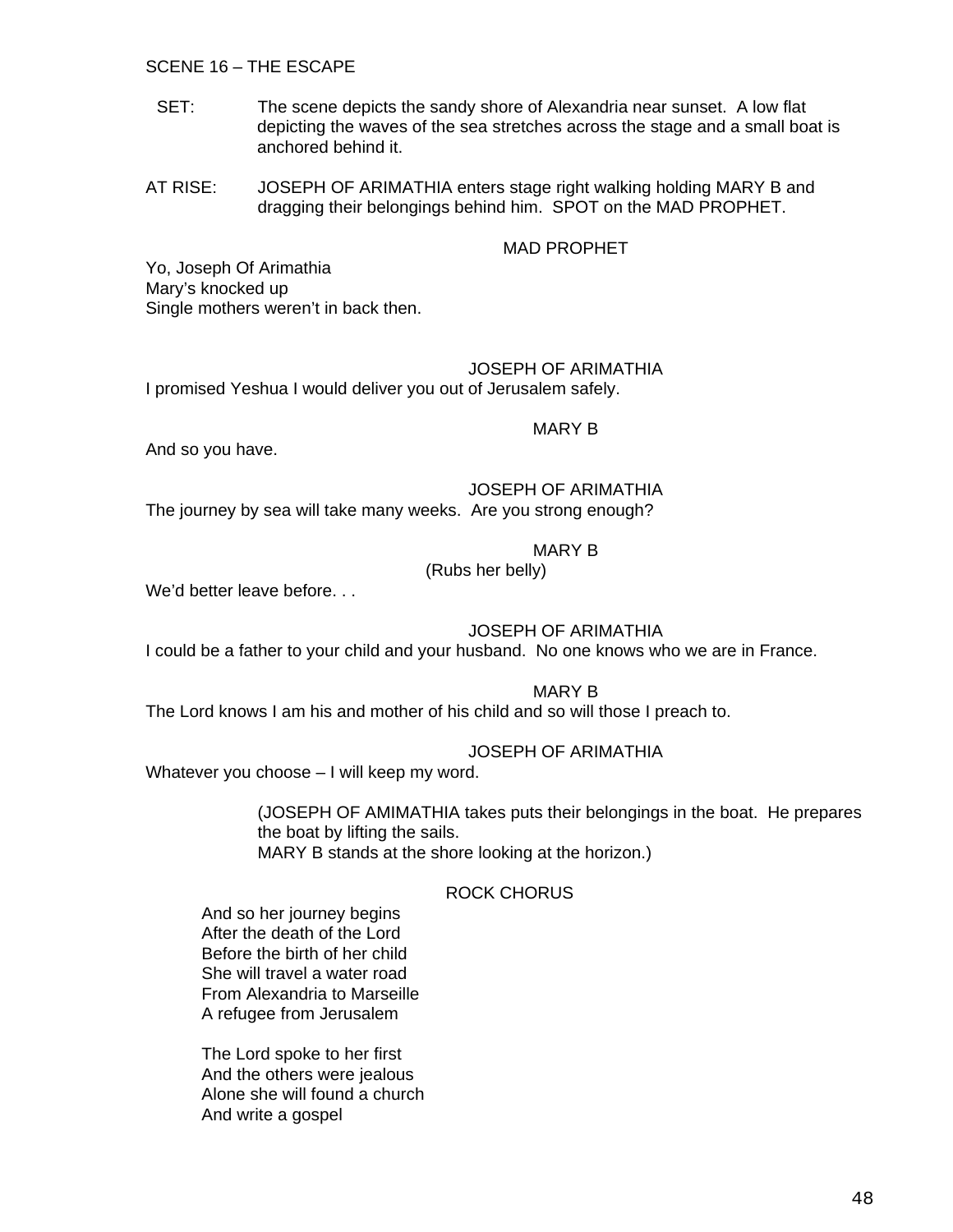# ROCK CHORUS

And the journey so long

## MARY B

## MARK THE WINDS

Would that my mind could reach the sky And mark the winds like the clouds

And my body span the sea Touching the shores with the tides

And my pregnant shadow sift the sands of time Where my child and I are one

If I could leave behind my human form Filled with cycles of seasons and sorrow I would return a healer of light And lift the pain of life from all believers

But now The sky has set winds to my sail And the sea has entered my womb And the sands into the hourglass of time

**Where** My form will become a vessel The grail where spirit echoes For those that hear The Truth will thunder in the Sky

> (When the boat is prepared JOSEPH OF ARIMATHIA helps MARY in. He pulls up anchor, land the boat sails off into the sunset.)

\* \* \*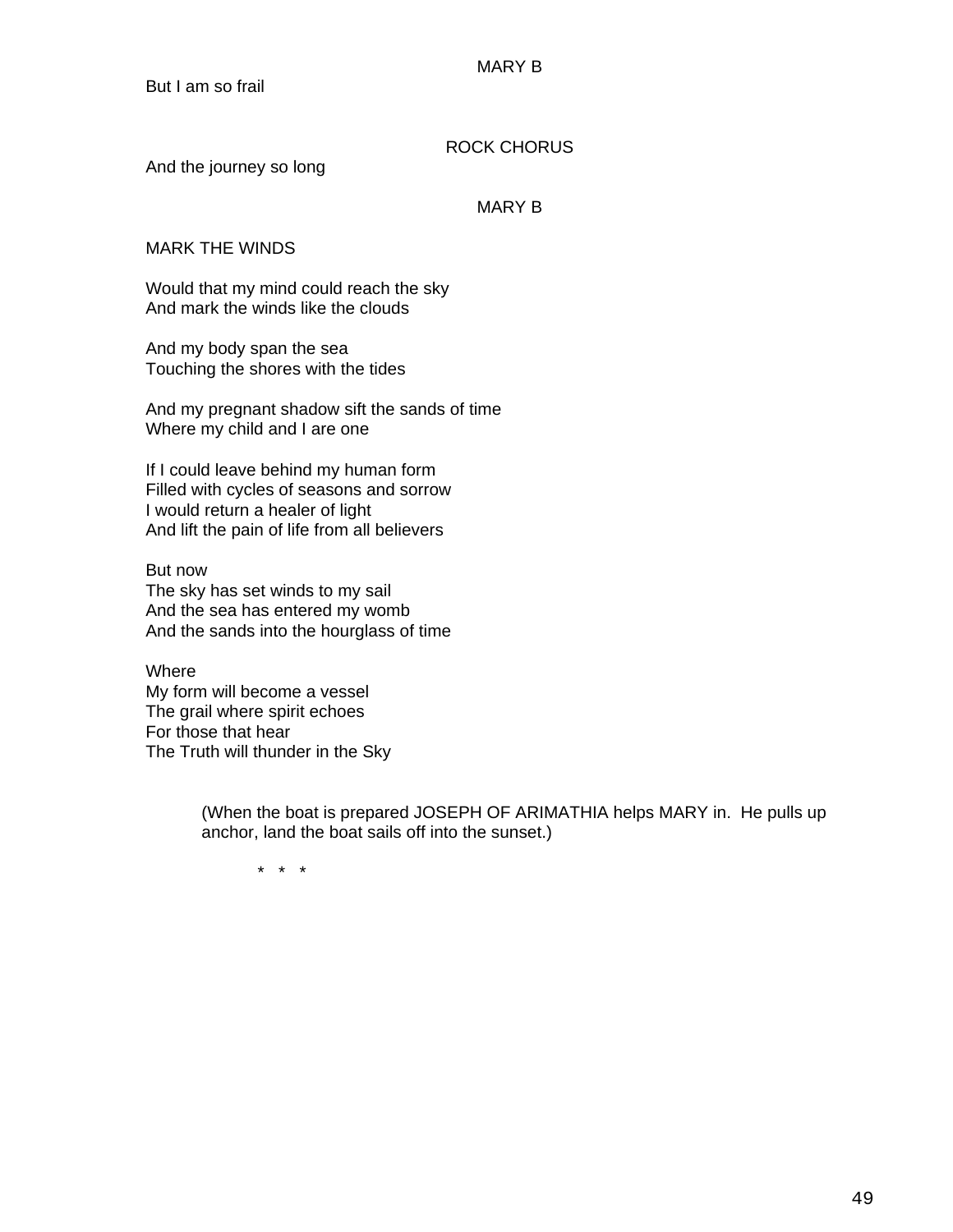SCENE 17 – THE BIRTH

- THE SET: The stage depicts the sea coast of Marseille, southern France, where MARY B and JOSEPH OF ARIMATHIA have landed. Their small boat is anchored stage left behind a strip of waves. The ROCK CHORUS is on stage draped as rocks.
- AT RISE: JOSEPH OF ARIMATHEA helps MARY B out of the boat. She holds her pregnant belly in pain.

#### MAD PROPHET

Once upon a time there lived a beautiful princess And she liked to shop at Saks Fifth Avenue No – Once upon a time there lived a beautiful princess Named Sarah

#### ROCK CHORUS (FS)

She lived in the cradle of heresy In the tales of the Templars – Cult of Zion – with the Cathars In the Tarot – Black Madonna - she was found In feasts, legends and churches Ethiopia, Scotland, Egypt and France Lived the Grail Romance

#### MAD PROPHET

But in church hierarchy The power of women was feared - Not revered

## ROCK CHORUS (FS)

The vine  $-$  the root  $-$  the phallic shoot The chalice and the blade The sacred union made

#### MARY B

The baby is coming.

(JOSEPH OF ARIMATHIA spreads a blanket on the sand. MARY B lies down and rests against him. She moans in pain.

BACKSTAGE the center arch becomes the church where MARY M is sleeping on a pew. She hears MARY B's cries. She gets up, takes a basin and towels and walks through the sea to the beach. She approaches MARY B.)

ROCK CHORUS (FS)

You've carried the chalice The lifeblood Filled with the seed of Sarah.

MARY M

Sister.

MARY B

Sister, help me.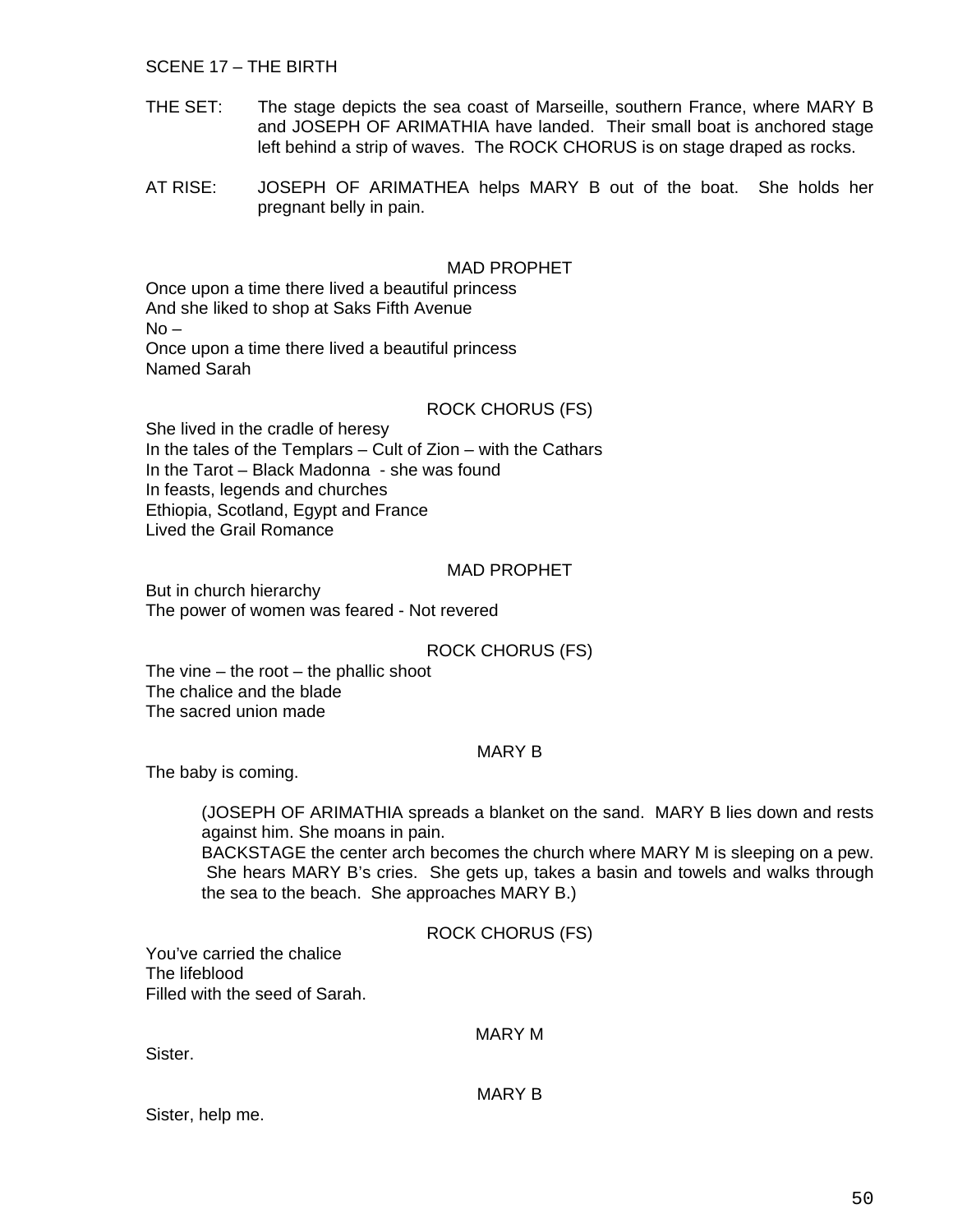(JOSEPH OF ARIMATHIA supports MARY B and she starts labor. MARY M kneels down and pushes on MARY'S B'S stomach. The STAGE LIGHTS darken to night. We hear the SOUND of a newborn baby cry.)

MAD PROPHET (Quotes from Chapter 4 of Hebrew Prophet Micah)

As for you, O [Magdaleder} watchtowers of the flock, O stronghold of the Daughter of Zion! Have you no King? Has your counselor perished? That pain seizes you like that of a woman in labor Writhe in agony O Daughter of Zion.

> (STAGE LIGHTS become light as morning comes. JOSEPH OF ARIMATHEA is asleep. MARY M is nursing the newborn holding it wrapped in a cloth. MARY B wakes up and takes the baby.)

### MARY M

It is a girl.

#### MARY B

Not a boy, not a king?

## MARY M

A girl – mother of Kings – mother of Queens.

MARY B (kisses the baby)

My love – my Sarah

(MARY M and MARY B lean on each other peacefully.)

#### MARY M

I must return.

## MARY B

Where will you go? Back to the stars?

MARY M

No, to the church where I will wait for you.

(MARY M gets up, takes the basin and towels. She walks through the tides back to the church in the ARCH. MARY B caresses the baby)

THE ROCK CHORUS (FS)

Out of Mary's womb Blooms a vine of kings The French Merovingian

\* \* \*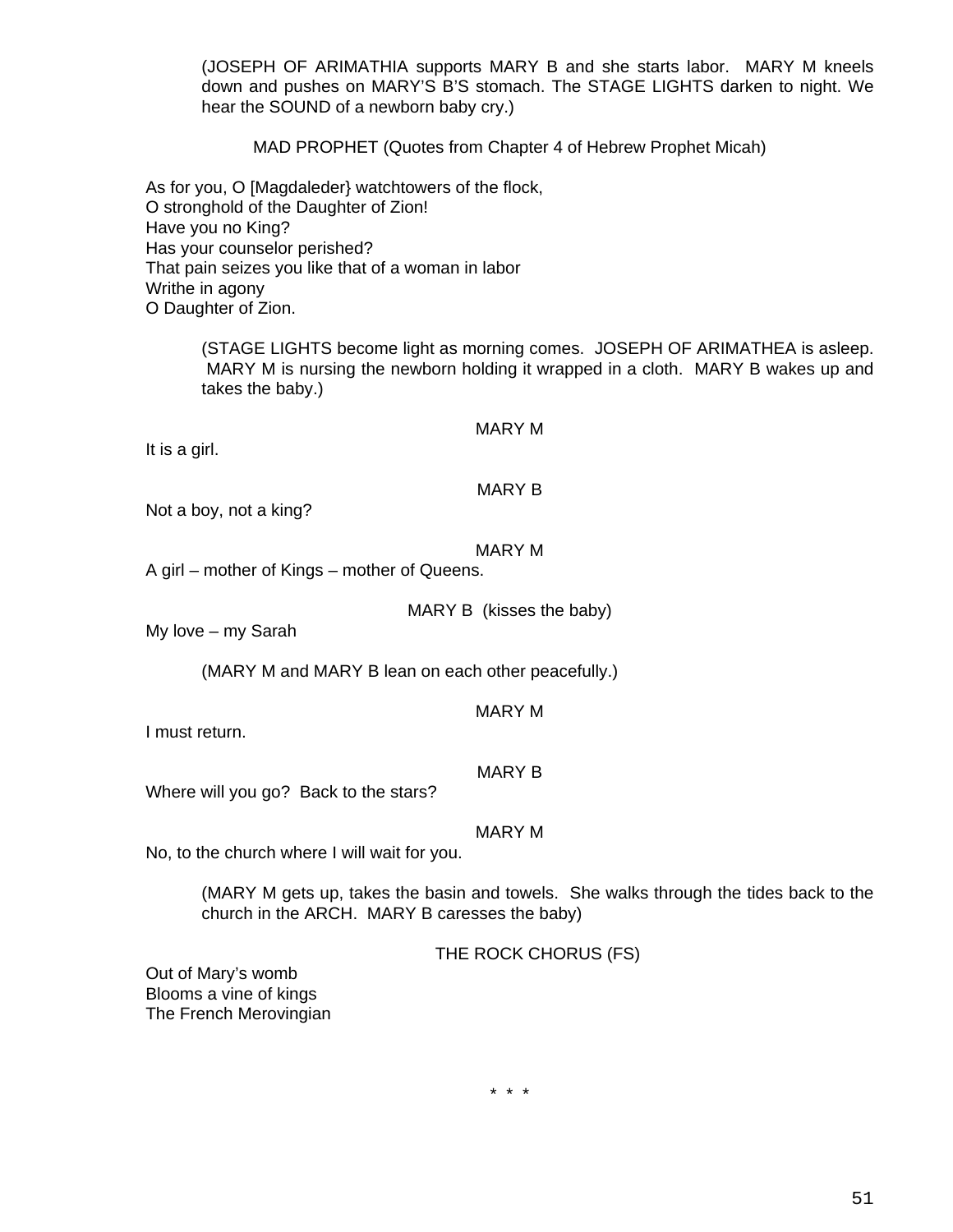SCENE 18 -SCENE MARY AFTER BIRTH BEFORE PAUL

THE SET: The Center Arch depicts the doorway to the church. MARY M is outside the church in her belly dance costume dancing to celebrate Sarah's birth. The MAD PROPHET looks on sadly.

## MARY M

The promise is fulfilled. Sarah - will be Mother of Kings – Mother of Queens.

 (Two contemporary men pass by, stop to admire MARY M and throw coins at her feet.) The PREACHER opens the door and sees her.)

## PREACHER

Mary, stop! Stop! What are you doing?

## MARY M

Celebrating a baby's birth.

(The PREACHER grabs her to pull her into the church.)

## PREACHER

Unless you stop, I will put you on display for my next sermon on St. Paul and mortal sin. (Rom., v, 12)

"By one man sin entered into this world, and by sin death." That man was Adam, he sinned by the temptation of Eve and his sin is all man's sin.

## MARY M

If you put me on the pulpit, I will dance and my dance will have more power than your sermon.

(The PREACHER goes into the church. MARY M sits on the stoop outside.)

MAD PROPHET

She chose the church and the Preacher. She could have been mine.

(The MAD PROPHET takes a hat off the ground, collects the coins and puts them in the hat.)

## MAD PROPHET

If I were vedantic Would I be pedantic? With all theologies epistemologies And psychologies The basic nature of man has remained the same **Rottennnnnn** Oh Lord If you were ever needed it is now – now – now to heal this mess

> MARY M Stop your mad chanting. You crazy prophet. Get on your knees and pray.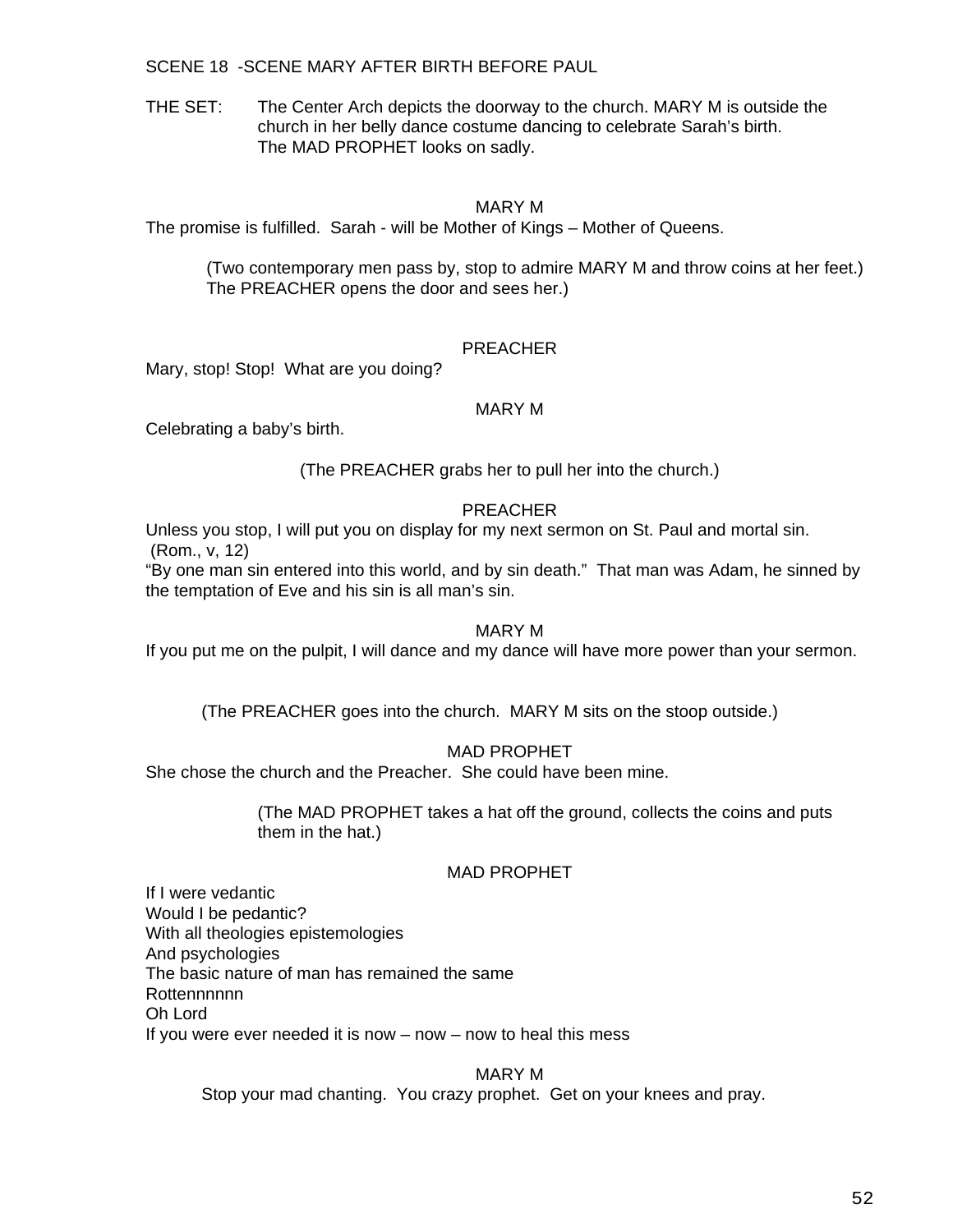### MAD PROPHET

Pray to – to what or whom should I pray?

#### MARY M

To the Lord you called out for – your master to cure your madness.

MAD PROPHET He' was only a prophet like me. Why pray to a prophet?

## MARY M

You're sitting on a rock – are you not?

## MAD PROPHET

Yes. It appears such.

## MARY M

That rock is Christ's church. Kneel and pray.

#### MAD PROPHET

From a simple rock came the Vatican. Filled with riches and bones The church that forgot your master's simple words

## MARY M

And who would remember yours?

## MAD PROPHET

If it weren't for the Apostle Paul – you wouldn't be -defiled - made a whore - there would be no Vatican – no doctrine of original sin.

(MARY M reenters the church and shuts the door.)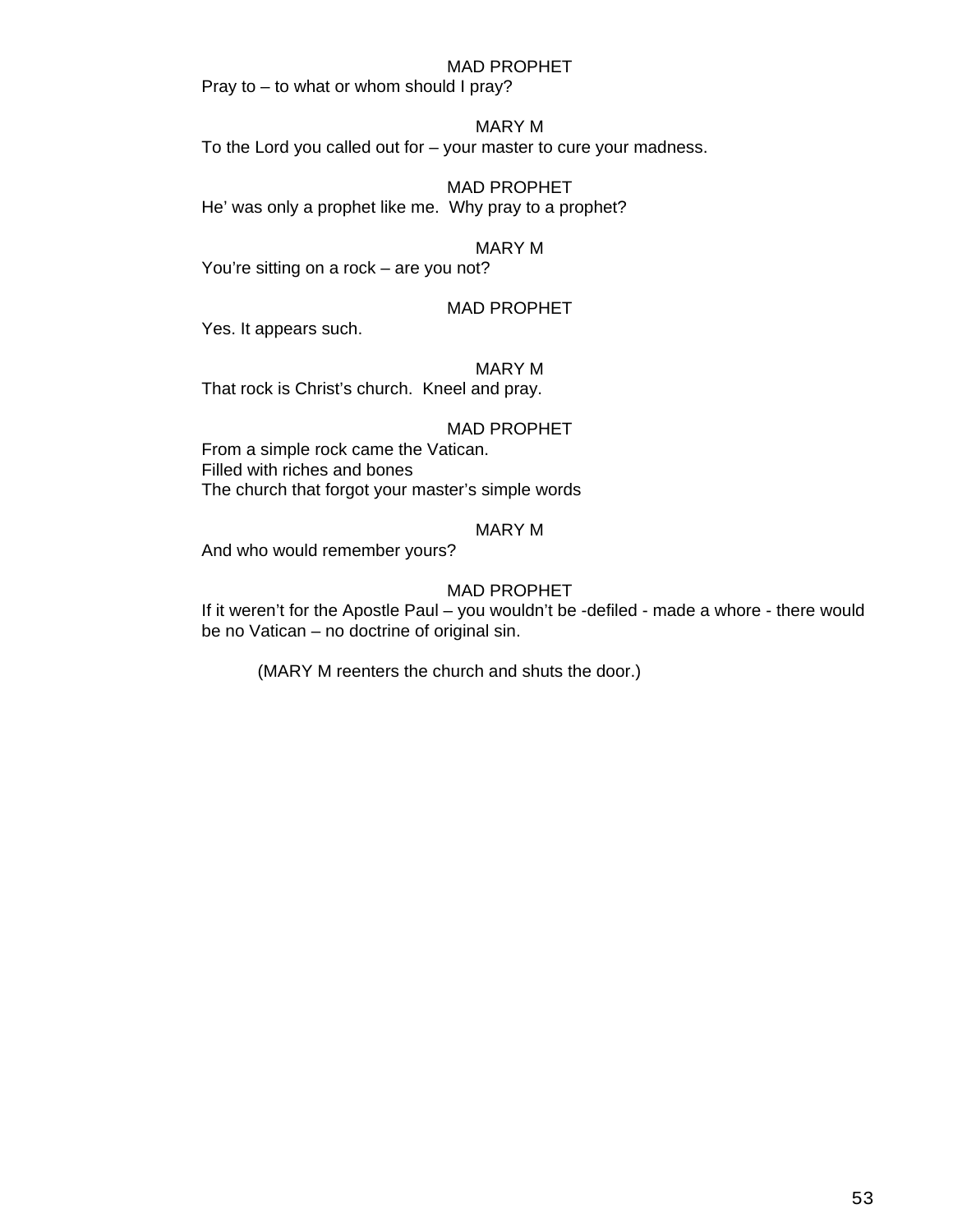## SCENE 19 - MAD PROPHET AND PAUL

AT RISE: MAD PROPHET is STAGE FRONT drumming and improvising poetry. LIGHT brings the play back to Biblical Times. BACK STAGE a strip of blue waves moves across the stage indicating the Mediterranean Sea. A small boat with one billowing sail follows on which are PAUL and BARNABAS. BARNABAS is steering the boat and PAUL sits in back writing on a tablet.

# MAD PROPHET

Paul -

A zealot's heart is an inferno Made of fickle fire that cares not What is used for fuel But for the blaze For a cause he believes in He will burn a path That becomes a superhighway Named glory – ridden by corruption

And so it was with Paul When the zealot who killed Christians Had a vision of Christ risen Became an evangelist in 50 AD The first propagandist Using fear and intimidation To solidify congregations Who came to believe in original sin Making them slaves of the First Church Who couldn't think

The self-righteous are those that have changed But the truly righteous are not changed If I could change you again We might have had Christ's religion Paul, you SOB – you ruined Jesus' teaching.

 (Yells to PAUL on the boat.) Yo - Paul

PAUL

Who calls forth?

## MAD PROPHET

The Mad Prophet.

## PAUL

Are you a follower of the Lord?

## MAD PROPHET

I follow no one. I am a madman in a mad world. Can we have a word?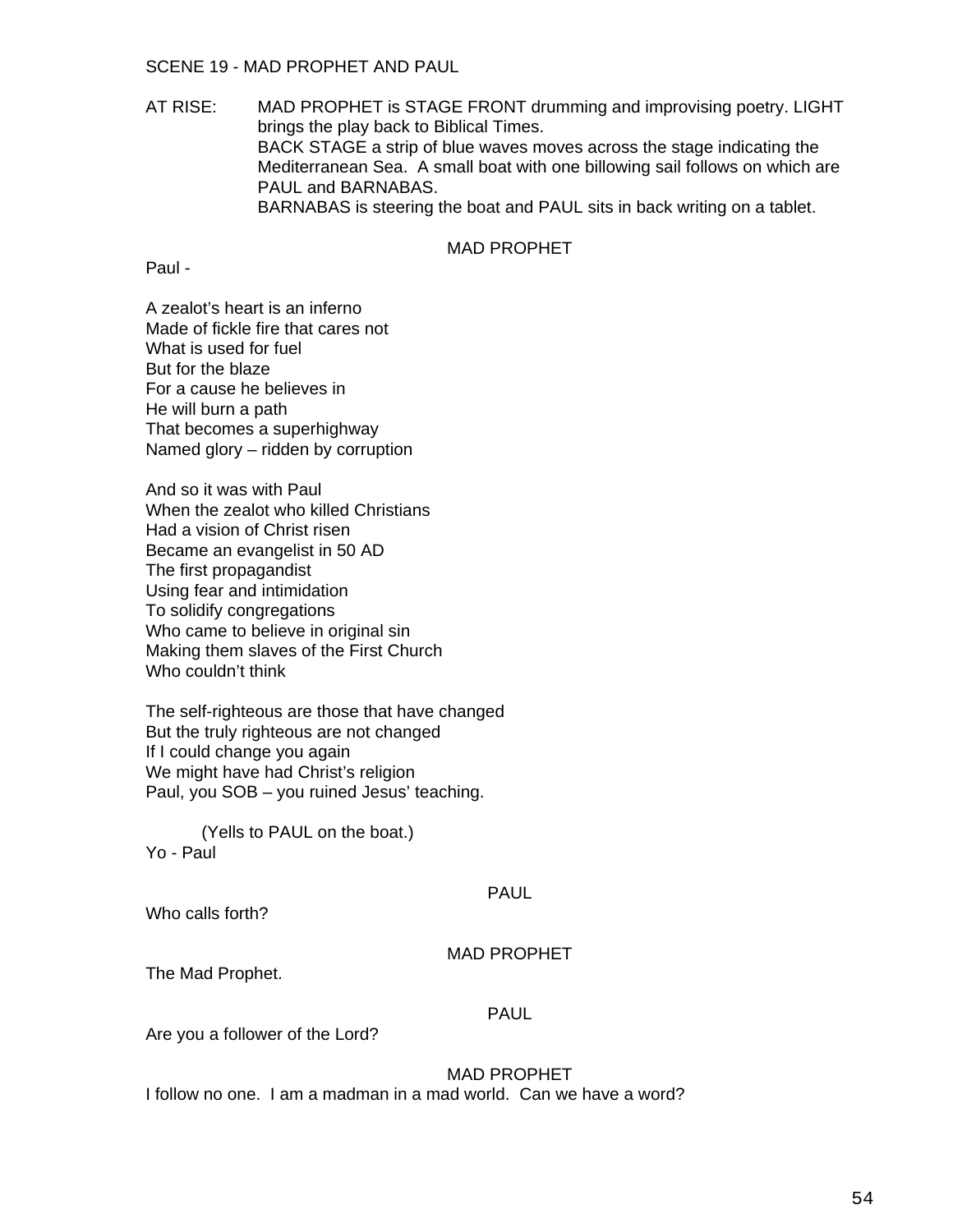PAUL

I must hasten forth. I am on my way to Corinth for a conference.

## MAD PROPHET

Well, I'm a mad weatherman and there's a storm brewing ahead. Come ashore.

> (On STAGE a dark cloud moves its way slowly towards the boat. SOUND of thunder.

> BARNABAS and PAUL note this and steer their boat near shore, anchor it, then walk through the low tide to shore. They sit wearily on rocks near MAD PROPHET.)

## PAUL

On what land did we land?

## MAD PROPHET

You landed in the second millennium. Would you care for some refreshment?

(MAD PROPHET takes a cooler from behind a rock and gives PAUL and BARNABAS two beers and some pretzels. They swig down the beers and munch pretzels.)

BARNABAS (to PAUL)

Do you see what I see?

What do you see?

# BARNABAS (to PAUL)

PAUL

A strange tall man with a diaper around his groin.

PAUL

We are having the same vision – Keep faith -trust that it will bring light into our teachings.

BARNABAS (to PAUL)

He looks like a leper.

PAUL

Play along – Play along. Why sail into a storm.

MAD PROPHET (to PAUL)

Have you ever read the Bible?

# PAUL

No, I'm writing it.

MAD PROPHET (to PAUL) Your words have been preserved and studied for over 2,000 years.

## PAUL

So my work has not been in vain.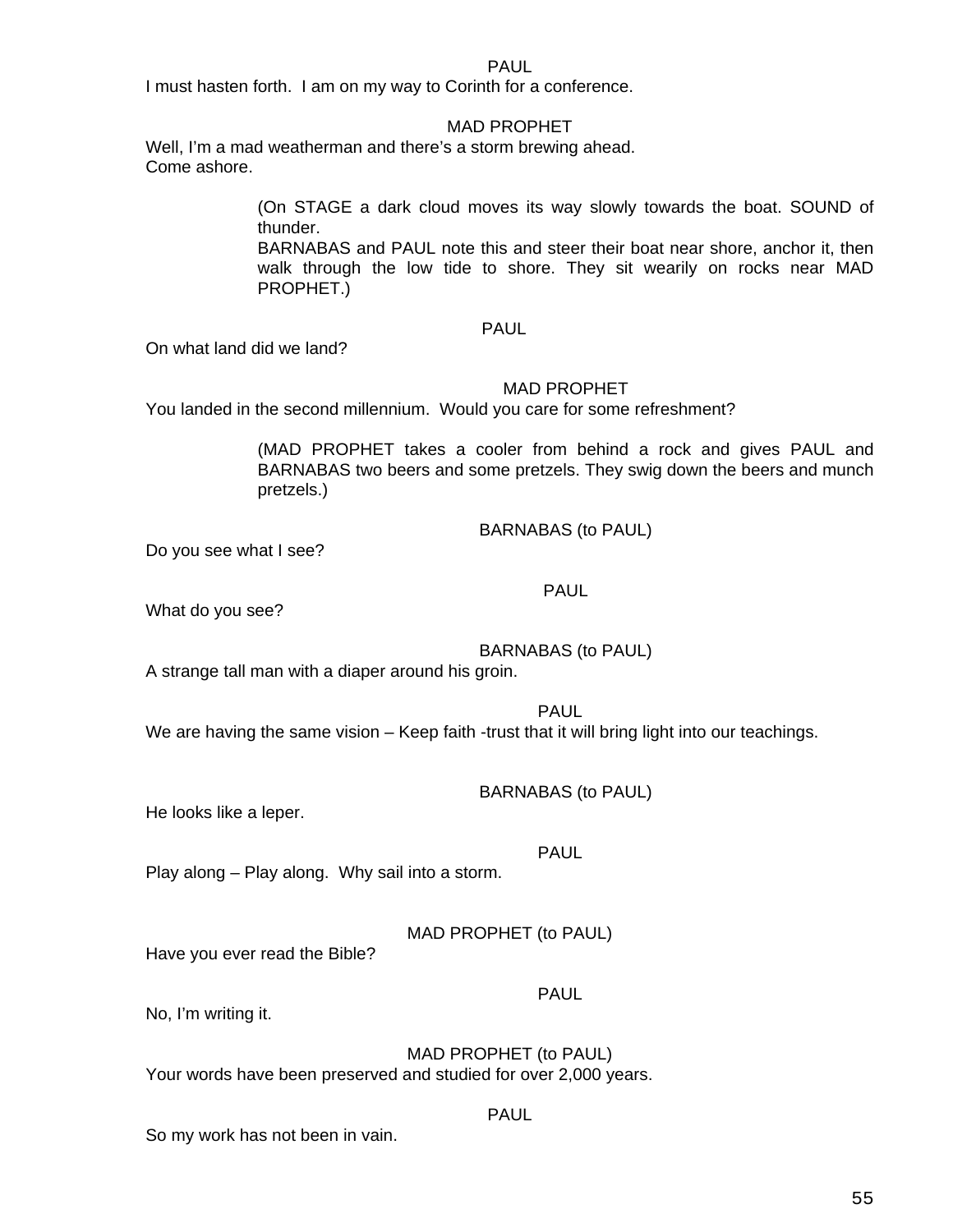## THE MAD PROPHET

Yes – the vein of your work has led to a worldwide church that is very vain.

## PAUL

Did the church prosper?

## MAD PROPHET

You church has grown from a simple stone into a vast empire of wealth and influence.

# (MAD PROPHET hands the bible to PAUL who threads through it.)

# PAUL (reads)

"The First Epistle of Paul – The Apostle to the Corinthians" Yes, my very first paragraph I'm writing now – word for word. If you give me the book I won't have to bother writing it.

## MAD PROPHET

Only if you agree to a mad debate.

PAUL My ideas were divinely inspired by the lord and are now in your gospel.

# BARNABAS (to PAUL)

Don't stoop to talk with this man of Satan.

Shhhh… the book is worth it.

PAUL (to BARNABAS)

 (to THE MAD PROPHET) If you do not follow the Lord - what is your calling?

## THE MAD PROPHET My calling is the Shaman's drum, the world between the worlds where I flush your words into the recycle bin.

PAUL You know there are classes. For each class there is a different act. How shall I debate you?

## MAD PROPHET

BARNABAS

First of all, Gays.

PAUL

What are gays?

MAD PROPHET Men who have licentious sex with each other.

## PAUL

They're still doing it?

It's gone on since god knows when.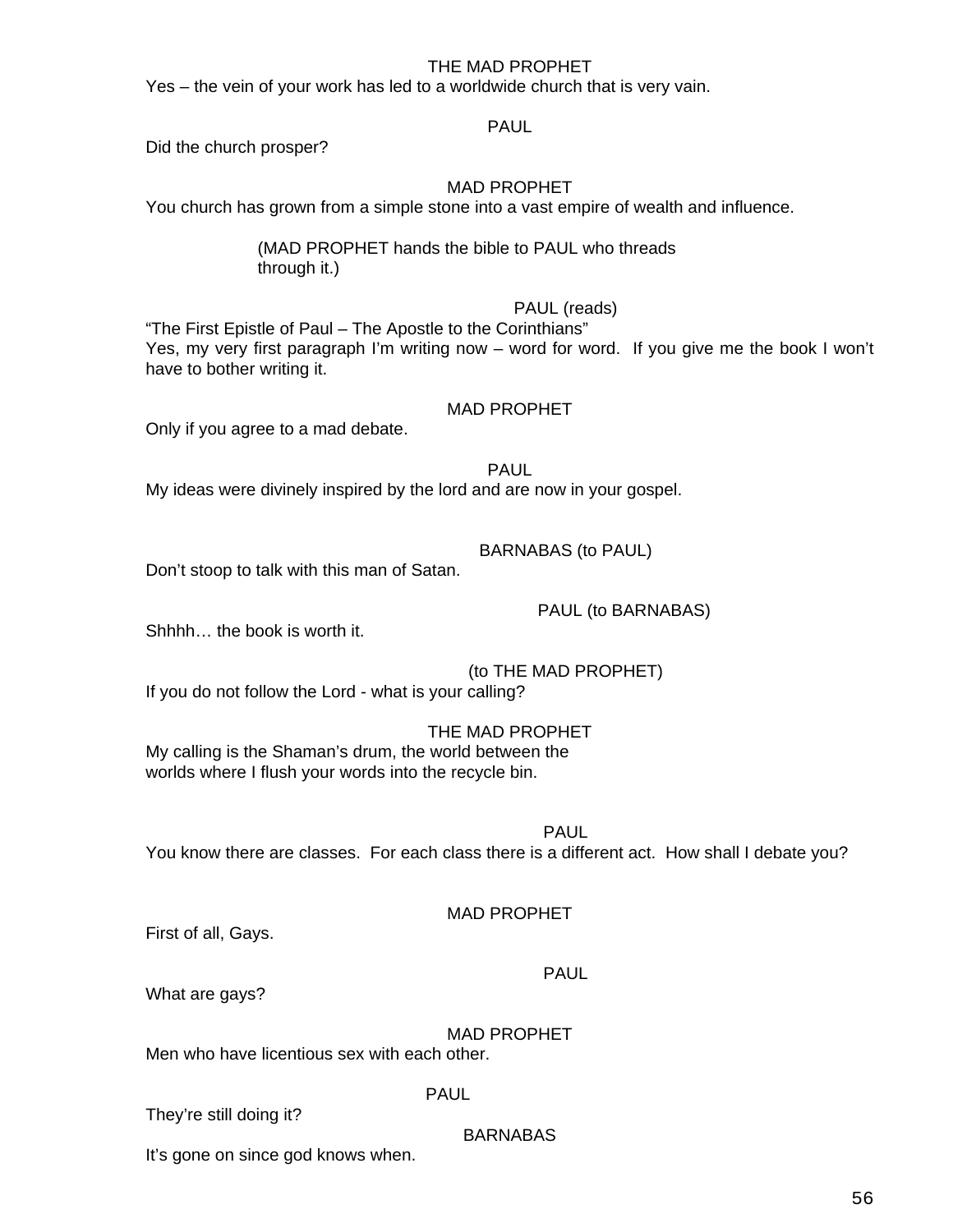## MAD PROPHET

Here you write in ROMANS – "Though they know God's decree that those who do such things deserve to die – they not only do them but approve those who practice them."

## PAUL

I haven't written that yet, but it sounds good.

## MAD PROPHET

Christ said - "Judge not, that you be not judged-for with what judgment you judge you will be judged; and with the measure you use, it will be measured back to you."

(Optional Humor: Behind Paul's back BARNABAS pulls a condom out of his robe and pulls it to measure it – PAUL sees him – MAD PROPHET doesn't. PAUL hits BARNABAS's hand.)

## PAUL

But the Lord also said, "Beware of false prophets who come to you in sheep's clothing but inwardly they are ravenous wolves."

## MAD PROPHET

I am not a false prophet only a mad one – my words are like a rhapsody – particles of truth radiating from a magnificent source.

Next – Forgiveness – Matthew

"For if you forgive men their trespasses your heavenly father will also forgive you."

## PAUL

So in the spirit of the Lord, I forgive you your madness.

## MAD PROPHET

Next women – You have placed them below men. That is not the only position. You wrote "..The head of a woman is her husband. For a man ought not to cover his head, since he is the image and glory of God, but woman is the glory of man. .. For man was not made from woman, but woman from man."

So, if the head of a man is on his wife, why should he ask for it?

## PAUL

Yes, why should a man ask for his head when it is on a trusted woman?

## MAD PROPHET

On this point we agree. To get to the heart of the matter – you profess that man lives in a state of original sin. However corrupt man becomes, he doesn't start that way. The body has sanctity – God created love between man and woman, woman and woman, man and man – not shame. You state in Romans -"He condemned sin in the flesh that the righteous requirements of the law might be fulfilled in us who do not walk according to the flesh but according to the spirit."

## PAUL (takes over)

"For I delight in the law of God according to the inward man. But I see another law in my members, warring against the law of my mind and bringing me into captivity."

## MAD PROPHET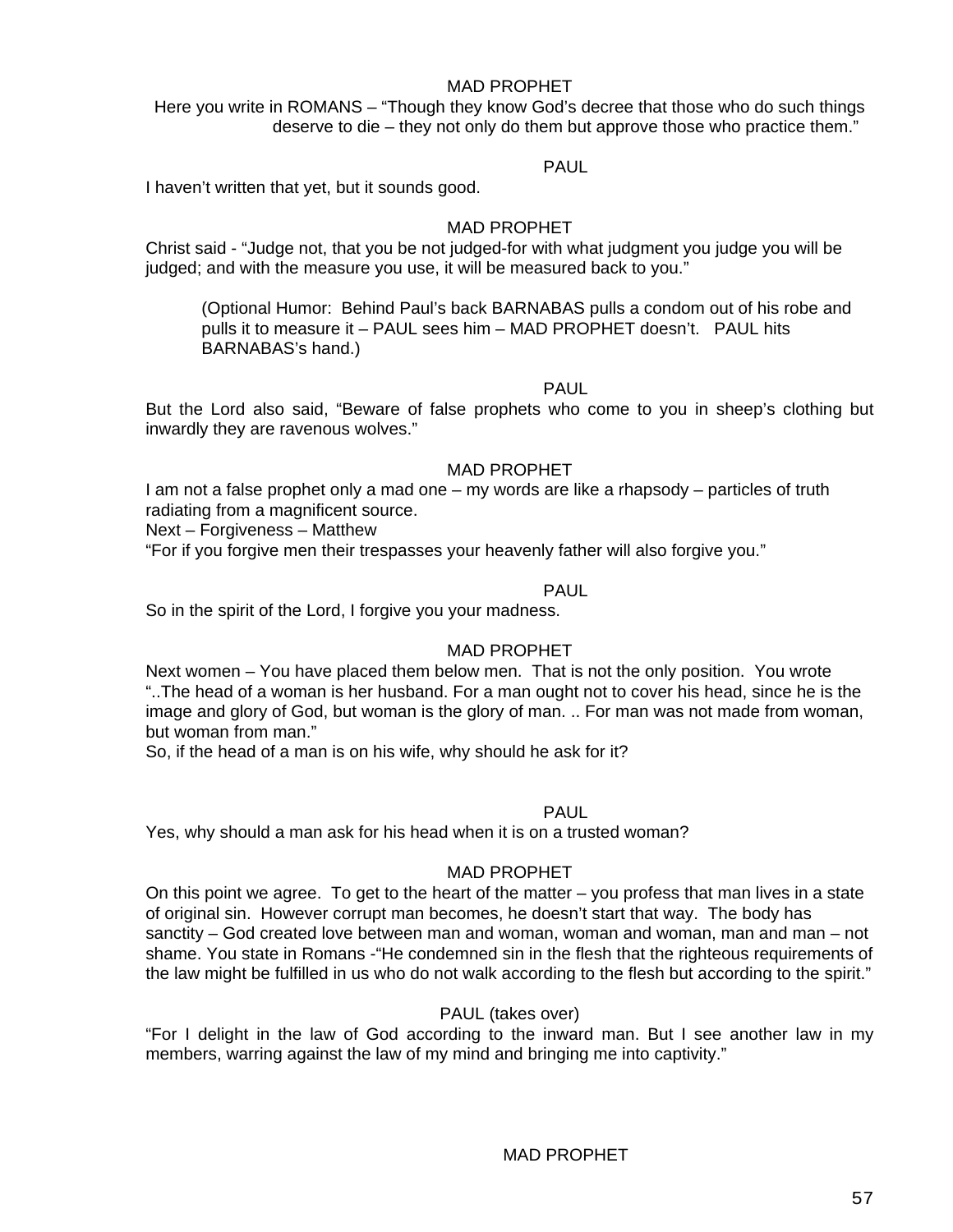But John wrote that after Christ saved a woman about to be stoned by men for adultery he said to her. "Woman where are those accusers of yours? Has no one condemned you? She said "No one Lord."

And Jesus said to her, "Neither do I condemn you. Go and sin no more."

(The dark cloud that has been presiding over the scene departs and a bright sun moves in. PAUL looks up and raises his hands in prayerful gratitude.)

## PAUL

BARNABAS we can set sail again.

## (to MAD PROPHET)

Can you give me the bible as you promised?

(While BARNABAS goes to the boat and lifts the sail, MAD PROPHET gives PAUL the Bible.)

## MAD PROPHET

Sure, I can always get another copy at the Strand. Have my words affected you at all?

PAUL

No, my heart is steadfast. And so, I will know my destiny before I live it.

## MAD PROPHET

You will have that in common with Christ.

(PAUL enters the boat and sits in the back happily reading the bible. The boat bobs enthusiastically off stage.)

## PAUL (reads from Bible)

…How beautiful, "Love suffers long and is kind; love does not envy; love does not parade itself. Is not puffed up; does not behave rudely, does not seek its own, is not provoked thinks no evil, it does not rejoice in iniquity, but rejoices in the truth; bears all things, believes in all things, hopes all things, endures all things. Love never fails."

## MAD PROPHET (yells)

Paul, how come you were so good with love and so lousy on women.

## BARNABAS (Yells)

It's a matter of taste.

(PAUL's small boat bobs offstage)

## ROCK CHORUS (FS)

And so with Paul The church grew Mixed with mystery and pagan myth Now the church is mixed about politics Only the courageous take a stand Against the evil in man.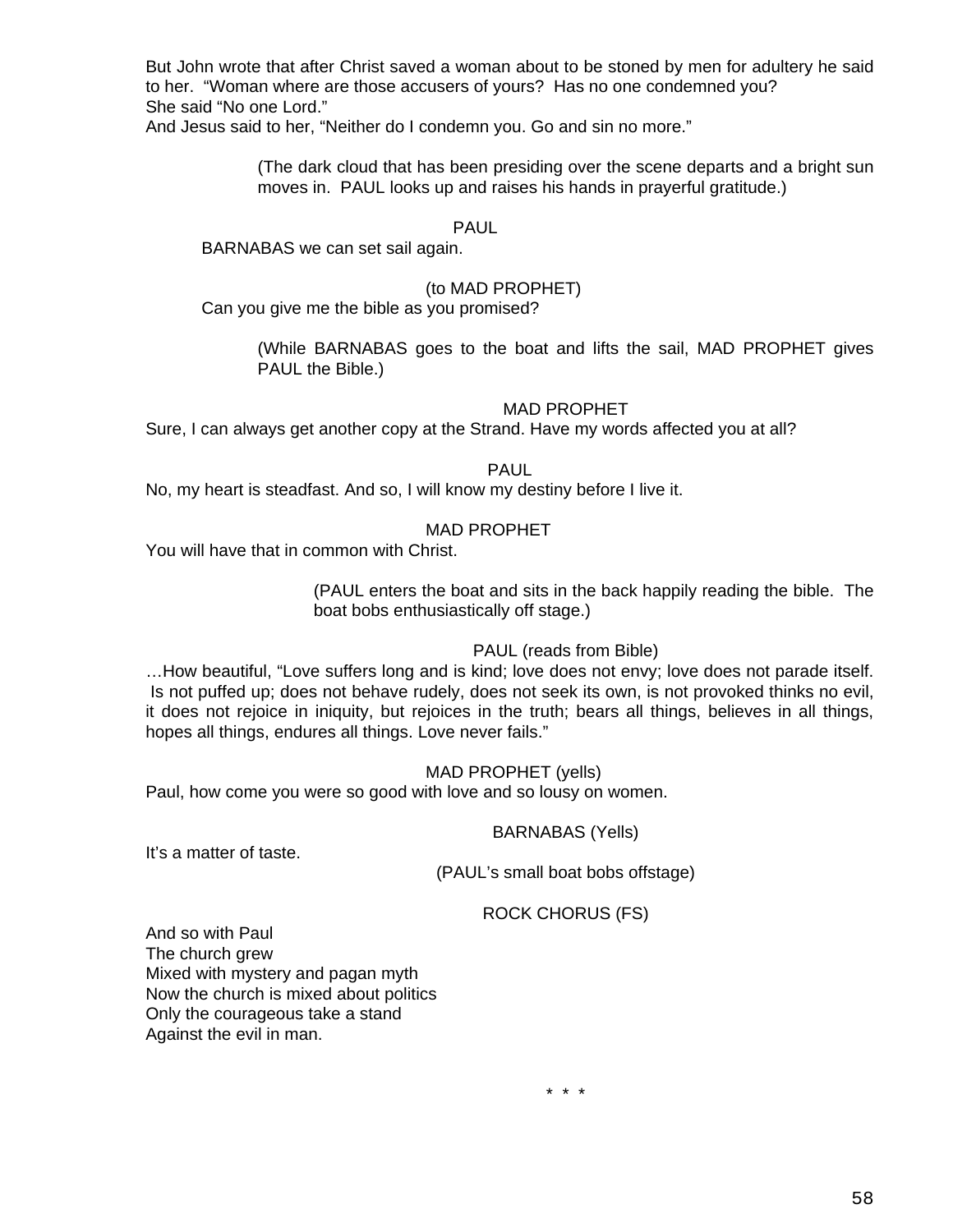## SCENE 20 – MARY B'S SERMON

- THE SET: The set depicts a rocky hillside on the coast of Southern France (St. Baum). The Center Arch is now a dark cave.
- AT RISE: MARY B is seated in the cave, her long red hair now white and down to her ankles. She wears an old white robe. The sky is gray. SOUND of sea storm with winds. The ROCK CHORUS strewn about the stage as rocks chant over the winds.

## ROCK CHORUS (FS)

God as father – Man as Hunter – Warrior King – The Nation State Now we must be warriors of the mind (ALL) The chalice and the blade In the world the patriarchs made With Magdalene -disciple, bride, mother, warrior, preacher as our guide.

> (Light on the MAD PROPHET reads from Gnostic Gospel) MAD PROPHET

Jesus from Pistis Sophia. "Miriham, this whom I shall complete in all the mysteries of the Things of Height. Speak in Boldness."

> (MARY B comes out of the cave. The wind blows her hair. Up the hill a BISHOP (dressed as a BISHOP for all ages) and a SISTER (dressed in traditional black gown) walk slowly. When MARY B sees them coming she raises her arms and the wind and storm subside.

> The BISHOP approaches MARY B and the SISTER, waiting for an audience and sits on a rock. The BISHOP kneels and kisses MARY B's hands)

## **BISHOP**

Thank you for receiving me in St. Baum.

#### MARY B

Have you come to condemn me?

## **BISHOP**

No. Please forgive me. We have kept you out of the church, but you live in my heart.

## MARY B

I forgive you. You are ordained to forgive. Forgive yourself.

#### BISHOP

Those whose hearts feel your presence are calling for you.

## MARY B

I am with them now. They will greet me in the church when I join my Sister Mary.

#### **BISHOP**

It will not be my church.

## MARY B

It will be a church with a new name. In your church Yeshua is celibate. He is not the man I held in my arms, not my husband.

#### **BISHOP**

Jesus' only bride is the church.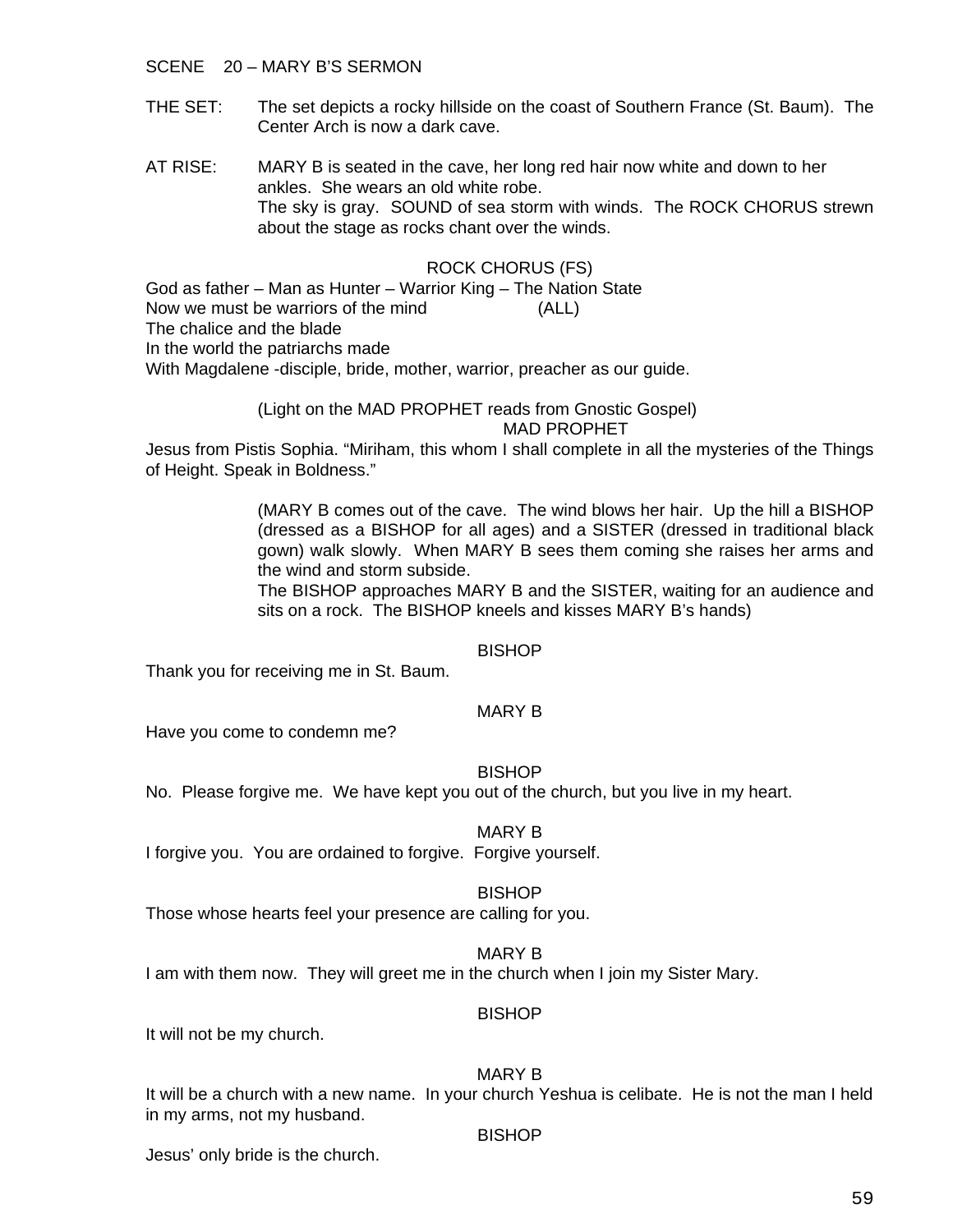(The SISTER gets off the rock and confronts MARY B.)

## SISTER

I and my sisters are the Brides of Christ and have taken our vows. You are just an old lady of caves.

> (A winds blows. YESHUA comes out the cave and puts his arms around MARY B. The BISHOP and SISTER fall to the ground.)

#### YESHUA

In my Father's house there are many mansions.

(Light on the MAD PROPHET as he flips through the Bible to find the source of the quote.)

#### THE MAD PROPHET

John 14:2-3

(YESHUA lifts the BISHOP and SISTER off the ground and escorts them down the hill and OFFSTAGE. The winds blow. MARY B stands alone outside the cave.)

MARY B

My mind has spanned the sky and marked the winds with the clouds And I have become a healer of light lifting the pain of life from all believers.

(MARY B returns to the cave. The ROCK CHORUS takes off their sand robes and appear as contemporary people each holding a candle. They form a semi circle outside the cave. MARY B exits the cave now young again with long red hair wearing a fresh white robe.)

BE A WIDOW TO THE WORLD

ROCK CHORUS

Sun Water Spears - Pray every day

## MARY B

Begin your day with prayer shields

## ROCK CHORUS

Warrior – Preacher How can we destroy evil?

MARY B

The Lord said turn the other check - But I have only one in profile - It is a sword

## ROCK CHORUS

How can we destroy what we cannot see?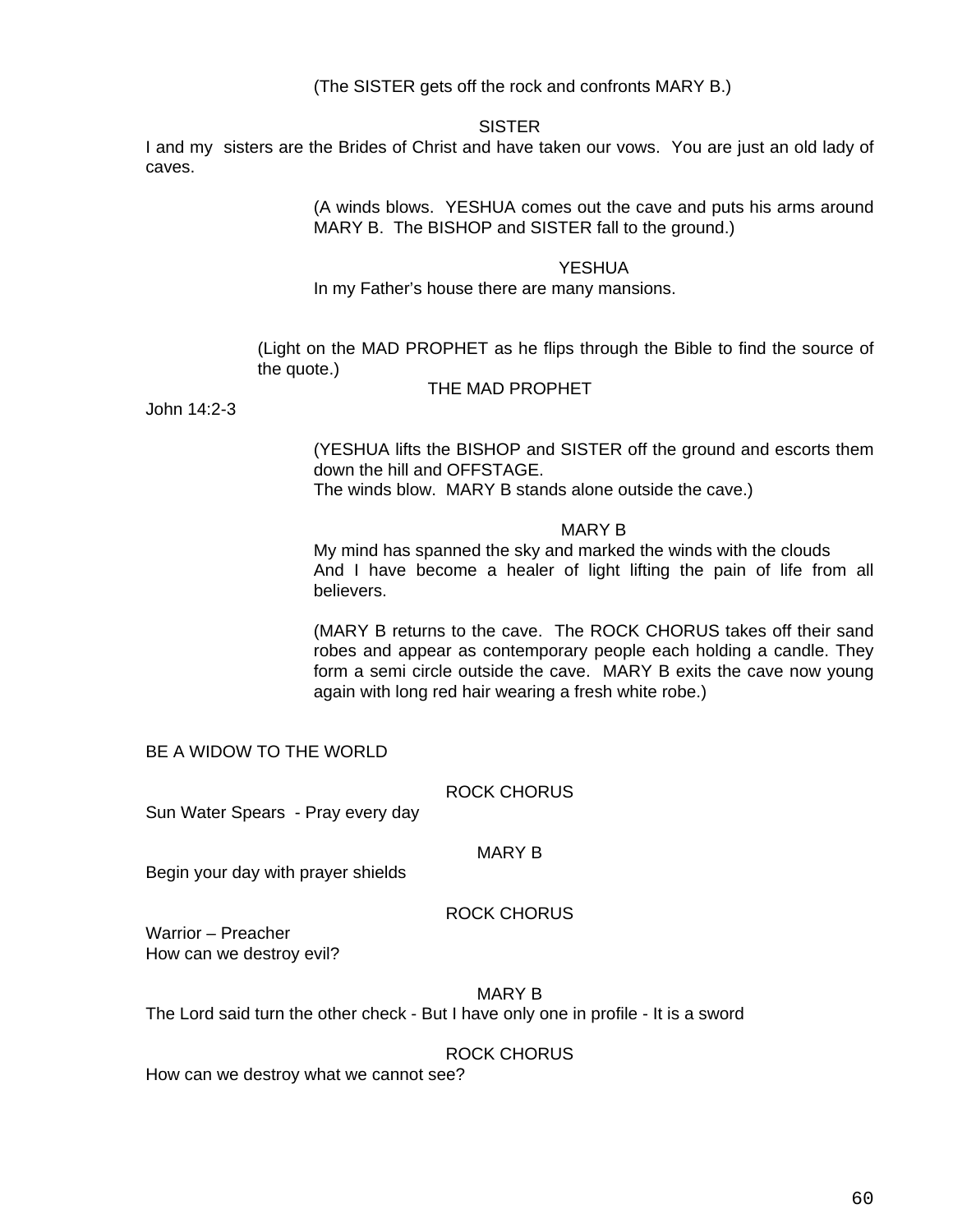### MARY B

Be a widow to the world Pray for vision - See evil that is hidden See the evil face - Know that Women who bear children to die are childless A man who follows blindly is a mindless warrior A life that does not value life is lifeless

A believer in a god that condones murder is godless

## ROCK CHORUS

So the childless woman - Gives birth to a lifeless warrior - Who follows no god

# MARY B

I give you my sword – not to strike the man - But to cut the root of evil

## ROCK CHORUS

Where is the root of evil?

## MARY B

The root of evil is in the Mind - Today the evil in the mind is in war And the Weapon is War - And all warriors victims

## ROCK CHORUS

Poison on poison - The snake bites the snake Brother kills bother - Cut the cycle - Cut the cord Be a widow to the world Light a candle one by one - Pray for peace - It is done

(Member of the ROCK CHORUS light candles as the stage darkens.)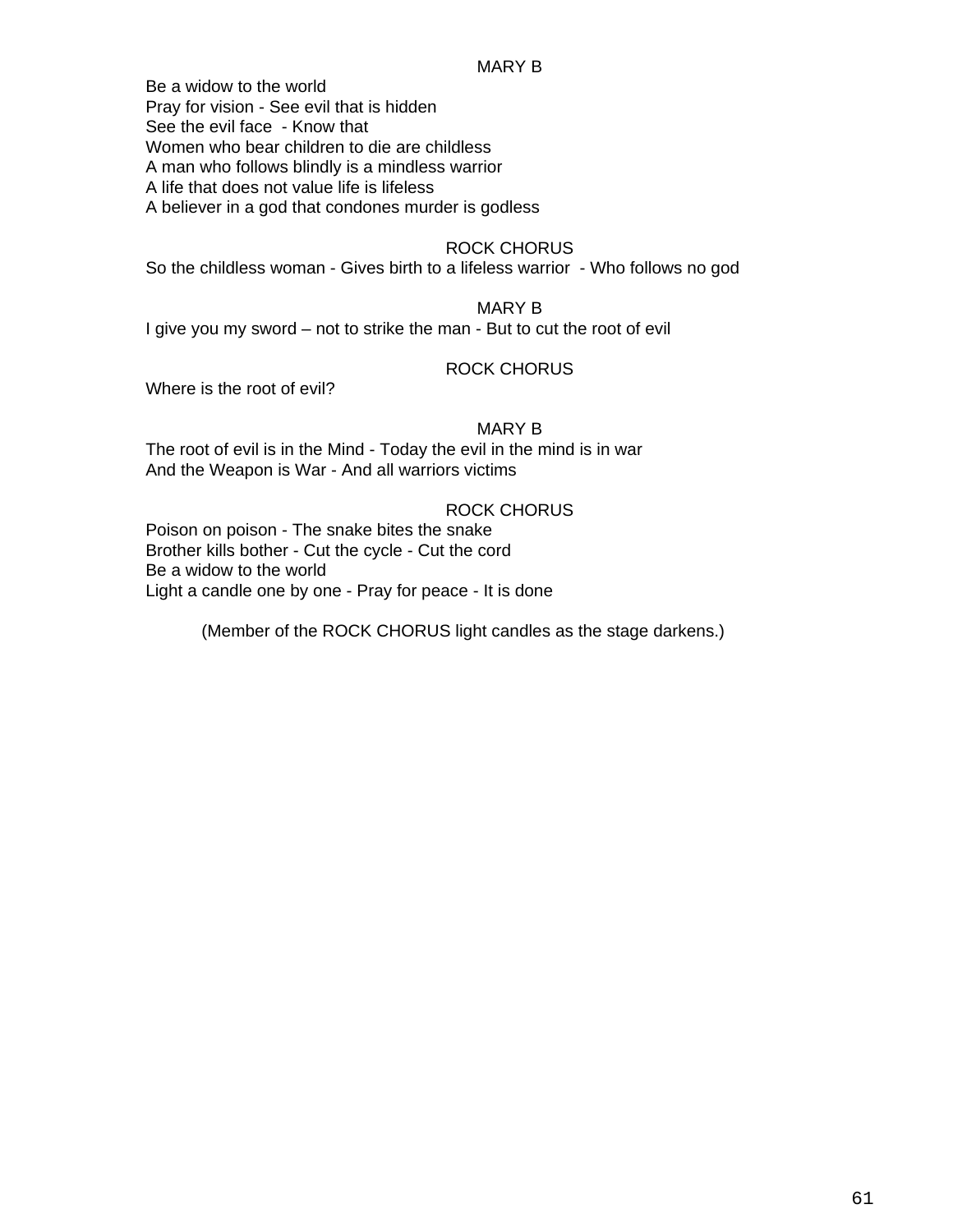SCENE 21

- SET: The center arch depicts the church doorway. SOUND of traffic. Members of the ROCK CHORUS appear in modern dress as they did in the first scene.
- AT RISE: Spot of the MAD PROPHET.

## MAD PROPHET

If you've noticed throughout the play I beat up Mary's pimp Offered her my love – my bed Rescued her in a moot marriage And all she's done is mock my status as a prophet!

## ROCK CHORUS

Love, Love, Love A Mad Prophet needs love.

MAD PROPHET Maybe if I had love I could hang around for another 2,000 years.

ROCK CHORUS (Man) You won't find love the way you're dressed now.

ROCK CHORUS (FS)

Styles change.

ROCK CHORUS (E)

Maybe after global warming he'll be a trendsetter.

(The MAD PROPHET turns around and moons the ROCK CHORUS)

MAD PROPHET

I'd say my hindsight is pretty good…

(The MAD PROPHET faces the audience.)

MAD PROPHET

And my foresight is impeccable.

(The MAD PROPHET bangs his drums.)

## MAD PROPHET

Come gather round, ye fluck - I mean flock of the modern wilderness.

Hear ye … Hear ye … Western civilization is coming to an end Because it doesn't listen to nature or revere the divine feminine But a prophet can't preach only prepare And so I brought you the Magdalenes Bride and Whore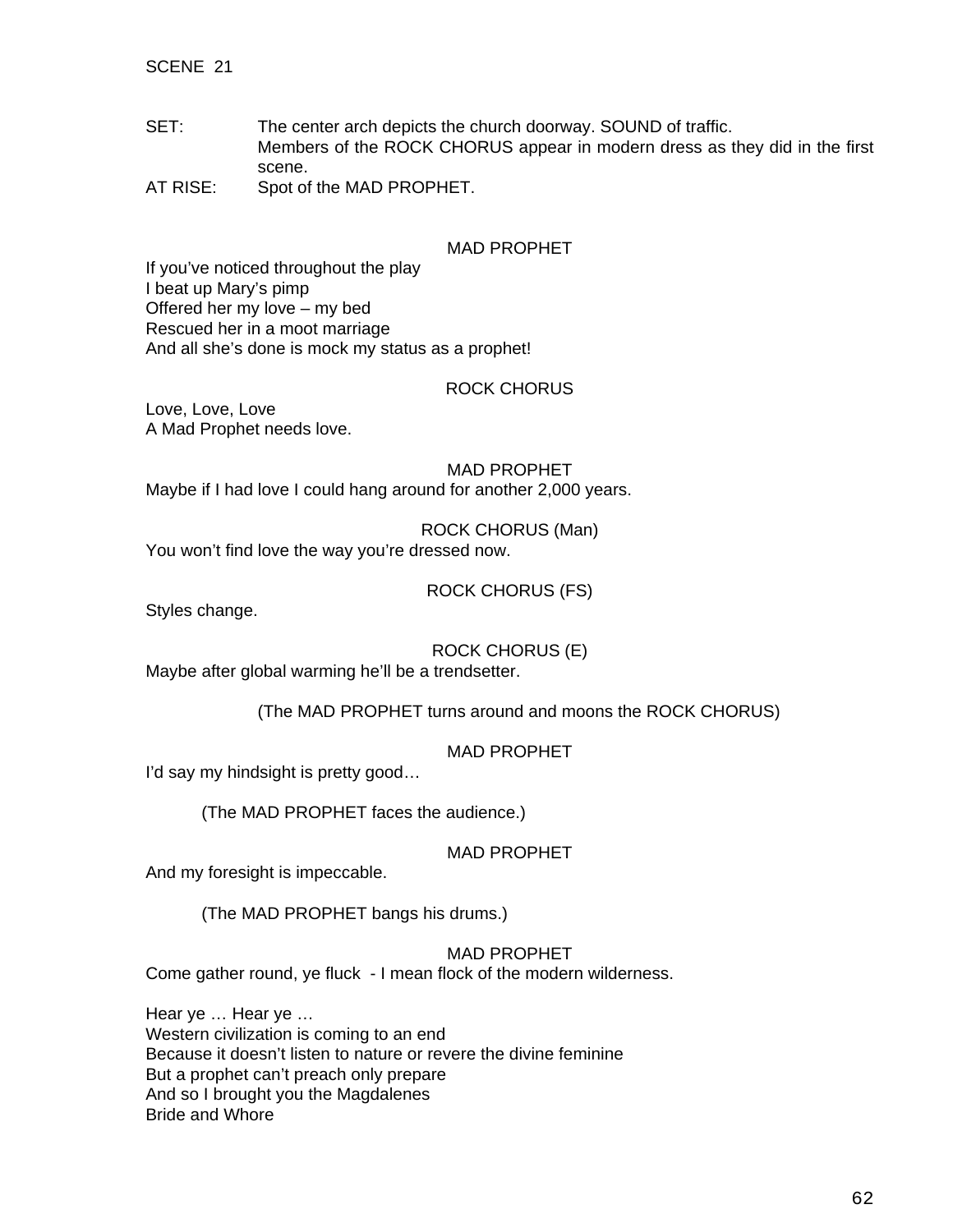(MARY THE BRIDE enters stage right. The MAD PROPHET hums, "Here Comes the Bride")

## MAD PROPHET

Are you ready to enter the church? Have you forgiven your sister? You with your virtues are denied Her with her wantonness is welcome

## MARY THE BRIDE

We are one and the same. I will enter the church.

(The center arch now appears as the open doorway to the church. The PREACHER stands outside. MARY M is on her knees in supplication. MARY THE BRIDE enters and they embrace.)

#### MARY M

Mary! I've been so lonely in the church without you.

(The PREACHER picks up a garden axe and hits the church doorway's arch keystone.)

#### PREACHER

St. Magdalene has entered my church - the bride. I have lost everything – church doctrine hierarchy - my congregation.

> (*As the PREACHER hacks at the keystone, instead of the arch falling, the screen backstage cascades into a vaulted church ceiling from the arch.)*

## ROCK CHORUS

And so the Double Goddess - Stepped into the Gospels as Mary Magdalene Gnosis hidden when Womanpower was wrung - From cannon By rabbis, priests and sterile men The divine feminine shattered and divided When a son with no wife - And a mother with no menses Were sanctified Now women who hope to be whole again seek the Magdalenes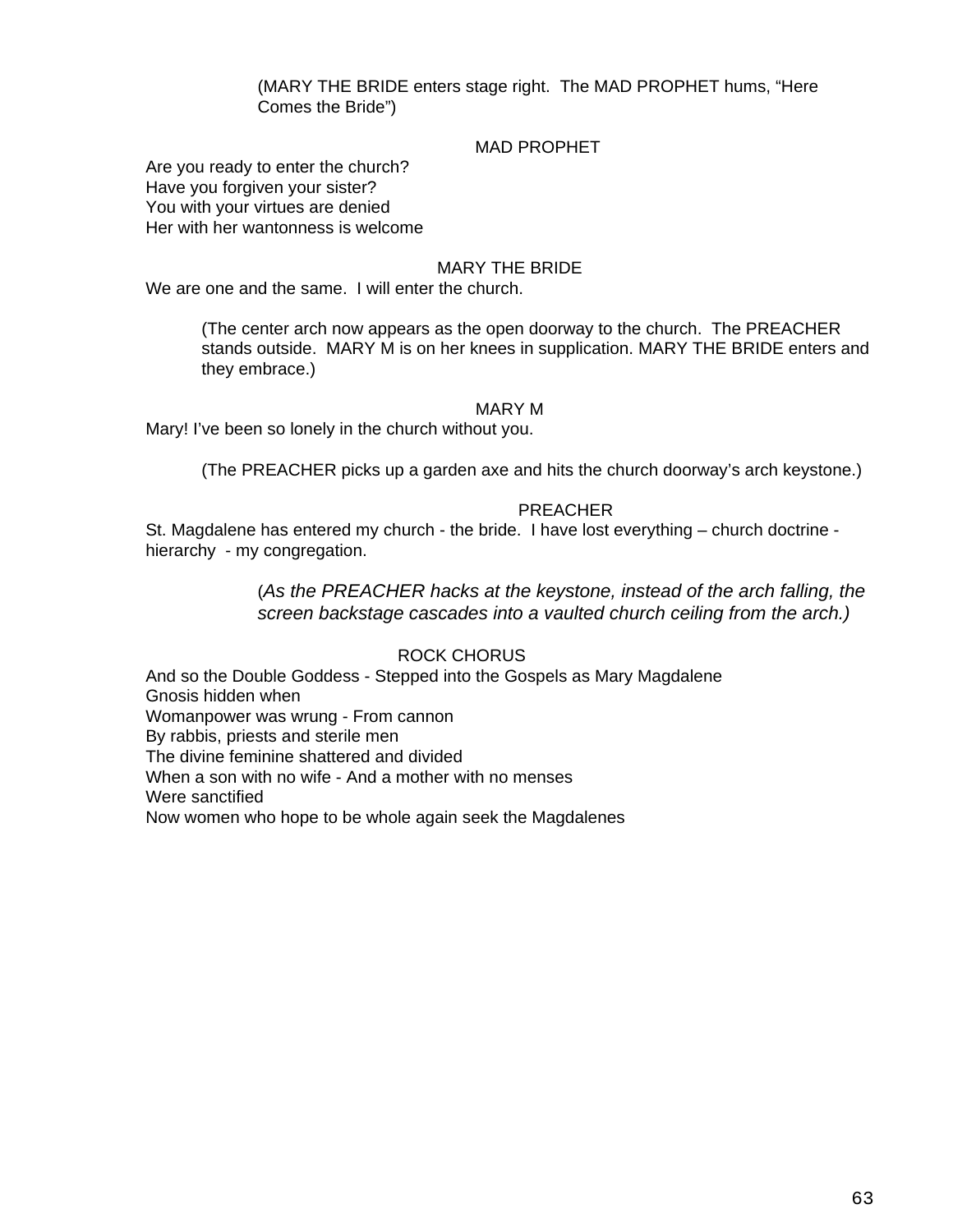## SCENE 22 - THUNDER PERFECT MIND

THE SET: The Center Arch depicts the inside of a vaulted contemporary church.

AT RISE: MARY M and MARY B stand inside the church. The Screen backstage cascades a vaulted church ceiling from the arch. MARY B and MARY M stand in the middle of the church arms around each other. As MARY B and MARY M recite they poem, they either alternate reading within the line, alternate lines or alternate paragraphs.

## THUNDER PERFECT MIND

MARY M & MARY B - Split within lines

I am the first and the last

I am the honored one and the scorned one

I am the whore and the holy one

I am the wife and the virgin

I am the mother and the daughter

I am members of my mother

## MARY M & MARY B – Alternate lines

And I am the barren one And many are her sons I am the mother of my father And the sister of my husband And he is my offspring

## MARY B

I am silence that is incomprehensible And the idea whose remembrance is frequent And the word whose appearance is multiple I am the utterance of my name

## MARY M & MARY B – Split within line

I am knowledge I am ignorance

I am shame I am boldness

I am shameless and am ashamed

I am strength I am fear

## MARY B

Give heed to me I am the one who is disgraced and the great one I am she who does not keep festival And I am she whose festivals are many I am the wisdom of the Greeks And the knowledge of the barbarians I am the one whose image is great in Egypt And the one who has no image among the barbarians I am the one who has been hated everywhere

And who has been loved everywhere

## MARY B

I am the one whom they call Life

\_\_\_\_\_\_\_\_\_\_\_\_\_\_\_\_\_\_\_\_\_\_\_\_\_\_

MARY M

And you have called Death

From the Nag Hammadi Gnostic Gospels as quoted by Asphodel Long in "In A chariot Drawn by Lions"

The Crossing press -out of or print but available from Luna Press, Box 15511, Kenmore Station, Boston, MA 02215-0009, Phone (817) 427-9846}